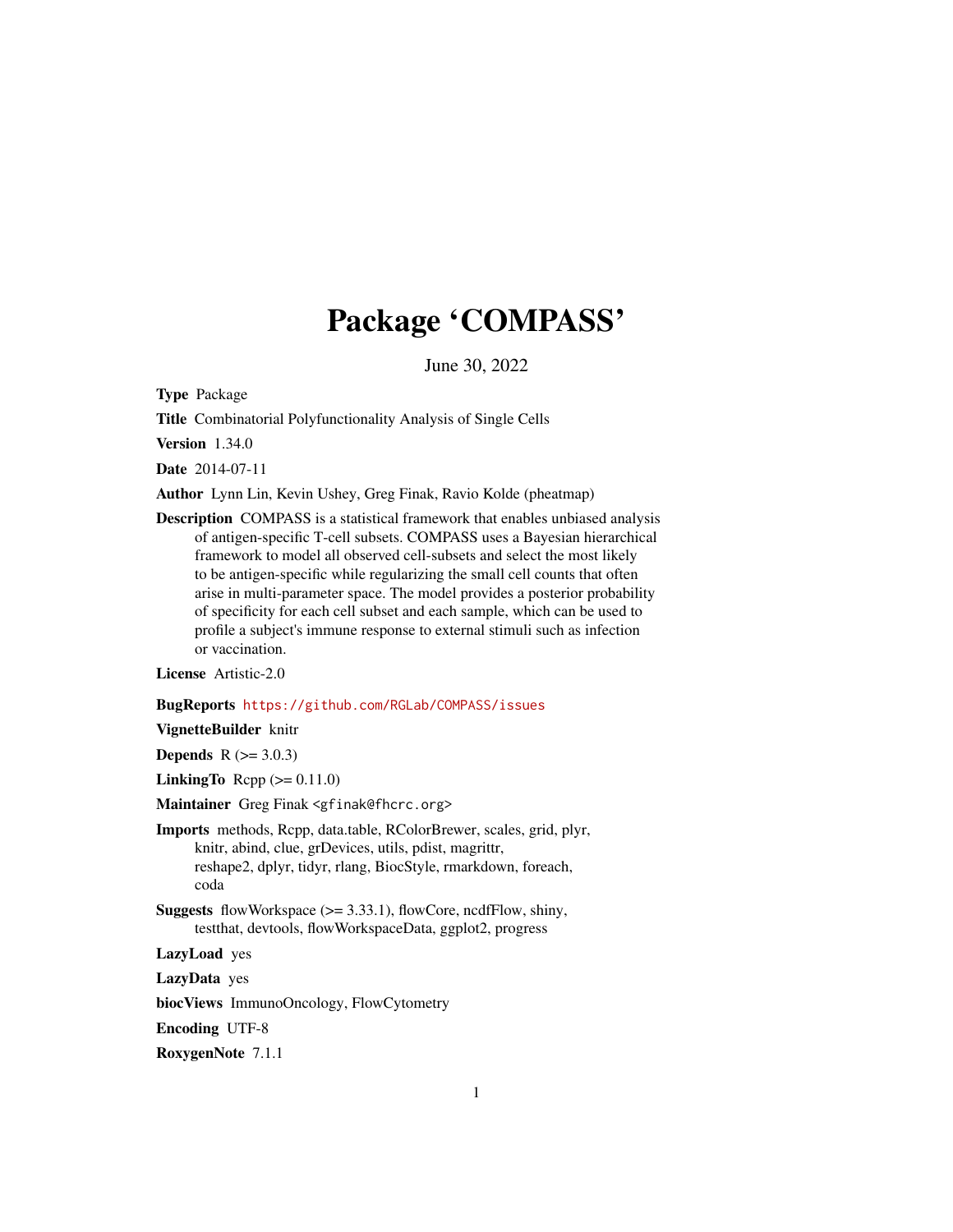## 2 R topics documented:

git\_url https://git.bioconductor.org/packages/COMPASS git\_branch RELEASE\_3\_15 git\_last\_commit 26c7da3 git\_last\_commit\_date 2022-04-26 Date/Publication 2022-06-30

## R topics documented:

| 3                                                                                                                  |
|--------------------------------------------------------------------------------------------------------------------|
| $\overline{3}$                                                                                                     |
| $\overline{4}$                                                                                                     |
| 5                                                                                                                  |
| 6                                                                                                                  |
| 9                                                                                                                  |
| 11                                                                                                                 |
| 11                                                                                                                 |
| 12                                                                                                                 |
| 13                                                                                                                 |
| 14                                                                                                                 |
| 14                                                                                                                 |
| 15                                                                                                                 |
| 15                                                                                                                 |
| 16                                                                                                                 |
| 17                                                                                                                 |
| 19                                                                                                                 |
| 19                                                                                                                 |
| 20                                                                                                                 |
| 21                                                                                                                 |
| 21                                                                                                                 |
| 26                                                                                                                 |
| 28                                                                                                                 |
| 29                                                                                                                 |
| PolyfunctionalityScore $\ldots \ldots \ldots \ldots \ldots \ldots \ldots \ldots \ldots \ldots \ldots \ldots$<br>30 |
| 31                                                                                                                 |
| 32                                                                                                                 |
| 33                                                                                                                 |
| 33                                                                                                                 |
| 34                                                                                                                 |
| 35                                                                                                                 |
| 36                                                                                                                 |
| 37                                                                                                                 |
| 37                                                                                                                 |
| 39                                                                                                                 |
| 39                                                                                                                 |
| 40                                                                                                                 |
| 40                                                                                                                 |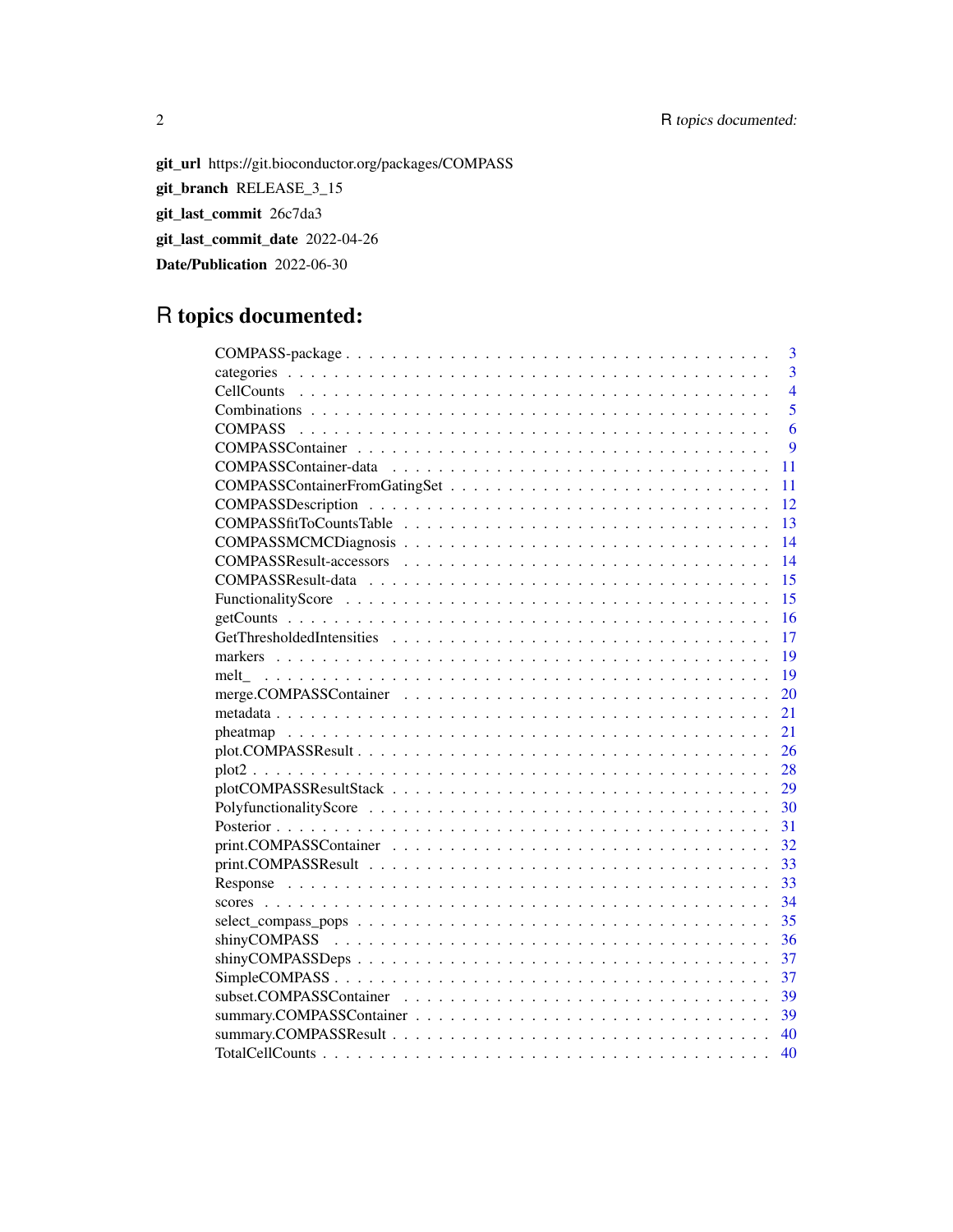## <span id="page-2-0"></span>COMPASS-package 3

| Index |  |
|-------|--|
|       |  |
|       |  |
|       |  |

COMPASS-package *COMPASS (Combinatorial Polyfunctionality Analysis of Single-Cells)*

## Description

This package implements a model for the analysis of polyfunctionality in single-cell cytometry experiments. The model effectively identifies combinations of markers that are differentially expressed between samples of cells subjected to different stimulations.

## See Also

- [COMPASSContainer](#page-8-1), for information on getting your cytometry data into a suitable format for use with COMPASS,
- [COMPASS](#page-5-1), for the main model fitting routine.

categories *Categories*

#### Description

Returns the categories matrix in a COMPASSResult object.

## Usage

```
categories(x, counts)
```
## Arguments

|        | A COMPASSResult object.                                                  |
|--------|--------------------------------------------------------------------------|
| counts | Boolean; if TRUE we return the counts (degree of functionality) as well. |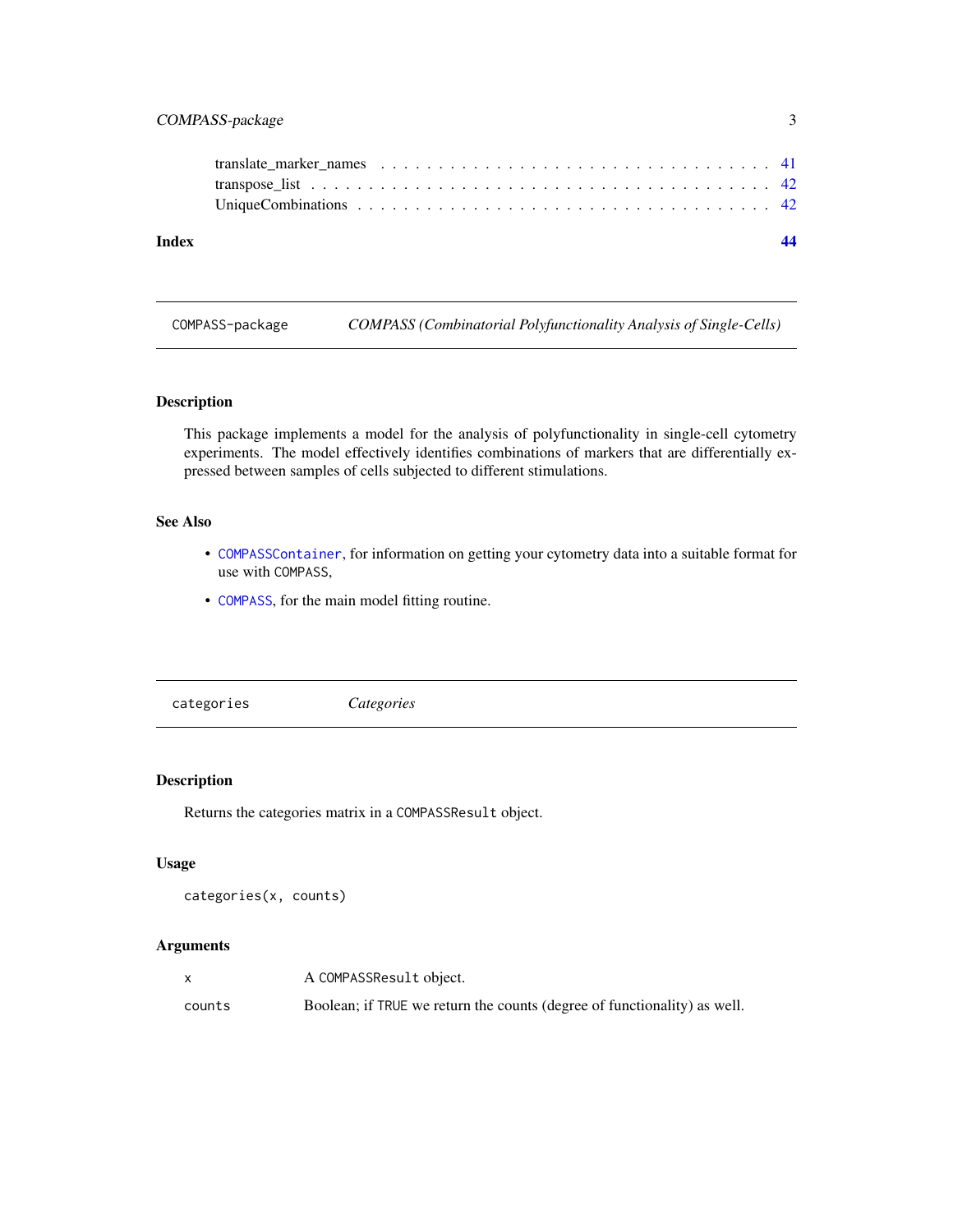<span id="page-3-1"></span><span id="page-3-0"></span>

#### Description

Compute the number of cells expressing a particular combination of markers for each sample.

#### Usage

```
CellCounts(data, combinations)
```
## Arguments

| data         | Either a COMPASSContainer, or a list of matrices. Each matrix i is of dimension                  |
|--------------|--------------------------------------------------------------------------------------------------|
|              | $N_i$ cells (rows) by K common markers (columns).                                                |
| combinations | A list of 'combinations', used to denote the subsets of interest. See the examples<br>for usage. |

#### See Also

[Combinations](#page-4-1)

## Examples

```
set.seed(123)
## generate 10 simulated matrices of flow data
K <- 6 ## number of markers
data <- replicate(10, simplify=FALSE, {
  m <- matrix( rnorm(1E4 * K, 2000, 1000 ), ncol=K )
  m[m < 2500] < -0colnames(m) <- c("IL2", "IL4", "IL6", "Mip1B", "IFNg", "TNFa")
  return(m)
})
names(data) <- sample(letters, 10)
head( data[[1]] )
## generate counts over all available combinations of markers in data
str(CellCounts(data)) ## 64 columns, as all 2^6 combinations expressed
## generate marginal counts
combos \le list(1, 2, 3, 4, 5, 6) ## marginal cell counts
cc <- CellCounts(data, combos)
## a base R way of doing the same thing
f <- function(data) {
  do.call(rbind, lapply(data, function(x) apply(x, 2, function(x) sum(x > 0))))
}
cc2 \leftarrow f(data)
```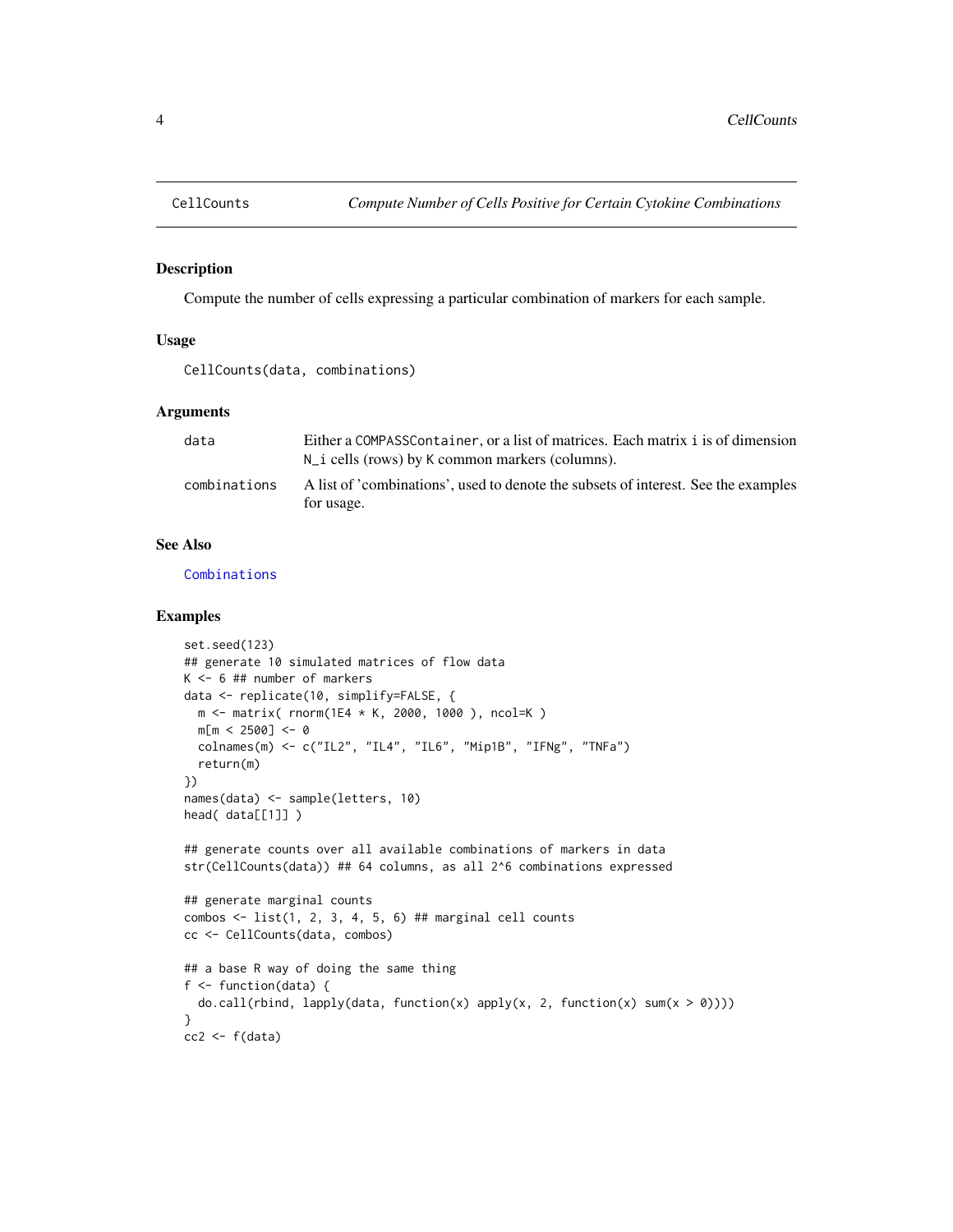## <span id="page-4-0"></span>Combinations 5

```
## check that they're identical
stopifnot(identical( unname(cc), unname(cc2) ))
## We can also generate cell counts by expressing various combinations
## of markers (names) in the data.
## count cells expressing IL2 or IL4
CellCounts(data, "IL2|IL4")
## count cells expressing IL2, IL4 or IL6
CellCounts(data, "IL2|IL4|IL6")
## counts for each of IL2, IL4, IL6 (marginally)
CellCounts(data, c("IL2", "IL4", "IL6"))
## counts for cells that are IL2 positive and IL4 negative
CellCounts(data, "IL2 & !IL4")
## expressing the same intent with indices
CellCounts(data, list(c(1, -2)))
## all possible combinations
str(CellCounts(data, Combinations(6)))
## can also call on COMPASSContainers
data(COMPASS)
CellCounts(CC, "M1&M2")
```
<span id="page-4-1"></span>Combinations *Generate Combinations*

## Description

Given an intenger n, generate all binary combinations of n elements, transformed to indices. This is primarily for use with the [CellCounts](#page-3-1) function, but may be useful for users in some scenarios.

#### Usage

Combinations(n)

#### Arguments

n An integer.

#### Examples

Combinations(3)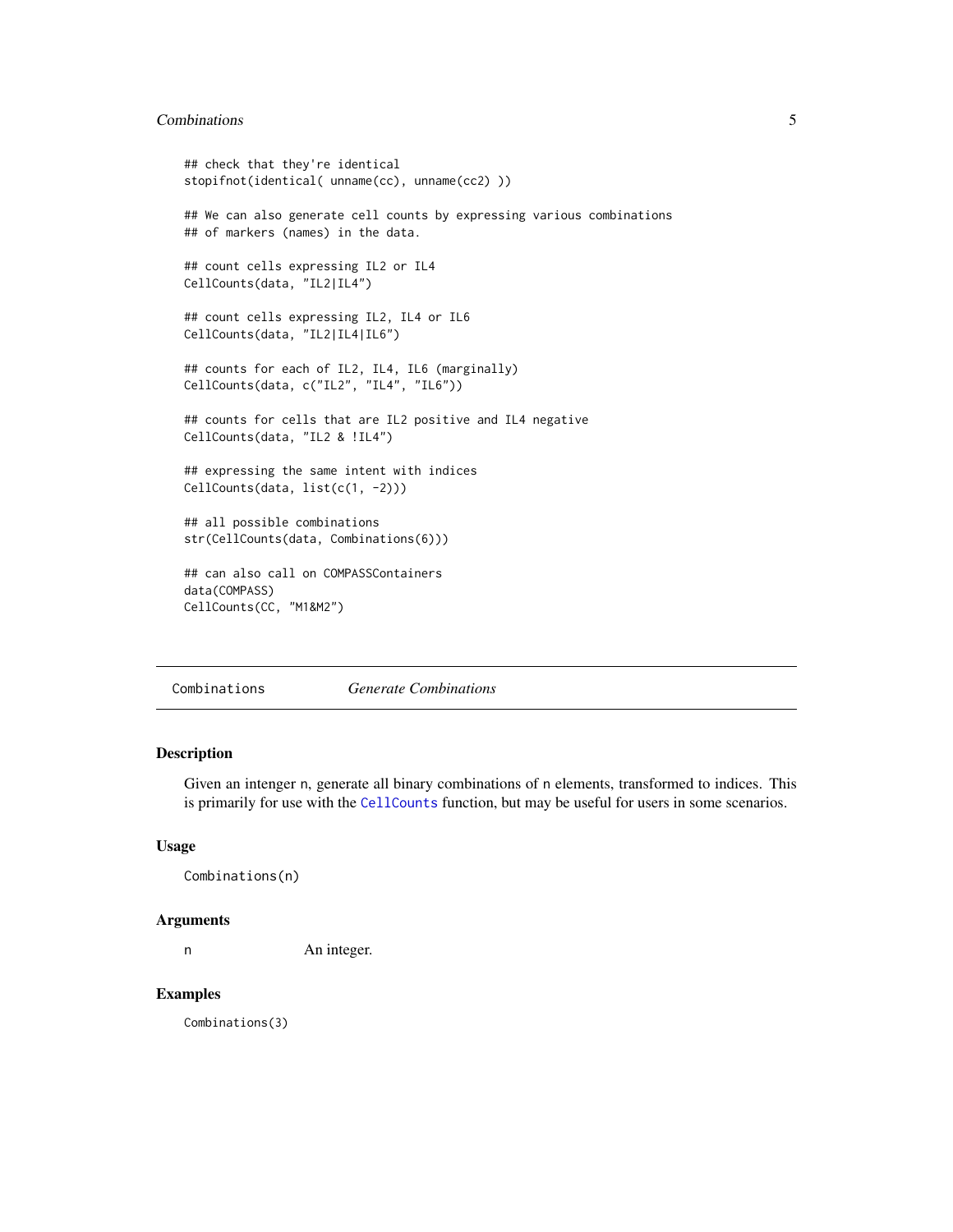<span id="page-5-1"></span><span id="page-5-0"></span>

### Description

This function fits the COMPASS model.

## Usage

```
COMPASS(
  data,
  treatment,
  control,
  subset = NULL,
  category_filter = function(x) colSums(x > 5) > 2,
  filter_lowest_frequency = 0,
  filter_specific_markers = NULL,
 model = "discrete",
  iterations = 40000,
  replications = 8,
  keep_original_data = FALSE,
  verbose = TRUE,
  dropDegreeOne = FALSE,
  init_with_fisher = FALSE,
  run_model_or_return_data = "run_model",
  ...
\mathcal{L}
```
## Arguments

| data            | An object of class COMPASSContainer.                                                                                                                                                                                                                                                                                                                                                                       |
|-----------------|------------------------------------------------------------------------------------------------------------------------------------------------------------------------------------------------------------------------------------------------------------------------------------------------------------------------------------------------------------------------------------------------------------|
| treatment       | An R expression, evaluated within the metadata, that returns TRUE for those sam-<br>ples that should belong to the treatment group. For example, if the samples that<br>received a positive stimulation were named "92TH023 Env" within a variable<br>in meta called Stim, you could write $Stim = 292TH023$ Env". The expression<br>should have the name of the stimulation vector on the left hand side. |
| control         | An R expression, evaluated within the metadata, that returns TRUE for those<br>samples that should belong to the control group. See above for details.                                                                                                                                                                                                                                                     |
| subset          | An expression used to subset the data. We keep only the samples for which the<br>expression evaluates to TRUE in the metadata.                                                                                                                                                                                                                                                                             |
| category_filter |                                                                                                                                                                                                                                                                                                                                                                                                            |
|                 | A filter for the categories that are generated. This is a function that will be<br>applied to the <i>treatment counts</i> matrix generated from the intensities. Only cat-<br>egories meeting the category_filter criteria will be kept.                                                                                                                                                                   |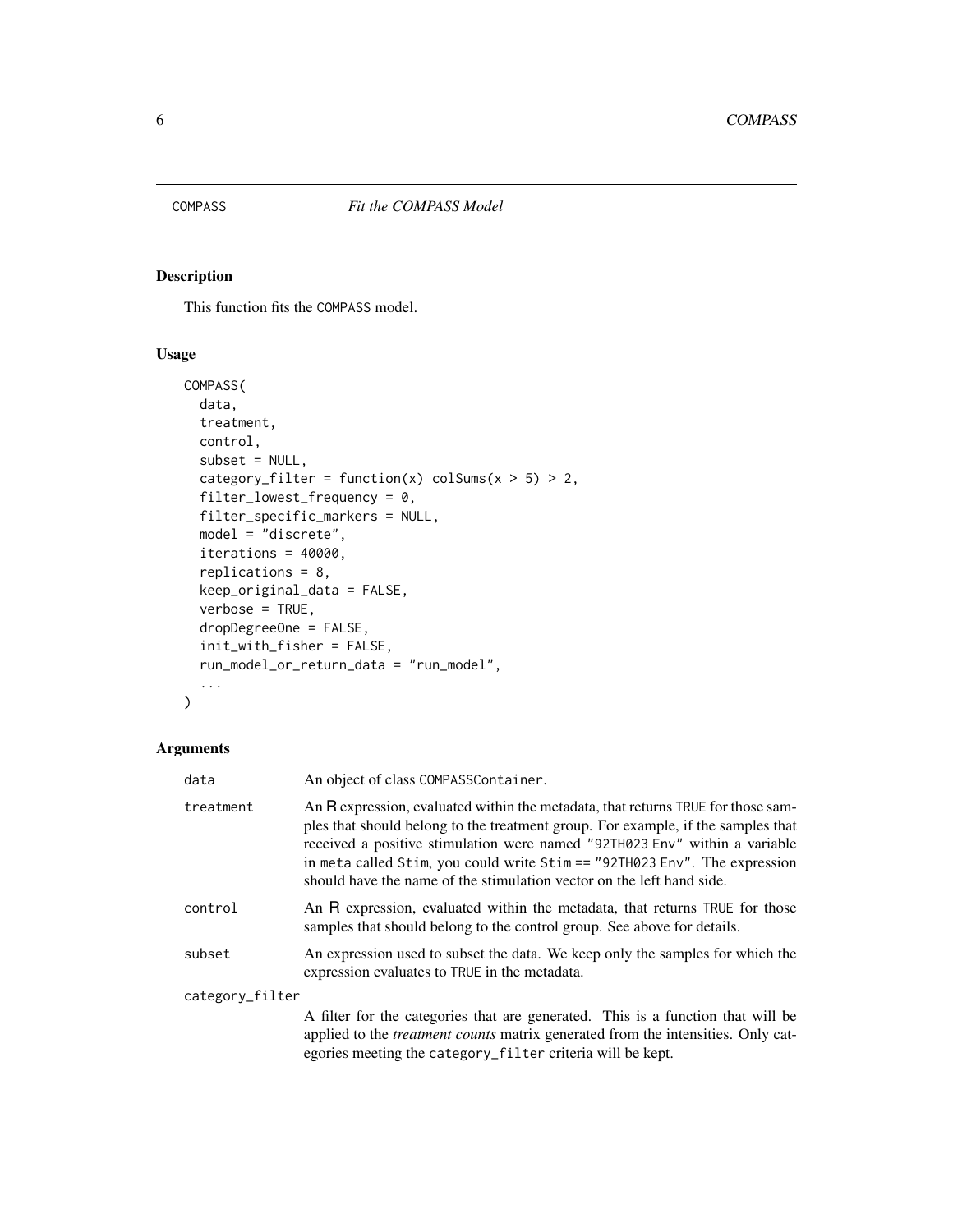#### COMPASS 7

| filter_lowest_frequency  |                                                                                                                                                                                                 |  |
|--------------------------|-------------------------------------------------------------------------------------------------------------------------------------------------------------------------------------------------|--|
|                          | A number specifying how many of the least expressed markers should be re-<br>moved.                                                                                                             |  |
| filter_specific_markers  |                                                                                                                                                                                                 |  |
|                          | Similar to filter_lowest_frequency, but lets you explicitly exclude markers.                                                                                                                    |  |
| model                    | A string denoting which model to fit; currently, only the discrete model ("discrete")<br>is available.                                                                                          |  |
| iterations               | The number of iterations (per 'replication') to perform.                                                                                                                                        |  |
| replications             | The number of 'replications' to perform. In order to conserve memory, we only<br>keep the model estimates from the last replication.                                                            |  |
| keep_original_data       |                                                                                                                                                                                                 |  |
|                          | Keep the original COMPASSContainer as part of the COMPASS output? If memory<br>or disk space is an issue, you may set this to FALSE.                                                            |  |
| verbose                  | Boolean; if TRUE we output progress information.                                                                                                                                                |  |
| dropDegreeOne            | Boolean; if TRUE we drop degree one categories and merge them with the nega-<br>tive subset.                                                                                                    |  |
| init_with_fisher         |                                                                                                                                                                                                 |  |
|                          | Boolean; initialize from fisher's exact test. Any subset and subject with lower 95<br>Otherwise initialize very subject and subset as a responder except those where<br>$ps \leq p$ u.          |  |
| run_model_or_return_data |                                                                                                                                                                                                 |  |
|                          | character defaults to "run model" otherwise set it to "return data" in order<br>to not fit the model just return the data set needed for modeling. Useful for<br>extracting the boolean counts. |  |
| $\cdots$                 | Other arguments; currently unused.                                                                                                                                                              |  |
|                          |                                                                                                                                                                                                 |  |

## Value

A COMPASSResult is a list with the following components:

| fit     | A list of various fitted parameters resulting from the COMPASS model fitting pro-<br>cedure.                                                                                         |
|---------|--------------------------------------------------------------------------------------------------------------------------------------------------------------------------------------|
| data    | The data used as input to the COMPASS fitting procedure $-$ in particular, the counts<br>matrices generated for the selected categories, n_s and n_u, can be extracted<br>from here. |
| orig    | If keep original data was set to TRUE in the COMPASS fit, then this will be the<br>COMPASSContainer passed in. This is primarily kept for easier running of the<br>Shiny app.        |
|         | The fit component is a list with the following components:                                                                                                                           |
| alpha_s | The hyperparameter shared across all subjects under the stimulated condition. It<br>is updated through the COMPASS model fitting process.                                            |

A\_alphas The acceptance rate of alpha\_s, as computed through the MCMC sampling process in COMPASS.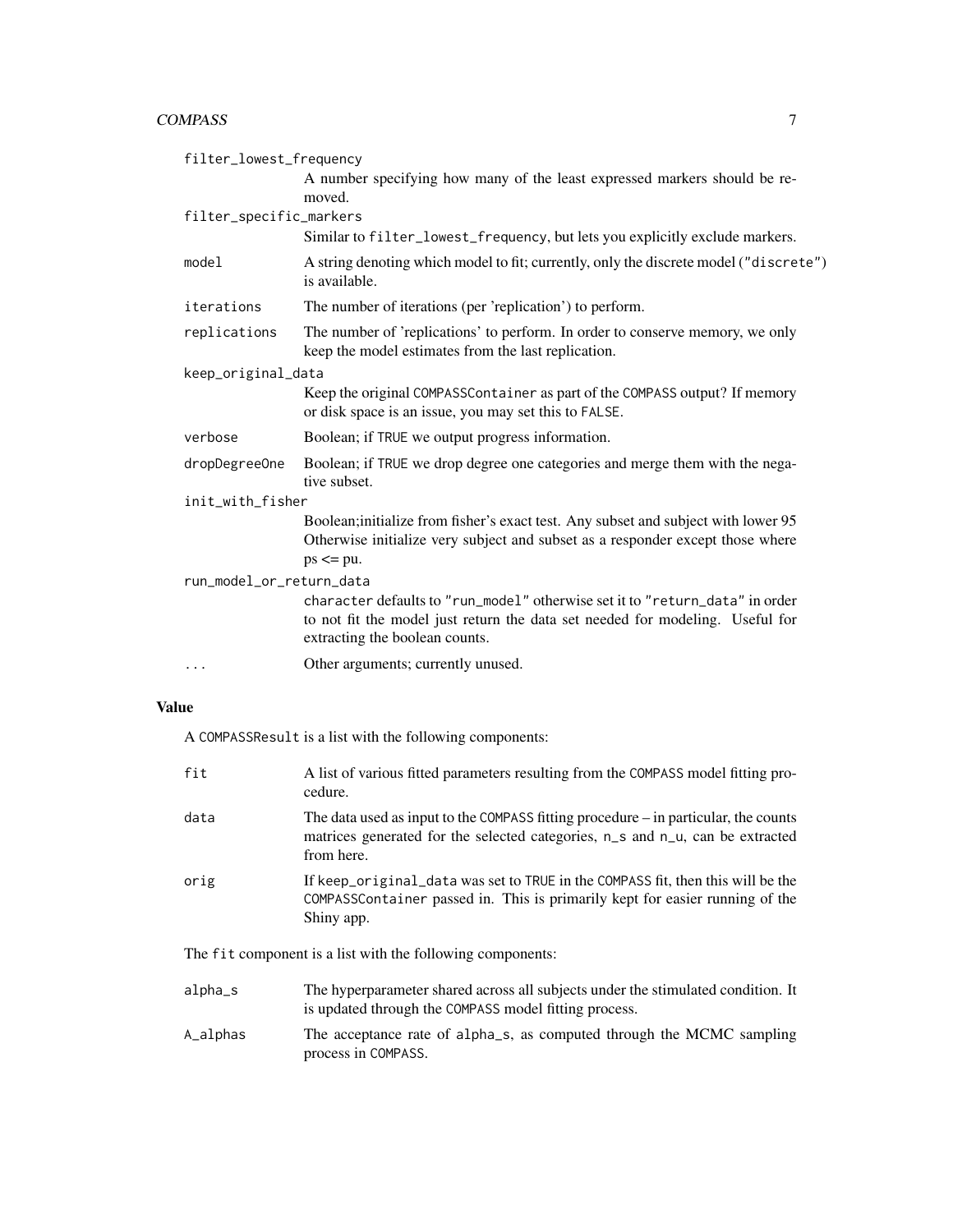<span id="page-7-0"></span>

| alpha_u                                                                                                        | The hyperparameter shared across all subjects under the unstimulated condition.<br>It is updated through the COMPASS model fitting process.                                                                                                                                                                                                  |
|----------------------------------------------------------------------------------------------------------------|----------------------------------------------------------------------------------------------------------------------------------------------------------------------------------------------------------------------------------------------------------------------------------------------------------------------------------------------|
| A_alphau                                                                                                       | The acceptance rate of alpha <sub>ru</sub> , as computed through the MCMC sampling<br>process in COMPASS.                                                                                                                                                                                                                                    |
| gamma                                                                                                          | An array of dimensions $I \times K \times T$ , where I denotes the number of individuals, K<br>denotes the number of categories / subsets, and T denotes the number of itera-<br>tions. Each cell in a matrix for a given iteration is either zero or one, reflecting<br>whether individual i is responding to the stimulation for subset k. |
| mean_gamma                                                                                                     | A matrix of mean response rates. Each cell denotes the mean response of indi-<br>vidual i and subset k.                                                                                                                                                                                                                                      |
| A_gamma                                                                                                        | The acceptance rate for the gamma. Each element corresponds to the number of<br>times an individual's gamma vector was updated.                                                                                                                                                                                                              |
| categories                                                                                                     | The category matrix, showing which categories entered the model.                                                                                                                                                                                                                                                                             |
| model                                                                                                          | The type of model called.                                                                                                                                                                                                                                                                                                                    |
| posterior                                                                                                      | Posterior measures from the sample fit.                                                                                                                                                                                                                                                                                                      |
| call                                                                                                           | The matched call used to generate the model fit.                                                                                                                                                                                                                                                                                             |
| 500 de agosto de la concerta de la contra de la contrada de la contrada de la concerta de la concerta de la co |                                                                                                                                                                                                                                                                                                                                              |

The data component is a list with the following components:

| $n_S$         | The counts matrix for stimulated samples.                                                                            |
|---------------|----------------------------------------------------------------------------------------------------------------------|
| n_u           | The counts matrix for unstimulated samples.                                                                          |
| counts_s      | Total cell counts for stimulated samples.                                                                            |
| counts_u      | Total cell counts for unstimulated samples.                                                                          |
| categories    | The categories matrix used to define which categories will enter the model.                                          |
| meta          | The metadata. Note that only <b>individual-level</b> metadata will be kept; sample-<br>specific metadata is dropped. |
| sample_id     | The name of the vector in the metadata used to identify the samples.                                                 |
| individual_id | The name of the vector in the metadata used to identify the individuals.                                             |
|               |                                                                                                                      |

The orig component (included if keep\_original\_data is TRUE) is the [COMPASSContainer](#page-8-1) object used in the model fit.

## Category Filter

The category filter is used to exclude categories (combinations of markers expressed for a particular cell) that are expressed very rarely. It is applied to the treatment *counts* matrix, which is a N samples by K categories matrix. Those categories which are mostly unexpressed can be excluded here. For example, the default criteria,

category\_filter=function(x) colSums(x > 5) > 2

indicates that we should only retain categories for which at least three samples had at least six cells expressing that particular combination of markers.

## See Also

• [COMPASSContainer](#page-8-1), for constructing the data object required by COMPASS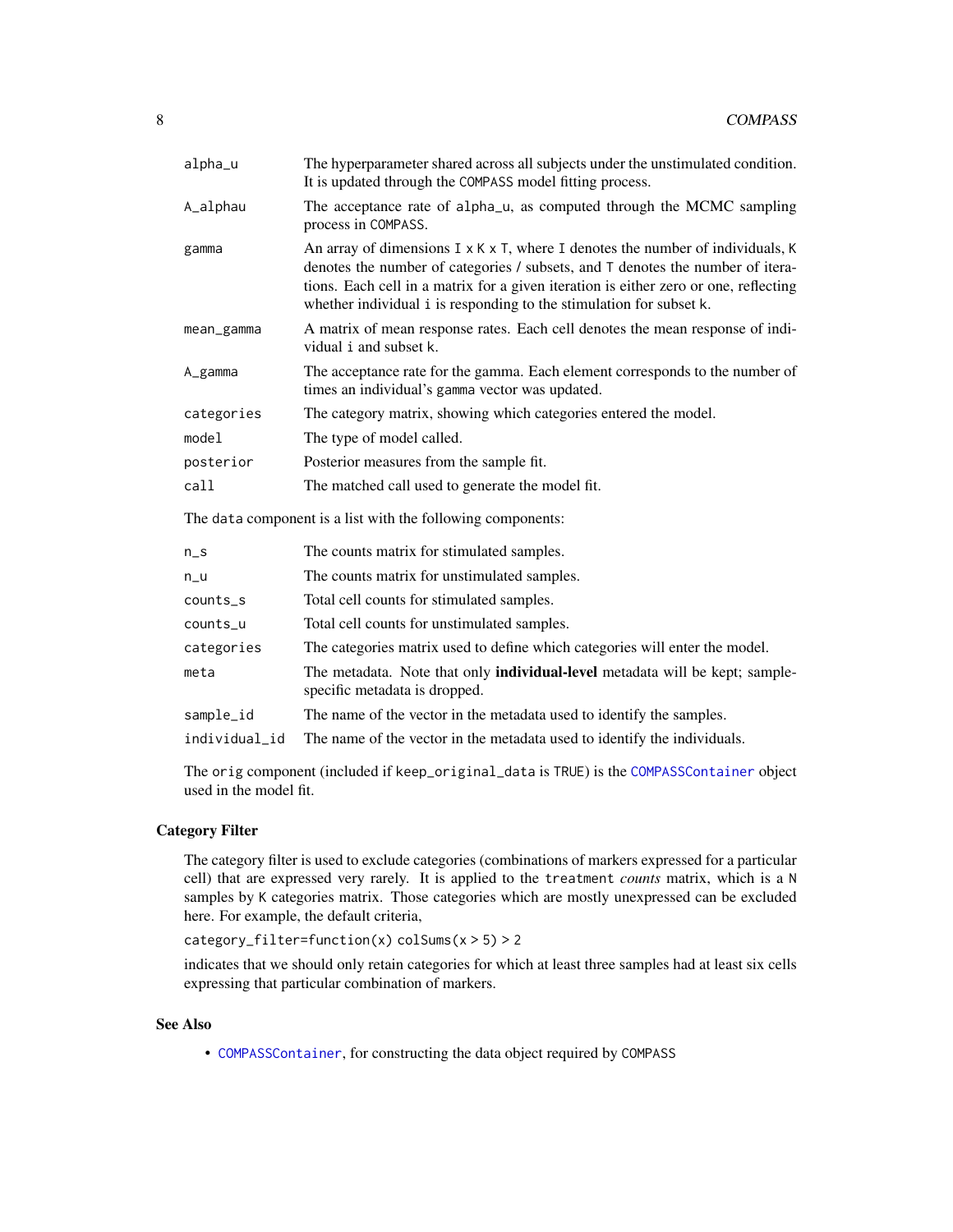## <span id="page-8-0"></span>COMPASSContainer 9

## Examples

```
data(COMPASS) ## loads the COMPASSContainer 'CC'
fit <- COMPASS(CC,
  category_filter=NULL,
  treatment=trt == "Treatment",
  control=trt == "Control",
  verbose=FALSE,
  iterations=100 ## set higher for a real analysis
\overline{\phantom{a}}
```
<span id="page-8-1"></span>COMPASSContainer *Generate the Data Object used by COMPASS*

## Description

This function generates the data container suitable for use with COMPASS.

#### Usage

```
COMPASSContainer(
  data,
 counts,
 meta,
  individual_id,
  sample_id,
  countFilterThreshold = 0
\lambda
```
## Arguments

| data                 | A list of matrices. Each matrix M <sub>_i</sub> is made up of N_i cells by K markers; for<br>example, it could be the intensity information from an intracellular cytokine<br>experiment. Each element of the list should be named; this name denotes which<br>sample the cell intensities were measured from. |  |
|----------------------|----------------------------------------------------------------------------------------------------------------------------------------------------------------------------------------------------------------------------------------------------------------------------------------------------------------|--|
| counts               | A named integer vector of the cell counts (of the parent population) for each<br>sample in data.                                                                                                                                                                                                               |  |
| meta                 | A data. frame of metadata, describing the individuals in the experiment. Each<br>row in meta should correspond to a row in data. There should be one row for<br>each sample; i.e., one row for each element of data.                                                                                           |  |
| individual_id        | The name of the vector in meta that denotes the individuals from which samples<br>were drawn. In this sense an individual equates to a single subject, or person.                                                                                                                                              |  |
| sample_id            | The name of the vector in meta that denotes the samples. The sample id iden-<br>tifies a combination of a subject with visit (if any), cell subset measured (e.g.<br>CD4), and stimulation. This vector should contain all of the names in the data<br>input.                                                  |  |
| countFilterThreshold |                                                                                                                                                                                                                                                                                                                |  |
|                      | Numeric; if the number of parent cells is less than this threshold, we remove that                                                                                                                                                                                                                             |  |
|                      | file. Default is 0, which means filter is disabled.                                                                                                                                                                                                                                                            |  |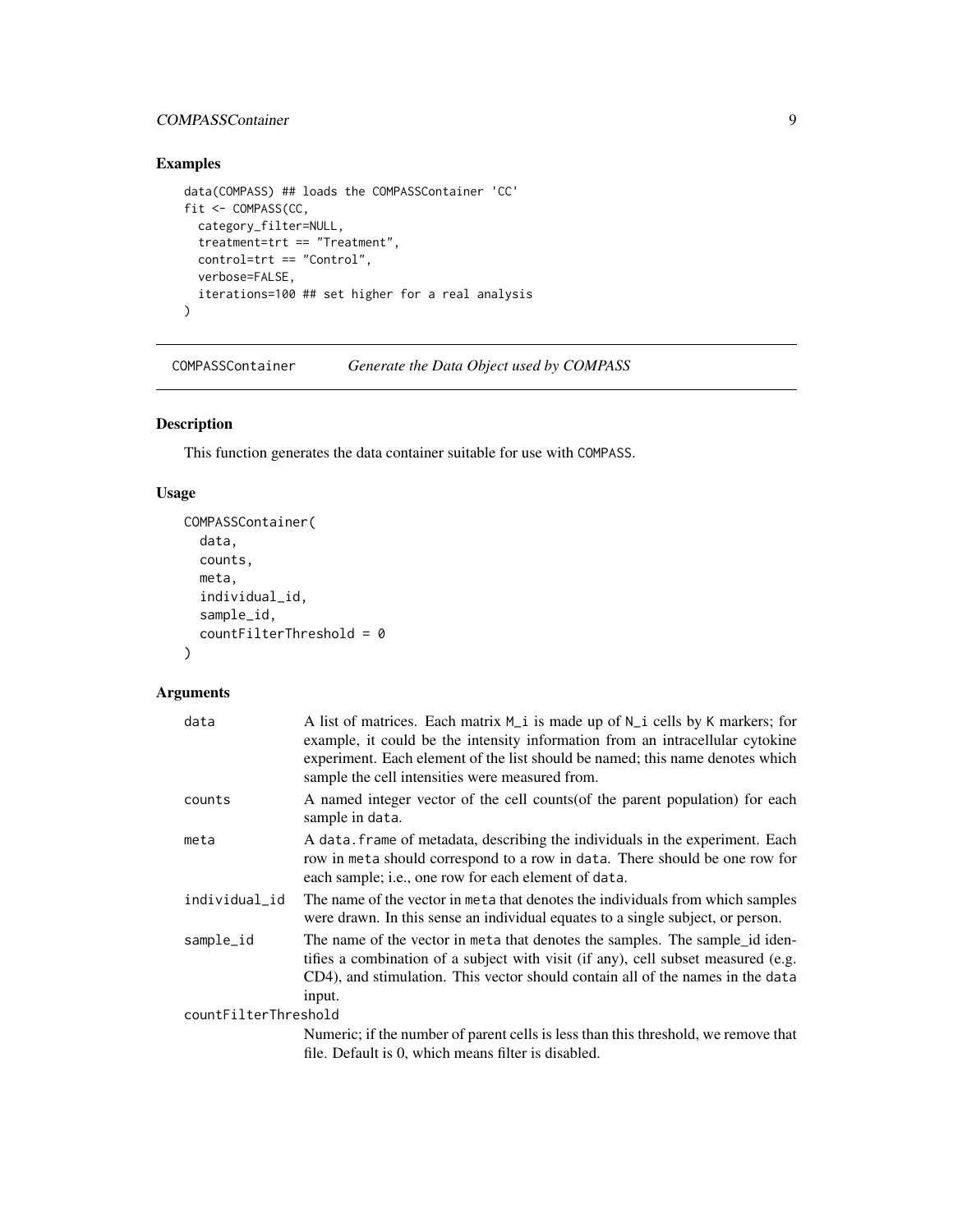## Details

The names attributes for the data and counts objects passed should match.

#### Value

A COMPASSContainer returns a list made up of the same components as input the model, but checks and sanitizes the supplied data to ensure that it conforms to the expectations outlied above.

#### Examples

```
set.seed(123)
n <- 10 ## number of samples
k <- 3 ## number of markers
## generate some sample data
sid_vec <- paste0("sid_", 1:n) ## sample ids; unique names used to denote samples
iid_vec <- rep_len( past^2iid_", 1:(n/2) ), n ) ## individual ids
## generate n matrices of 'cell intensities'
data <- replicate(n, {
  nrow \le round(runif(1) \star 1E2 + 1000)
 ncol <- k
  vals \le rexp( nrow * ncol, runif(1, 1E-5, 1E-3))
  vals[ vals < 2000 ] <- 0
  output <- matrix(vals, nrow, ncol)
  output \leq output[ apply(output, 1, sum) > 0, ]
  colnames(output) <- paste0("M", 1:k)
  return(output)
})
names(data) <- sid_vec
## make a sample metadata data.frame
meta <- data.frame(
  sid=sid_vec,
  iid=iid_vec,
  trt=rep( c("Control", "Treatment"), each=5 )
)
## generate an example total counts
## recall that cells not expressing any marker are not included
## in the 'data' matrices
counts <- sapply(data, nrow) + round( rnorm(n, 1E3, 1E2) )
counts <- setNames( as.integer(counts), names(counts) )
## insert everything into a COMPASSContainer
CC <- COMPASSContainer(data, counts, meta, "iid", "sid")
```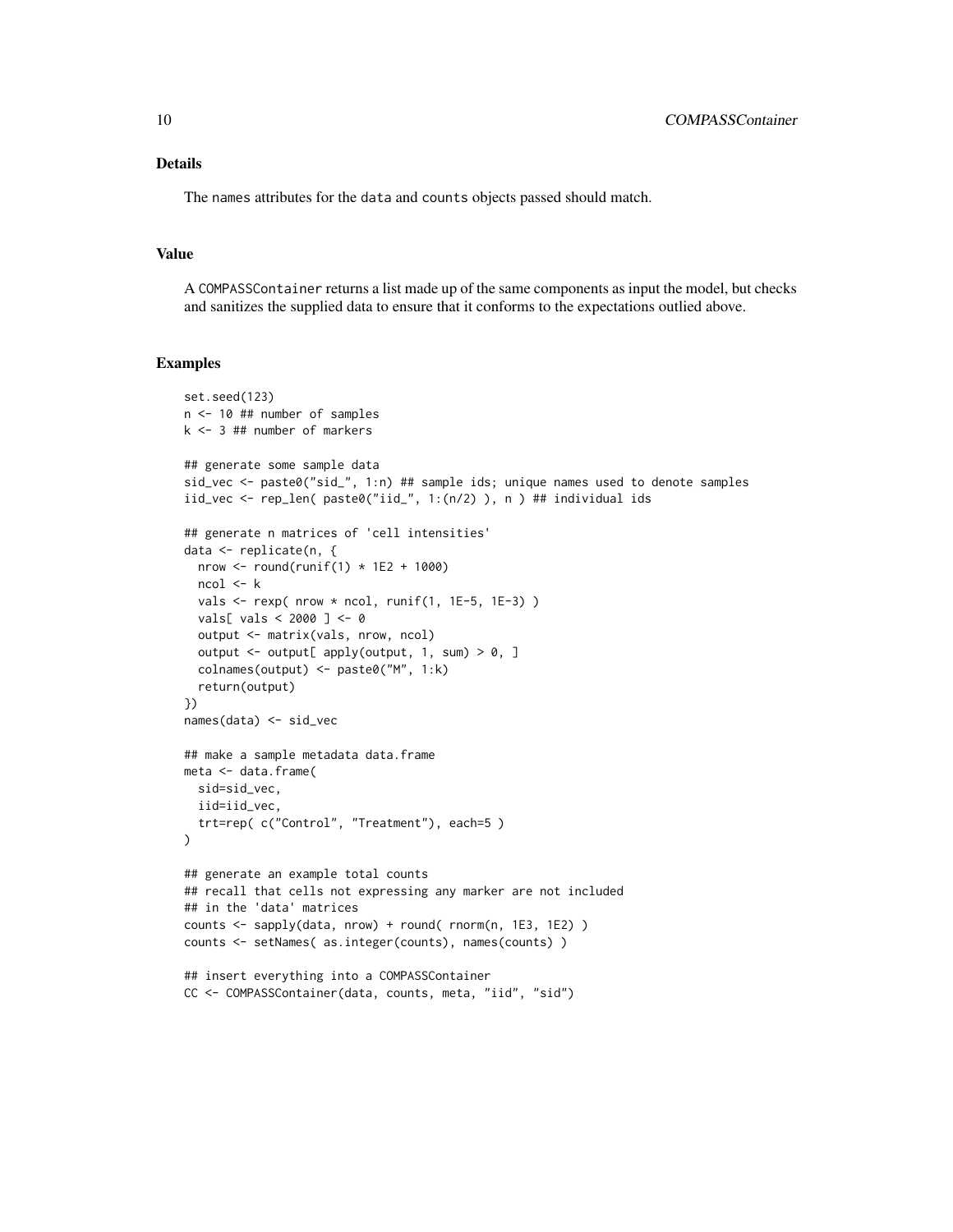#### <span id="page-10-1"></span><span id="page-10-0"></span>Description

This dataset contains simulated data for an intracellular cytokine staining experiment. In this data set, we have paired samples from five individuals, with each pair of samples being subjected to either a 'Control' condition of a 'Treatment' condition.

#### Details

Please see [COMPASSContainer](#page-8-1) for more information on the components of this object.

The dataset is exported as CC, which is a short alias for COMPASSContainer.

COMPASSContainerFromGatingSet *Create a COMPASS Container from a GatingSet*

#### Description

This code expects a GatingSet or GatingSetList. It expects a regular expression for the node name (i.e. '/4\+\$' would match '/4+' in a node name with the plus sign at the end of the string. Alternatively, you can supply a partial path. The user must supply the 'individual\_id', which has the default value suitable for the data we commonly see. 'sample\_id' is the 'rownames' of 'pData' of 'GatingSet'. Sometimes the child node names don't match the marker names exactly. This function will try to make some guesses about how to match these up. The filter. fun parameter is a function that does some regular expression string substitution to try and clean up the node names by removing various symobls that are often added to gates, {+/-}. The user can provide their own function to do string cleanup. Counts are extracted as well as metadata and single cell data, and these are fed into the COMPASSContainer constructor.

```
COMPASSContainerFromGatingSet(
  gs = NULL,node = NULL,
  filter.fun = NULL,
  individual_id = "PTID",
  mp = NULL,
 matchmethod = c("Levenshtein", "regex"),
 markers = NA,
  swap = FALSE,countFilterThreshold = 5000
)
```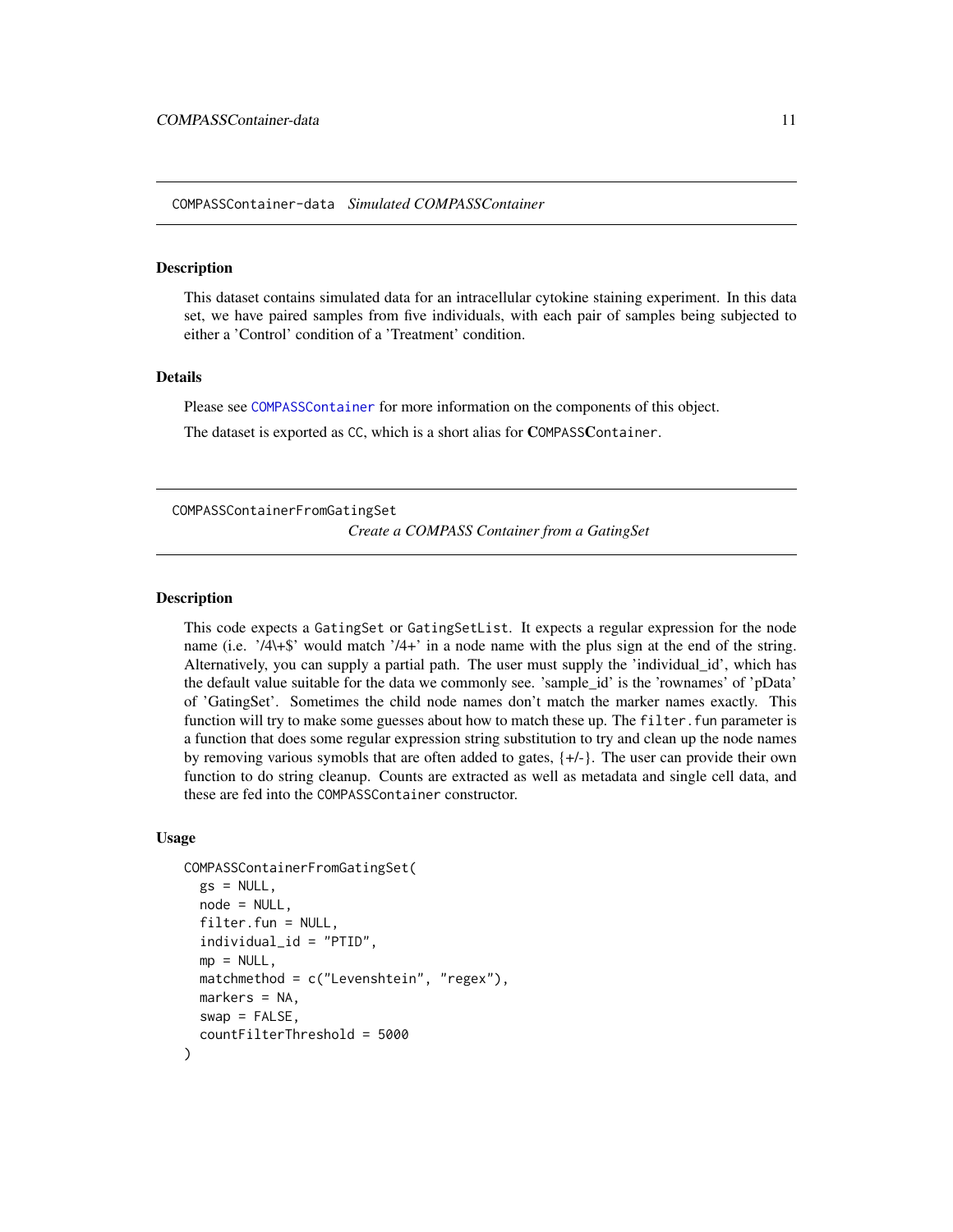<span id="page-11-0"></span>

| gs                   | a GatingSet or GatingSetList                                                                                                                                                        |  |
|----------------------|-------------------------------------------------------------------------------------------------------------------------------------------------------------------------------------|--|
| node                 | a regular expression to match a single node in the gating tree. If more than<br>one node is matched, an error is thrown.                                                            |  |
| filter.fun           | a function that does string substitution to clean up node names, <i>i.e.</i> turns<br>a 'CD4+' into a 'CD4' to try and match against the parameters slot of the<br>flowFrames in gs |  |
| individual_id        | a character identifying the subject id column in the gs metadata                                                                                                                    |  |
| mp                   | a list mapping node names to markers. This function tries to guess, but may<br>fail. The user can override the guesswork.                                                           |  |
| matchmethod          | a character either 'regex' or 'Levenshtein' for matching nodes to markers.                                                                                                          |  |
| markers              | a character vector of marker names to include.                                                                                                                                      |  |
| swap                 | a logical default FALSE. Set to TRUE if the marker and channel names are<br>swapped.                                                                                                |  |
| countFilterThreshold |                                                                                                                                                                                     |  |
|                      | numeric threshold, if the number of parent cells is less than this threshold, we<br>remove that file. Default is 5000.                                                              |  |

## Details

There is likely not sufficient error checking.

### See Also

[COMPASSContainer](#page-8-1)

## Examples

```
## Not run:
## gs is a GatingSet from flowWorkspace
COMPASSContainerFromGatingSet(gs, "4+")
```
## End(Not run)

COMPASSDescription *Get and Set the Description for the Shiny Application*

## Description

This is used for setting an informative description used in the Shiny application.

## Usage

COMPASSDescription(x)

COMPASSDescription(x) <- value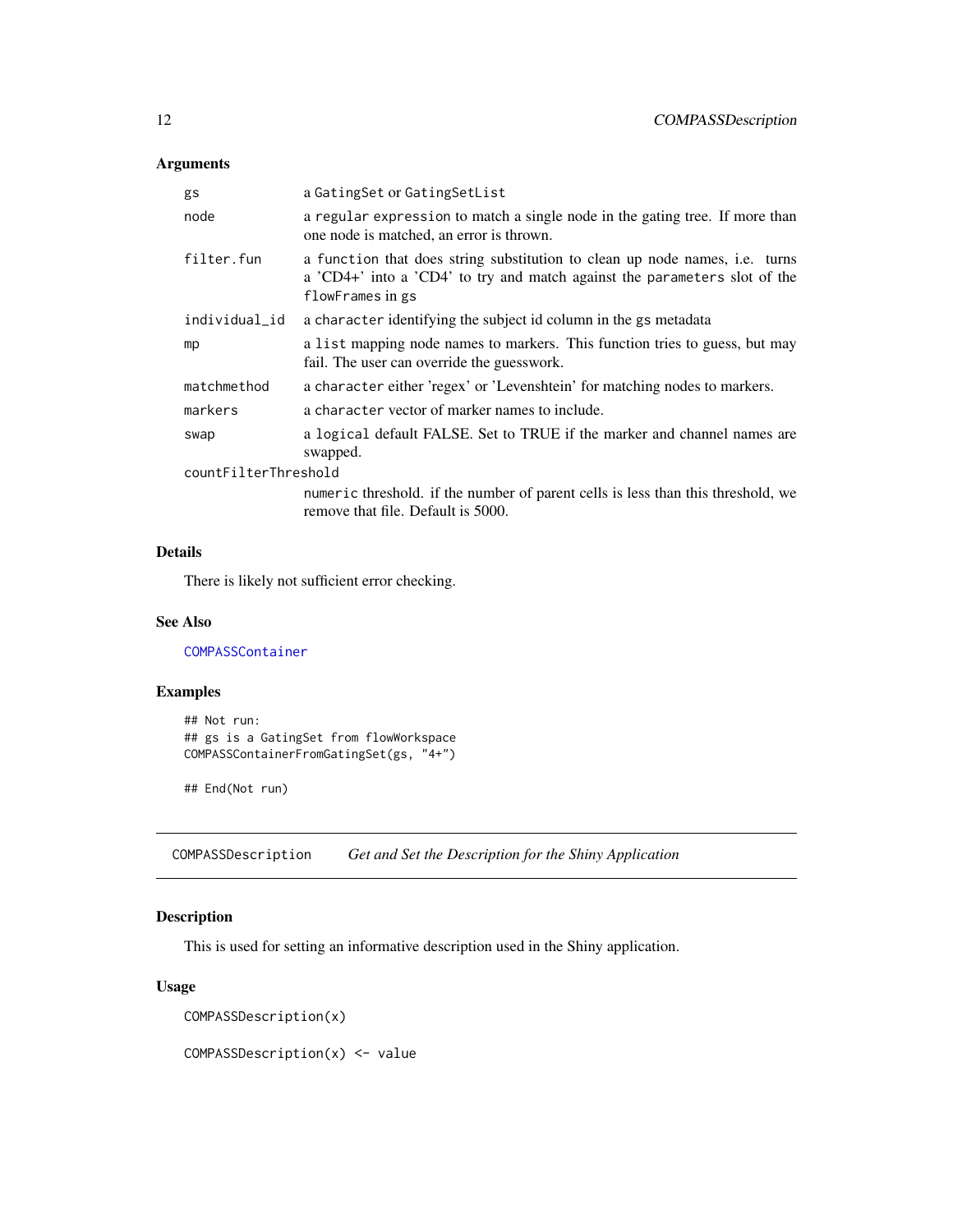<span id="page-12-0"></span>

| $\mathbf{x}$ | A COMPASS fit.                                                        |
|--------------|-----------------------------------------------------------------------|
| value        | A set of paragraphs describing the experiment, as a character vector. |

## Details

Information about the COMPASS results will be auto-generated.

COMPASSfitToCountsTable

*Extract a table of counts from a COMPASSResult object*

## Description

Returns a table of counts and parent counts for each cell subset in a COMPASS fit.

## Usage

```
COMPASSfitToCountsTable(
  x,
  idcol = NULL,
  parent = NULL,
  drop = NULL,
  stimName = NULL
\mathcal{E}
```
## Arguments

| $\mathsf{x}$ | COMPASSResult                                                                                                                                           |
|--------------|---------------------------------------------------------------------------------------------------------------------------------------------------------|
| idcol        | unquote variable name in the metadata for the subject id.                                                                                               |
| parent       | character name of the parent population for this model fit. e.g. "CD4"                                                                                  |
| drop         | numeric vector indicating the columns in the metadata to drop from the output.<br>Usually sample-specific columns rather than subject specific columns. |
| stimName     | the name of the stimulation                                                                                                                             |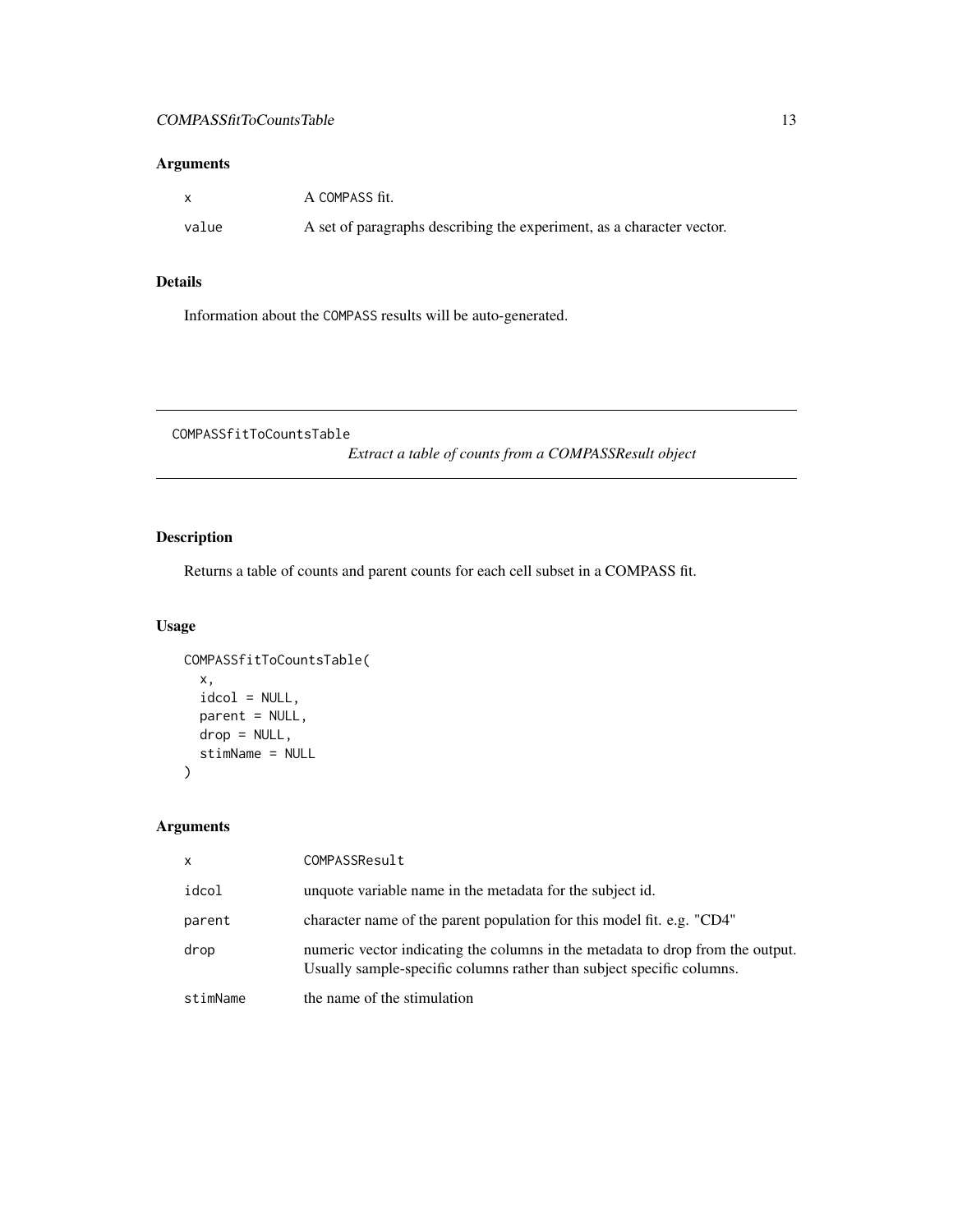<span id="page-13-0"></span>COMPASSMCMCDiagnosis *Diagnostic of a set of COMPASS Models.*

## Description

Diagnostic of a set of COMPASS Models.

#### Usage

COMPASSMCMCDiagnosis(x)

#### Arguments

x a list of compass model fits of the same data with the same number of iterations, different seeds. Run some mcmc diagnostics on a series of COMPASS model fits. Assuming the input is a list of model fits for the same data with the same number of iterations and different seeds. Run Gelman's Rhat diagnostics on the alpha\_s and alpha\_u hyperparameter chains, treating each model as an independent chain. Rhat should be near 1 but rarely are in practice. Very large values may be a concern. The method returns an average model, by averaging the mean\_gamma matrices (equally weighted since each input has the same number of iterations). This mean model should be better then any of the individual models. It can be plotted via "plot(result\$mean\_model)".

COMPASSResult-accessors

*COMPASSResult Accessors*

## Description

These functions can be used for accessing data within a COMPASSResult.

#### Usage

```
Gamma(x)
```

```
MeanGamma(x)
```
#### Arguments

x A COMPASSResult object.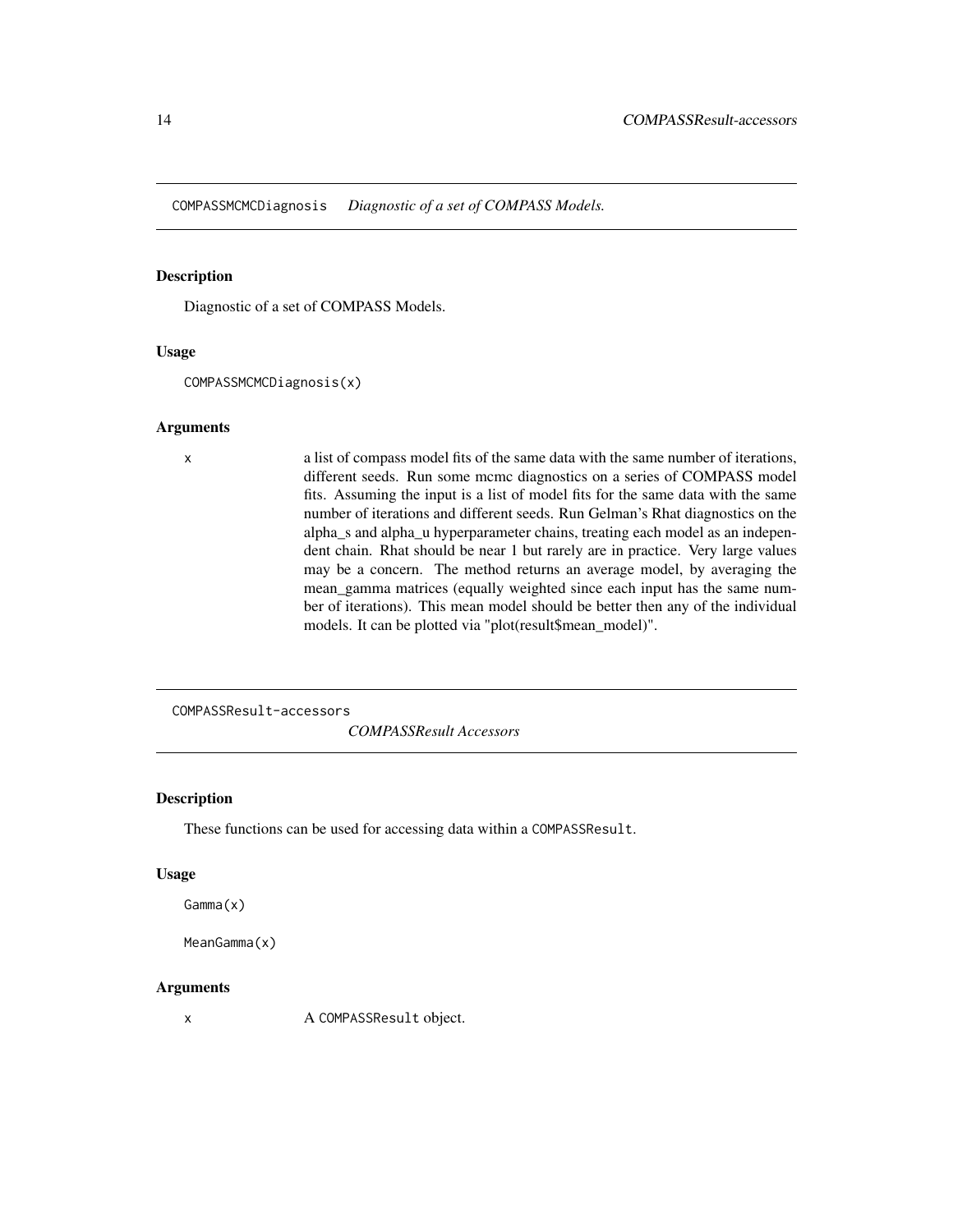#### <span id="page-14-0"></span>Description

This dataset represents the result of fitting the COMPASS model on the accompanying dataset CC, as exported by data(COMPASS). Please see the vignette (vignette("COMPASS")) for more details on how to interact with a COMPASS fit.

## Details

The model is fit as follows, using the COMPASSContainer [CC](#page-10-1).

```
CR <- COMPASS(CC,
  treatment=trt == "Treatment",
  control=trt == "Control",
  iterations=1000
)
```
The dataset is exported as CR, which is a short alias for COMPASSResult.

Please see [COMPASS](#page-5-1) for more information on the output from a COMPASS model fit.

| FunctionalityScore | Compute the Functionality Score for each subject fit in a COMPASS |  |
|--------------------|-------------------------------------------------------------------|--|
|                    | model                                                             |  |

## Description

Computes the functionality score for each observation from the gamma matrix of a COMPASS model fit. The scores are normalized according to the total number of possible subsets that could be observed  $(2^M - 1)$ .

```
FunctionalityScore(x, n, markers = NULL)
## S3 method for class 'COMPASSResult'
FunctionalityScore(x, n, markers = NULL)
## Default S3 method:
FunctionalityScore(x, n, markers = NULL)
```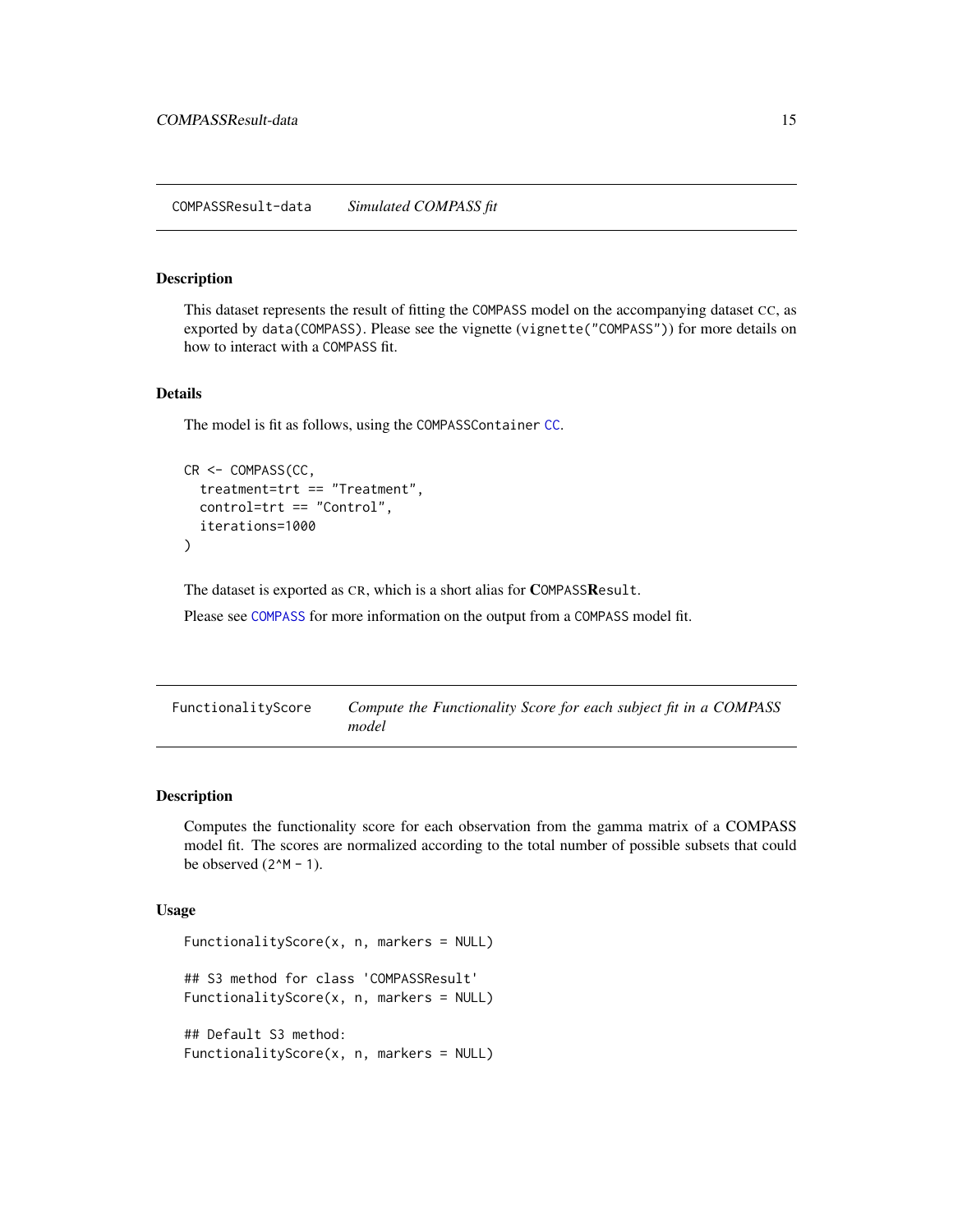<span id="page-15-0"></span>

| $\mathsf{X}$ | An object of class COMPASSResult, as returned by COMPASS. Alternatively, a<br>matrix of functionality scores, used under the assumption that the 'null' category<br>has been dropped. |
|--------------|---------------------------------------------------------------------------------------------------------------------------------------------------------------------------------------|
| n            | The number of markers included in an experiment. It is inferred from the data<br>when x is a COMPASSResult.                                                                           |
| markers      | The set of markers for which to compute a Functionality score. By default uses<br>all markers. Must match names returned by markers().                                                |

## Value

A numeric vector of functionality scores.

## Note

The null category is implicitly dropped when computing the functionality score for a COMPASS result; this is not true for the regular matrix method.

## Examples

FunctionalityScore(CR)

getCounts *Get a data.table of counts of polyfunctional subsets*

## Description

Get a data.table of counts of polyfunctional subsets

## Usage

```
getCounts(object)
```
## Arguments

object An object of class COMPASSResult

## Examples

getCounts(CR)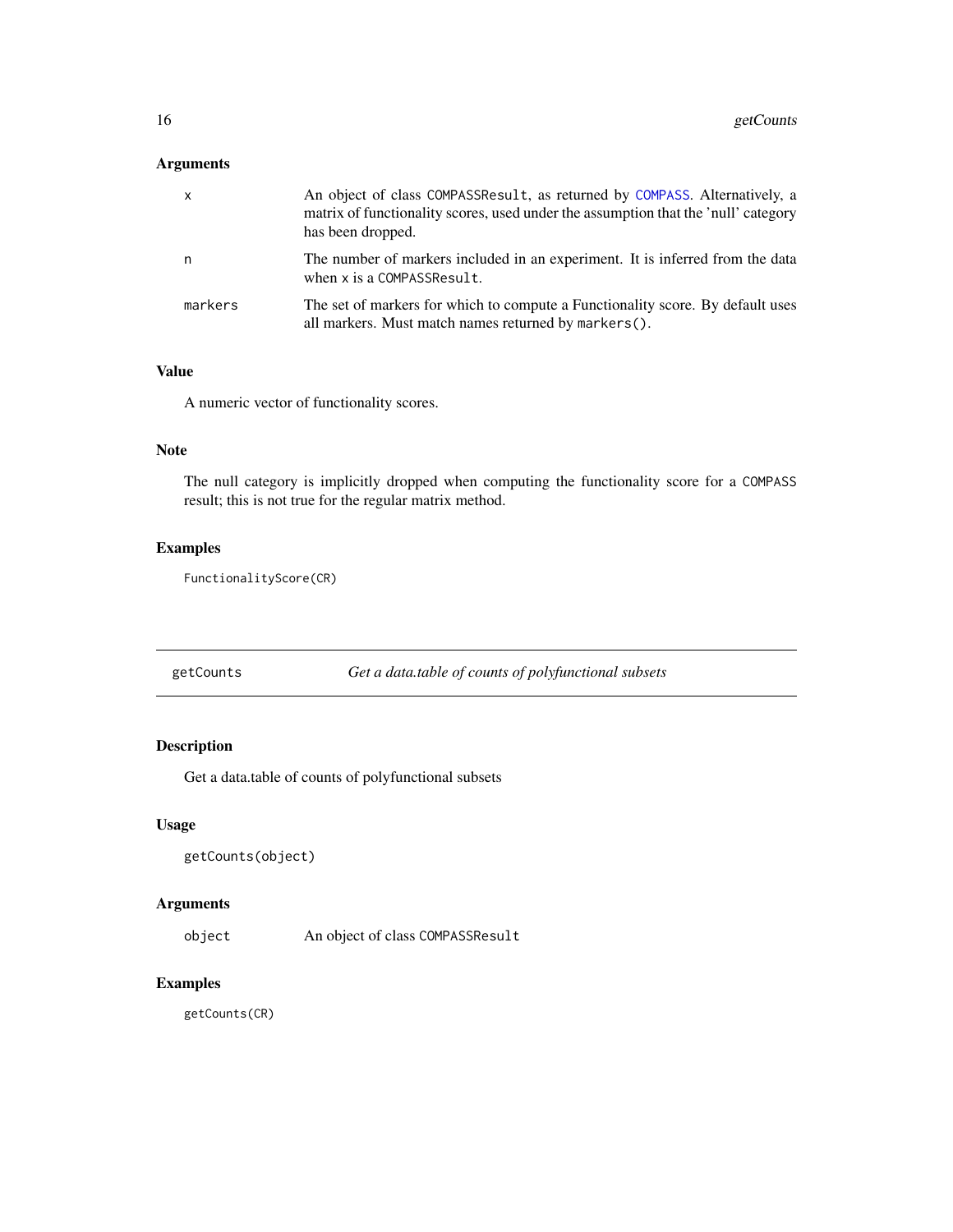<span id="page-16-0"></span>GetThresholdedIntensities

*Extract Thresholded Intensities from a GatingSet*

#### Description

This function extracts thresholded intensities for children of a node node, as specified through the map argument.

## Usage

GetThresholdedIntensities(gs, node, map)

#### Arguments

| gs   | A Gating Set or Gating Set List.                                       |
|------|------------------------------------------------------------------------|
| node | The name, or path, of a single node in a Gating Set / Gating Set List. |
| map  | A list, mapping node names to markers.                                 |

#### Details

map should be an R list, mapping node names (as specified in the gating hierarchy of the gating set) to channel names (as specified in either the desc or name columns of the parameters of the associated flowFrames in the GatingSet).

## Value

A list with two components:

| data   | A list of thresholded intensity measures.             |
|--------|-------------------------------------------------------|
| counts | A named vector of total cell counts at the node node. |

## Examples

if (require("flowWorkspace")&require("flowCore")&require("tidyr")) {

## Generate an example GatingSet that could be used with COMPASS ## We then pull out the 'data' and 'counts' components that could ## be used within a COMPASSContainer n <- 10 ## number of samples

k <- 4 ## number of markers

sid\_vec <- paste0("sid\_", 1:n) ## sample ids; unique names used to denote samples iid\_vec <- rep\_len( paste0("iid\_", 1:(n/10) ), n ) ## individual ids marker\_names <- c("TNFa", "IL2", "IL4", "IL6")

## Generate n sets of 'flow' data -- a list of matrices, each row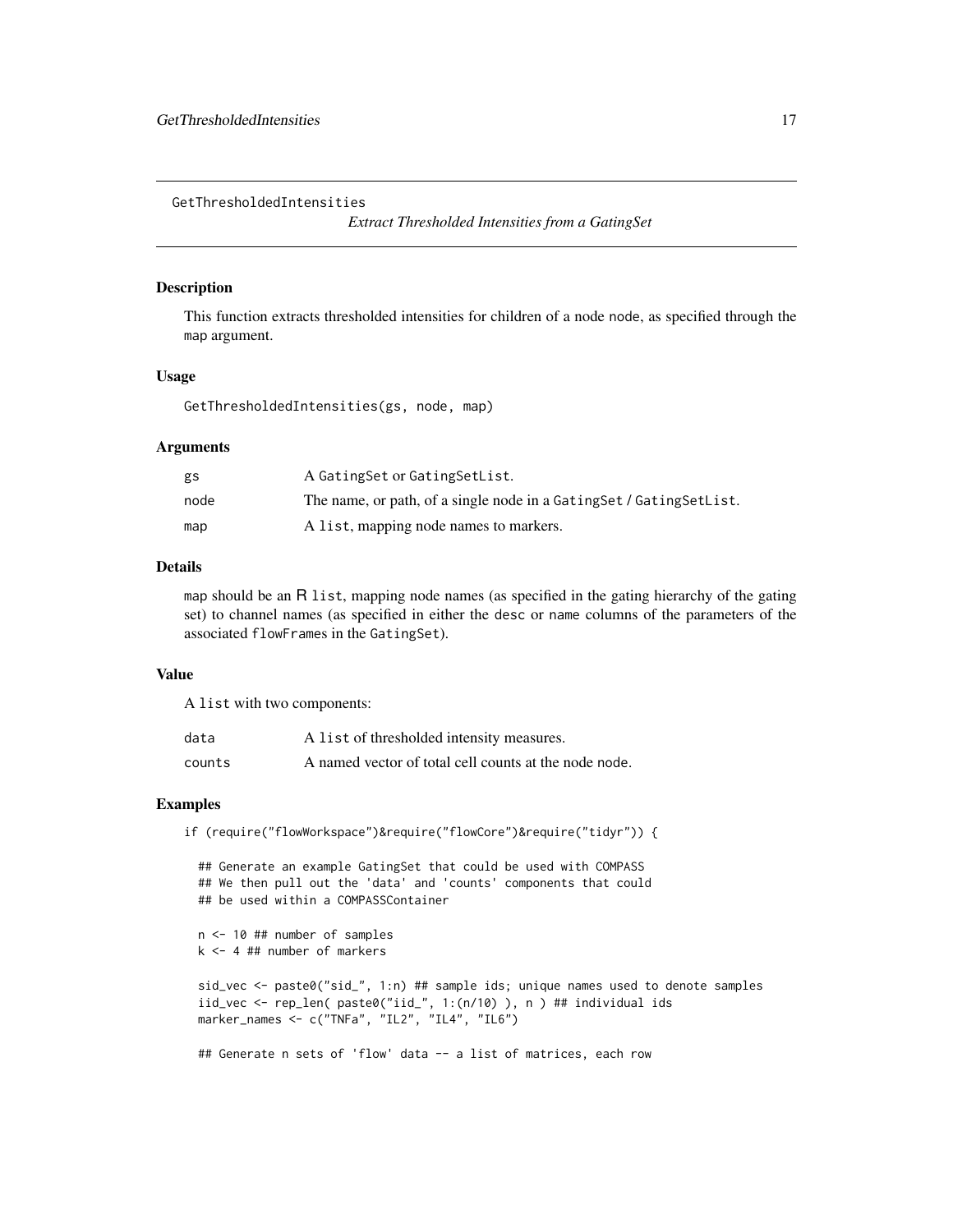```
## is a cell, each column is fluorescence intensities on a particular
## channel / marker
data <- replicate(n, {
 nrow \le round(runif(1) \star 1E4 + 1000)
 ncol <- k
 vals \le rexp( nrow * ncol, runif(1, 1E-5, 1E-3))
 output <- matrix(vals, nrow, ncol)
 colnames(output) <- marker_names
 return(output)
})
names(data) <- sid_vec
## Put it into a GatingSet
fs <- flowSet( lapply(data, flowFrame) )
gs <- GatingSet(fs)
## Add some dummy metadata
meta <- pData(gs)
meta$PTID <- 1:10
pData(gs) <- meta
gate <- rectangleGate( list(TNFa=c(-Inf,Inf)))
gs_pop_add(gs, gate, parent="root", name="dummy")
## Add dummy gate
## Make some gates, and apply them
invisible(lapply(marker_names, function(marker) {
 .gate <- setNames( list( c( rexp(1, runif(1, 1E-5, 1E-3)), Inf) ), marker )
 gate <- rectangleGate(.gate=.gate)
 gs_pop_add(gs, gate, parent="dummy", name=paste0(marker, "+"))
}))
recompute(gs)
## Map node names to channel names
map=list(
 "TNFa+"="TNFa",
  "IL2+"="IL2",
  "IL4+"="IL4""IL6+"="IL6"
)
## Pull out the data as a COMPASS-friendly dataset
node <- "dummy"
map <- map
system.time(
 output <- GetThresholdedIntensities(gs, "dummy", map)
)
system.time(
 output <- COMPASSContainerFromGatingSet(gs, "dummy", individual_id="PTID")
)
```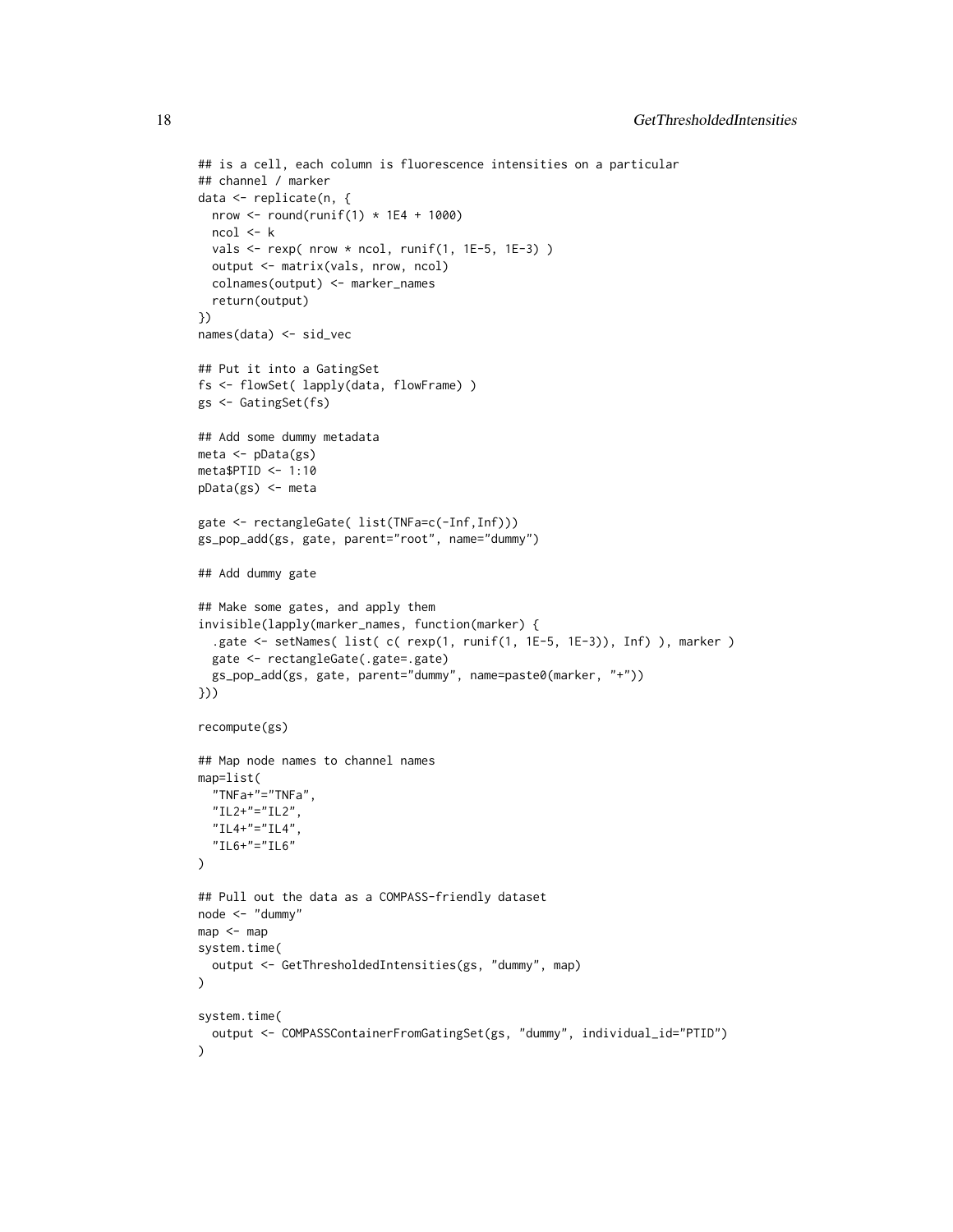#### <span id="page-18-0"></span>markers and the contract of the contract of the contract of the contract of the contract of the contract of the contract of the contract of the contract of the contract of the contract of the contract of the contract of th

str(output) }

markers *Markers*

## Description

Returns the markers associated with an experiment.

#### Usage

markers(object)

## Arguments

object An R object.

melt\_ *Make a 'Wide' data set 'Long'*

#### Description

Inspired by reshape2:::melt, we melt data.frames and matrixs. This function is built for speed.

```
melt_(data, ...)
## S3 method for class 'data.frame'
melt_(
 data,
  id.vars,
 measure.vars,
 variable.name = "variable",
  ...,
  value.name = "value"
\lambda## S3 method for class 'matrix'
melt_(data, ...)
```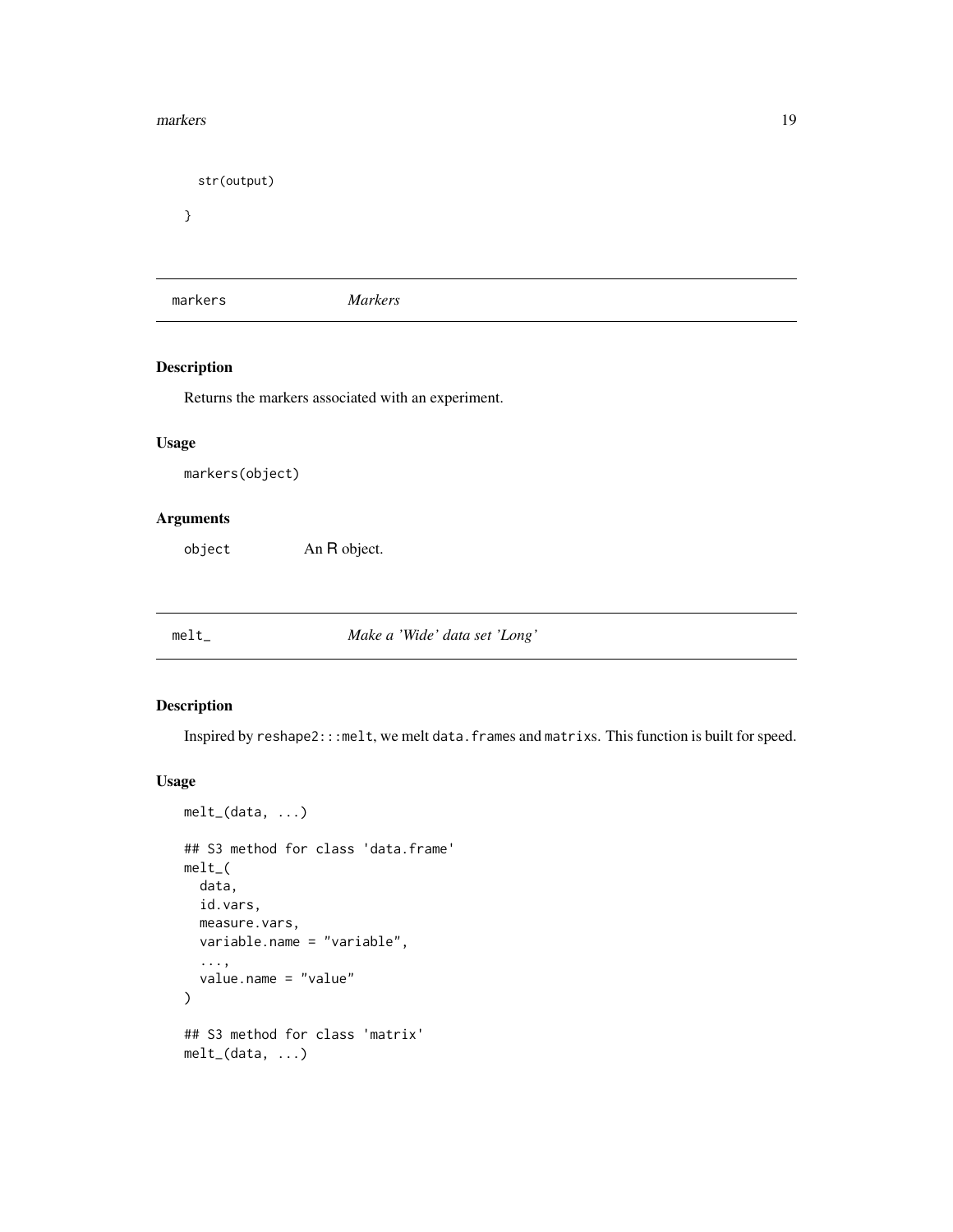<span id="page-19-0"></span>

| data          | The data. frame to melt.                                                                                                                         |
|---------------|--------------------------------------------------------------------------------------------------------------------------------------------------|
| $\cdots$      | Arguments passed to other methods.                                                                                                               |
| id.vars       | Vector of id variables. Can be integer (variable position) or string (variable<br>name). If blank, we use all variables not in measure, vars.    |
| measure.vars  | Vector of measured variables. Can be integer (variable position) or string (vari-<br>able name). If blank, we use all variables not in id. vars. |
| variable.name | Name of variable used to store measured variable names.                                                                                          |
| value.name    | Name of variable used to store values.                                                                                                           |

#### Details

If items to be stacked are not of the same internal type, they will be promoted in the order logical > integer > numeric > character.

merge.COMPASSContainer

*Merge Two COMPASSContainers*

#### Description

This function merges two COMPASSContainers.

## Usage

## S3 method for class 'COMPASSContainer'  $merge(x, y, \ldots)$ 

#### Arguments

| X                       | A COMPASSContainer.                                |
|-------------------------|----------------------------------------------------|
| <b>V</b>                | A COMPASSContainer.                                |
| $\cdot$ $\cdot$ $\cdot$ | other arguments passed to 'COMPASSContainer' call. |

## Examples

```
## Chop the example COMPASSContainer into two, then merge it back together
CC1 <- subset(CC, trt == "Control")
CC2 <- subset(CC, trt == "Treatment")
merged <- merge(CC1, CC2)
res <- identical(CC, merge(CC1, CC2)) ## should return TRUE in this case
stopifnot( isTRUE(res) )
```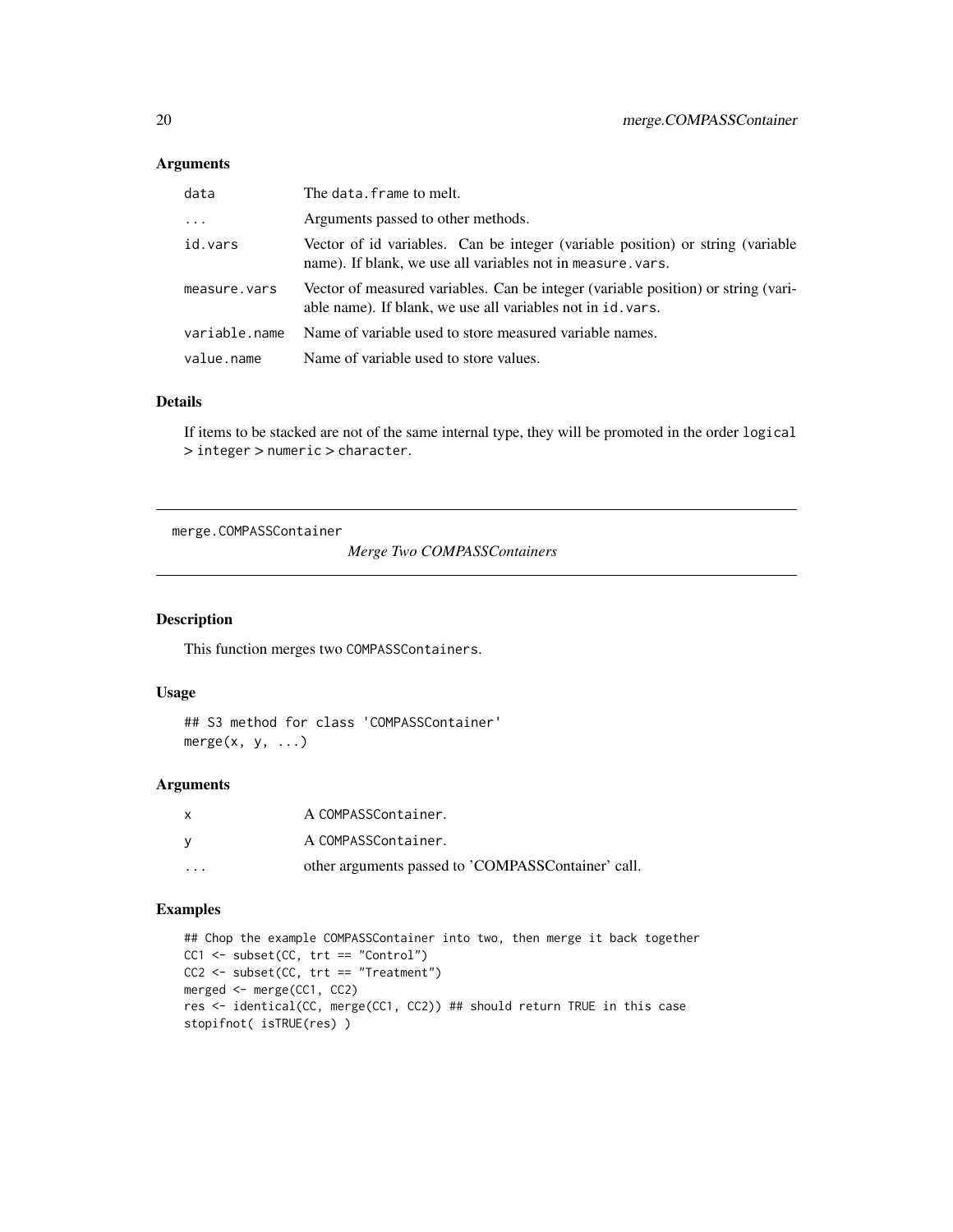<span id="page-20-0"></span>

## Description

Functions for getting and setting the metadata associated with an object.

#### Usage

```
metadata(x)
## S3 method for class 'COMPASSContainer'
metadata(x)
## S3 method for class 'COMPASSResult'
metadata(x)
metadata(x) < - value## S3 replacement method for class 'COMPASSContainer'
metadata(x) < - value
```
## Arguments

|       | An R object.                                                                       |
|-------|------------------------------------------------------------------------------------|
| value | An R object appropriate for storing metadata in object x; typically a data. frame. |

pheatmap *A function to draw clustered heatmaps.*

## Description

A function to draw clustered heatmaps where one has better control over some graphical parameters such as cell size, etc.

```
pheatmap(
 mat,
  color = colorRampPalette(rev(brewer.pal(n = 7, name = "RdYlBu")))(100),
 kmeans_k = NA,
 breaks = NA,
 border_color = "grey60",
  cellwidth = NA,
  cellheight = NA,
```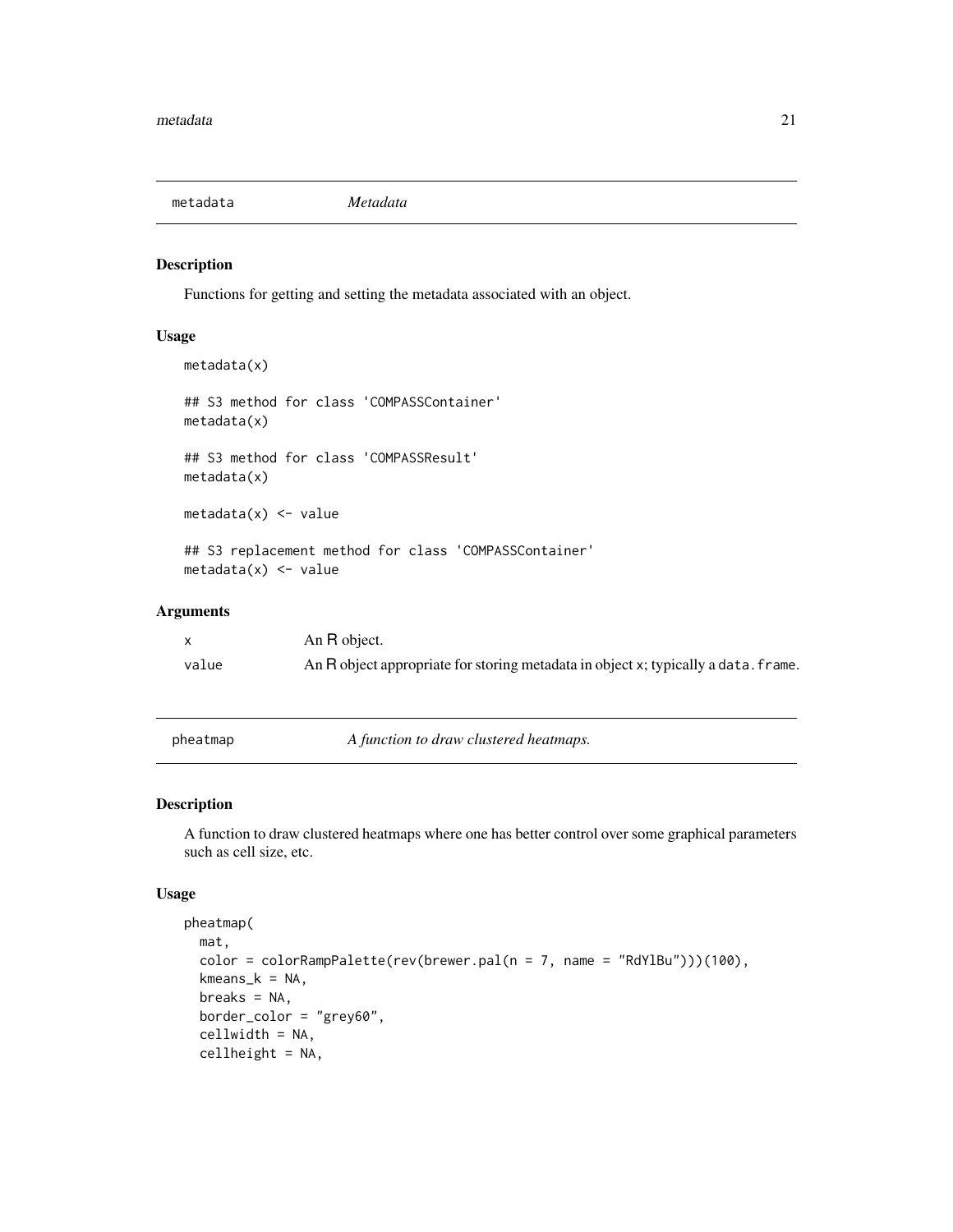```
scale = "none",cluster_rows = TRUE,
  cluster_cols = TRUE,
 clustering_distance_rows = "euclidean",
  clustering_distance_cols = "euclidean",
  clustering_method = "complete",
  treeheight_row = ifelse(cluster_rows, 50, 0),
  treeheight_col = ifelse(cluster_cols, 50, 0),
  legend = TRUE,legend_breaks = NA,
  legend_labels = NA,
  annotation = NA,
  annotation_colors = NA,
  annotation_legend = TRUE,
  drop_levels = TRUE,
  show_rownames = TRUE,
  show_colnames = TRUE,
 main = NA,
  fontsize = 10,
  fontsize_row = fontsize,
  fontsize_col = fontsize,
  display_numbers = FALSE,
  number_format = "%.2f",
  fontsize_number = 0.8 * fontsize,
  filename = NA,
 width = NA,
  height = NA,
  row_annotation = NA,
  row_annotation_legend = TRUE,
  row_annotation_colors = NA,
  cytokine_annotation = NA,
 headerplot = NA,
 polar = FALSE,
 order_by_max_functionality = TRUE,
  ...
\mathcal{L}
```

| mat          | numeric matrix of the values to be plotted.                                                                                                                                                                                                                                                      |
|--------------|--------------------------------------------------------------------------------------------------------------------------------------------------------------------------------------------------------------------------------------------------------------------------------------------------|
| color        | vector of colors used in heatmap.                                                                                                                                                                                                                                                                |
| kmeans k     | the number of kmeans clusters to make, if we want to agggregate the rows before<br>drawing heatmap. If NA then the rows are not aggregated.                                                                                                                                                      |
| breaks       | a sequence of numbers that covers the range of values in mat and is one element<br>longer than color vector. Used for mapping values to colors. Useful, if needed<br>to map certain values to certain colors, to certain values. If value is NA then the<br>breaks are calculated automatically. |
| border color | color of cell borders on heatmap, use NA if no border should be drawn.                                                                                                                                                                                                                           |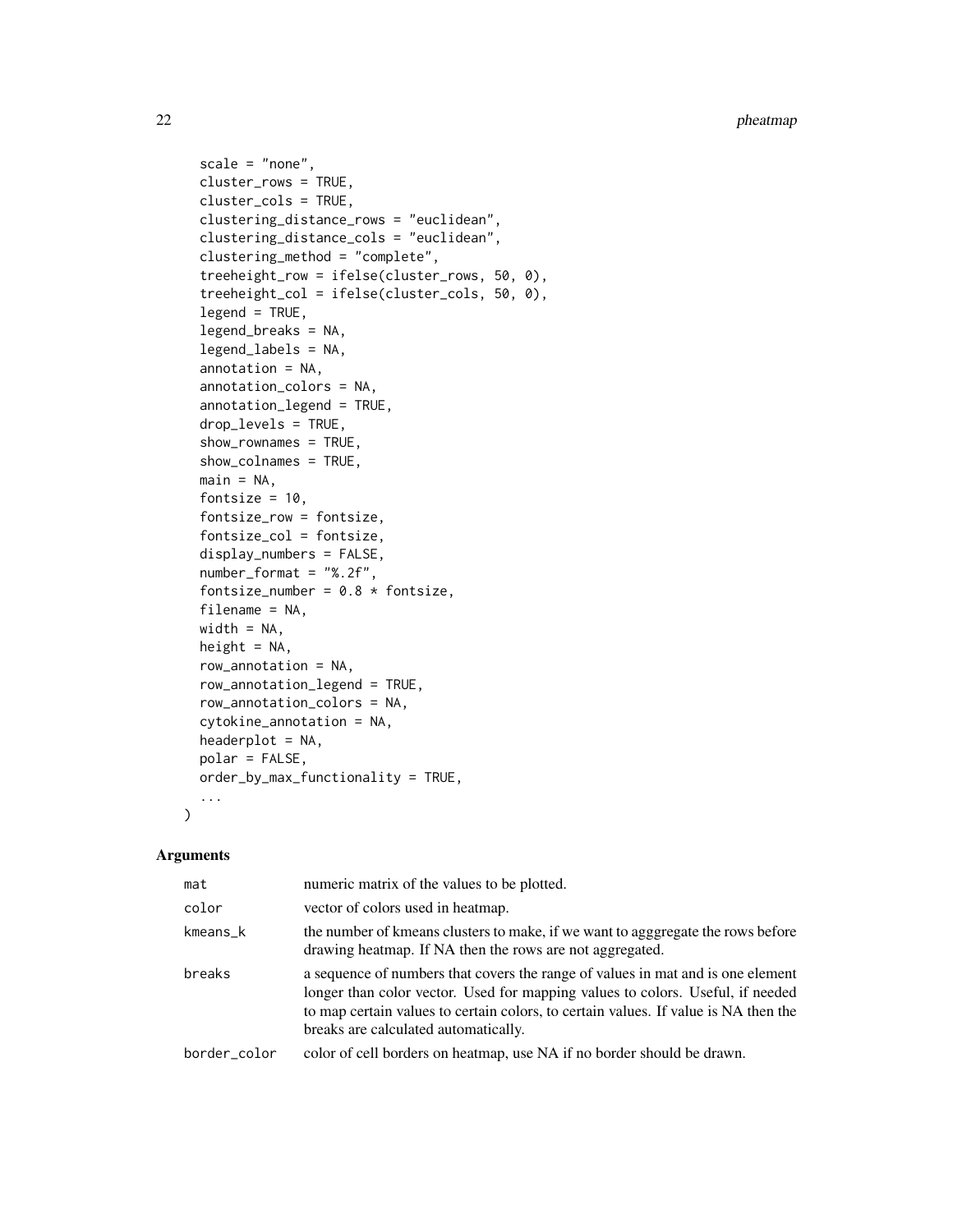<span id="page-22-0"></span>

| cellwidth                | individual cell width in points. If left as NA, then the values depend on the size<br>of plotting window.                                                                                                                                                                                                                       |
|--------------------------|---------------------------------------------------------------------------------------------------------------------------------------------------------------------------------------------------------------------------------------------------------------------------------------------------------------------------------|
| cellheight               | individual cell height in points. If left as NA, then the values depend on the size<br>of plotting window.                                                                                                                                                                                                                      |
| scale                    | character indicating if the values should be centered and scaled in either the row<br>direction or the column direction, or none. Corresponding values are "row",<br>"column" and "none"                                                                                                                                        |
| cluster_rows             | boolean values determining if rows should be clustered,                                                                                                                                                                                                                                                                         |
| cluster_cols             | boolean values determining if columns should be clustered.                                                                                                                                                                                                                                                                      |
| clustering_distance_rows |                                                                                                                                                                                                                                                                                                                                 |
|                          | distance measure used in clustering rows. Possible values are "correlation"<br>for Pearson correlation and all the distances supported by dist, such as "euclidean",<br>etc. If the value is none of the above it is assumed that a distance matrix is pro-<br>vided.                                                           |
| clustering_distance_cols |                                                                                                                                                                                                                                                                                                                                 |
|                          | distance measure used in clustering columns. Possible values the same as for<br>clustering_distance_rows.                                                                                                                                                                                                                       |
| clustering_method        |                                                                                                                                                                                                                                                                                                                                 |
|                          | clustering method used. Accepts the same values as holust.                                                                                                                                                                                                                                                                      |
|                          | treeheight_row the height of a tree for rows, if these are clustered. Default value 50 points.                                                                                                                                                                                                                                  |
|                          | treeheight_col the height of a tree for columns, if these are clustered. Default value 50 points.                                                                                                                                                                                                                               |
| legend                   | logical to determine if legend should be drawn or not.                                                                                                                                                                                                                                                                          |
| legend_breaks            | vector of breakpoints for the legend.                                                                                                                                                                                                                                                                                           |
| legend_labels            | vector of labels for the legend_breaks.                                                                                                                                                                                                                                                                                         |
| annotation               | data frame that specifies the annotations shown on top of the columns. Each row<br>defines the features for a specific column. The columns in the data and rows in<br>the annotation are matched using corresponding row and column names. Note<br>that color schemes takes into account if variable is continuous or discrete. |
| annotation_colors        |                                                                                                                                                                                                                                                                                                                                 |
|                          | list for specifying annotation track colors manually. It is possible to define the<br>colors for only some of the features. Check examples for details.                                                                                                                                                                         |
| annotation_legend        |                                                                                                                                                                                                                                                                                                                                 |
|                          | boolean value showing if the legend for annotation tracks should be drawn.                                                                                                                                                                                                                                                      |
| drop_levels              | logical to determine if unused levels are also shown in the legend                                                                                                                                                                                                                                                              |
| show_rownames            | boolean specifying if column names are be shown.                                                                                                                                                                                                                                                                                |
| show_colnames            | boolean specifying if column names are be shown.                                                                                                                                                                                                                                                                                |
| main                     | the title of the plot                                                                                                                                                                                                                                                                                                           |
| fontsize                 | base fontsize for the plot                                                                                                                                                                                                                                                                                                      |
| fontsize_row             | fontsize for rownames (Default: fontsize)                                                                                                                                                                                                                                                                                       |
| fontsize_col             | fontsize for colnames (Default: fontsize)                                                                                                                                                                                                                                                                                       |
| display_numbers          |                                                                                                                                                                                                                                                                                                                                 |

logical determining if the numeric values are also printed to the cells.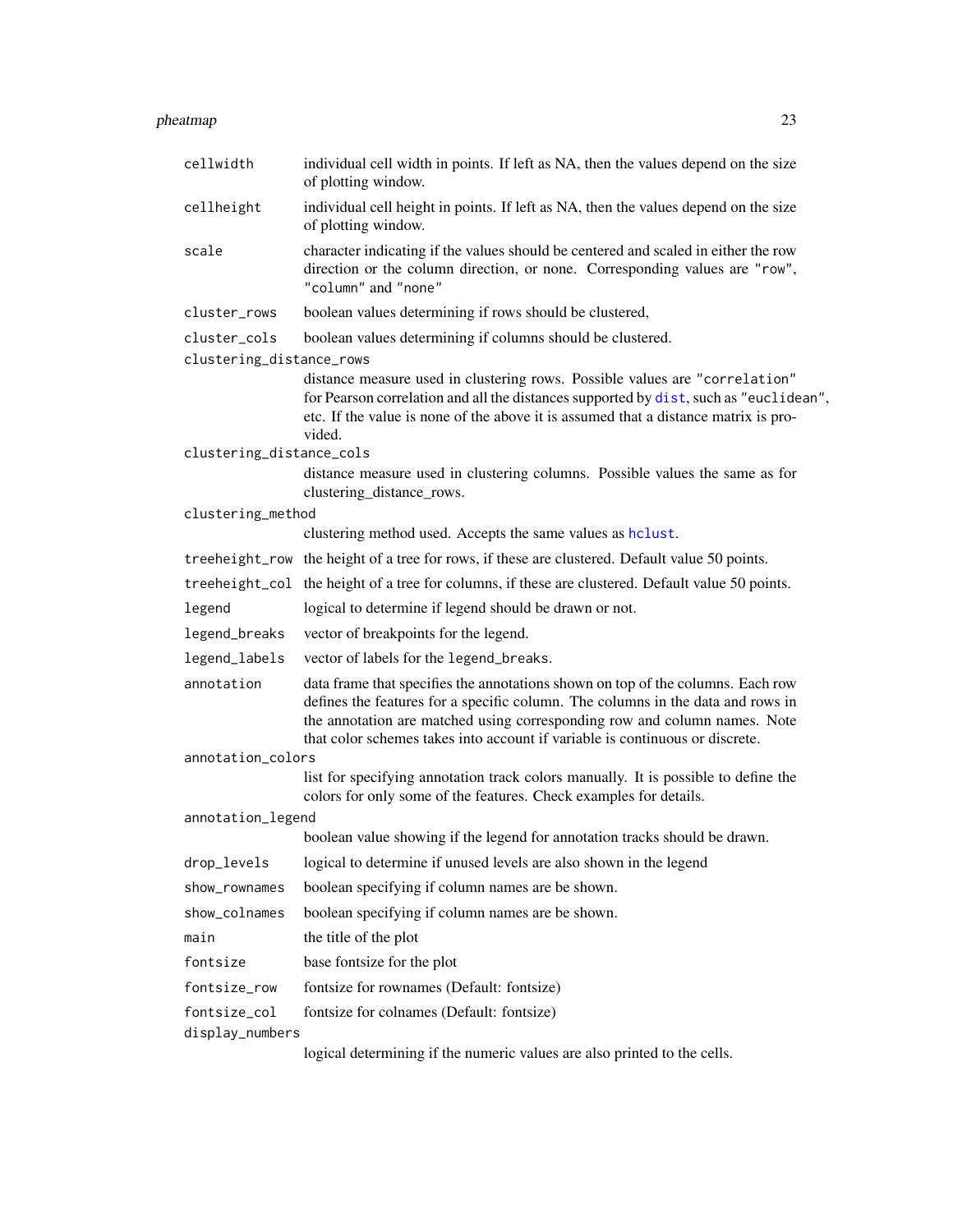<span id="page-23-0"></span>

| number_format              | format strings (C printf style) of the numbers shown in cells. For example<br>"%.2f" shows 2 decimal places and "%.1e" shows exponential notation (see<br>more in gettextf).                                                                                                                                                                   |
|----------------------------|------------------------------------------------------------------------------------------------------------------------------------------------------------------------------------------------------------------------------------------------------------------------------------------------------------------------------------------------|
| fontsize_number            |                                                                                                                                                                                                                                                                                                                                                |
|                            | fontsize of the numbers displayed in cells                                                                                                                                                                                                                                                                                                     |
| filename                   | file path where to save the picture. Filetype is decided by the extension in the<br>path. Currently following formats are supported: png, pdf, tiff, bmp, jpeg. Even<br>if the plot does not fit into the plotting window, the file size is calculated so that<br>the plot would fit there, unless specified otherwise.                        |
| width                      | manual option for determining the output file width in inches.                                                                                                                                                                                                                                                                                 |
| height                     | manual option for determining the output file height in inches.                                                                                                                                                                                                                                                                                |
|                            | row_annotation data frame that specifies the annotations shown on the rows. Each row defines<br>the features for a specific row. The rows in the data and rows in the annotation<br>are matched using corresponding row names. The category labels are given by<br>the data frame column names.                                                |
| row_annotation_legend      |                                                                                                                                                                                                                                                                                                                                                |
|                            | same interpretation as the column parameters.                                                                                                                                                                                                                                                                                                  |
| row_annotation_colors      |                                                                                                                                                                                                                                                                                                                                                |
|                            | same interpretation as the column parameters                                                                                                                                                                                                                                                                                                   |
| cytokine_annotation        |                                                                                                                                                                                                                                                                                                                                                |
|                            | A data. frame of factors, with either levels $\theta$ = unexpressed, 1 = expressed, or<br>optionally with a third level $-1$ = 'left out'. of the categories for each column.<br>They will be colored by their degree of functionality and ordered by degree of<br>functionality and by amount of expression if column clustering is not done. |
| headerplot                 | is a list with two components, order and data. Order tells how to reorder the<br>columns of the matrix.                                                                                                                                                                                                                                        |
| polar                      | Boolean; if TRUE we draw a polar legend. Primarily for internal use. Data is<br>some summary statistic over the columns which will be plotted in the header<br>where the column cluster tree usually appears. Cytokine ordering is ignored<br>when the headerplot argument is passed.                                                          |
| order_by_max_functionality |                                                                                                                                                                                                                                                                                                                                                |
|                            | Boolean; re-order the cytokine labels by maximum functionality?                                                                                                                                                                                                                                                                                |
|                            | graphical parameters for the text used in plot. Parameters passed to grid. text,<br>see gpar.                                                                                                                                                                                                                                                  |

## Details

The function also allows to aggregate the rows using kmeans clustering. This is advisable if number of rows is so big that R cannot handle their hierarchical clustering anymore, roughly more than 1000. Instead of showing all the rows separately one can cluster the rows in advance and show only the cluster centers. The number of clusters can be tuned with parameter kmeans\_k.

## Value

Invisibly a list of components

• tree\_row the clustering of rows as [hclust](#page-0-0) object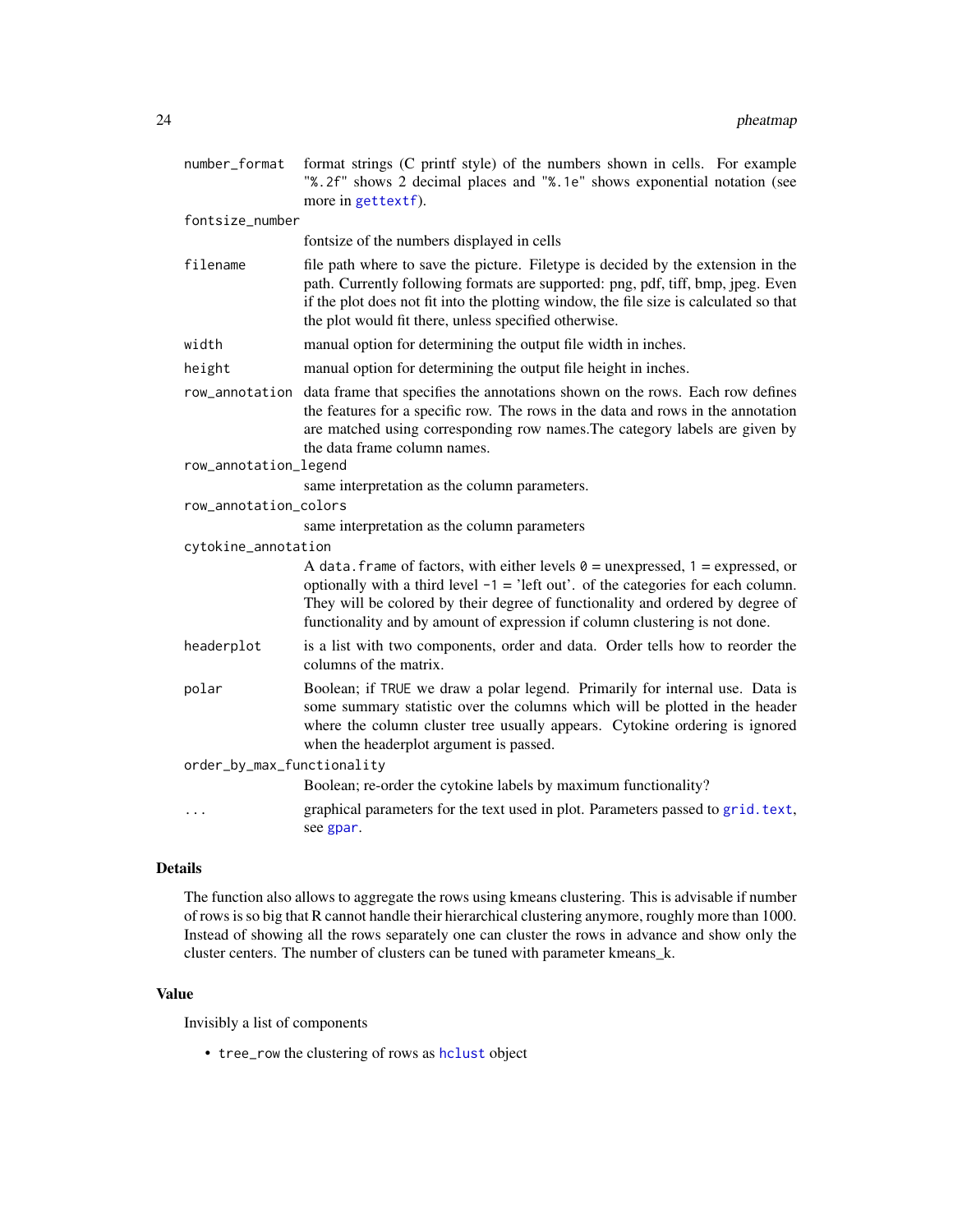#### <span id="page-24-0"></span>pheatmap 25

- tree\_col the clustering of columns as [hclust](#page-0-0) object
- kmeans the kmeans clustering of rows if parameter kmeans\_k was specified

#### Author(s)

Original version by Raivo Kolde <rkolde@gmail.com>, with modifications by Greg Finak <gfinak@fhcrc.org> and Kevin Ushey <kushey@fhcrc.org>.

#### Examples

```
# Generate some data
test = matrix(rnorm(200), 20, 10)
test[1:10, seq(1, 10, 2)] = test[1:10, seq(1, 10, 2)] + 3
test[11:20, seq(2, 10, 2)] = test[11:20, seq(2, 10, 2)] + 2test[15:20, seq(2, 10, 2)] = test[15:20, seq(2, 10, 2)] + 4
collnames(test) = paste("Test", 1:10, sep = "")rownames(test) = paste("Gene", 1:20, sep = "")
# Draw heatmaps
pheatmap(test)
pheatmap(test, kmeans_k = 2)
pheatmap(test, scale = "row", clustering_distance_rows = "correlation")
pheatmap(test, color = colorRampPalette(c("navy", "white", "firebrick3"))(50))
pheatmap(test, cluster_row = FALSE)
pheatmap(test, legend = FALSE)
pheatmap(test, display_numbers = TRUE)
pheatmap(test, display_numbers = TRUE, number_format = "%.1e")
pheatmap(test, cluster_row = FALSE, legend_breaks = -1:4, legend_labels = c("0","1e-4", "1e-3", "1e-2", "1e-1", "1"))
pheatmap(test, cellwidth = 15, cellheight = 12, main = "Example heatmap")
#pheatmap(test, cellwidth = 15, cellheight = 12, fontsize = 8, filename = "test.pdf")
# Generate column annotations
annotation = data.frame(Var1 = factor(1:10 %% 2 == 0,
                             labels = c("Class1", "Class2")), Var2 = 1:10)annotation$Var1 = factor(annotation$Var1, levels = c("Class1", "Class2", "Class3"))
rownames(annotation) = paste("Test", 1:10, sep = "")
pheatmap(test, annotation = annotation)
pheatmap(test, annotation = annotation, annotation_legend = FALSE)
pheatmap(test, annotation = annotation, annotation_legend = FALSE, drop_levels = FALSE)
# Specify colors
Var1 = c("navy", "darkgreen")
names(Var1) = c("Class1", "Class2")
Var2 = c("lightgreen", "navy")
ann_{colors = list(Var1 = Var1, Var2 = Var2)}#Specify row annotations
row_ann <- data.frame(foo=gl(2,nrow(test)/2),`Bar`=relevel(gl(2,nrow(test)/2),"2"))
```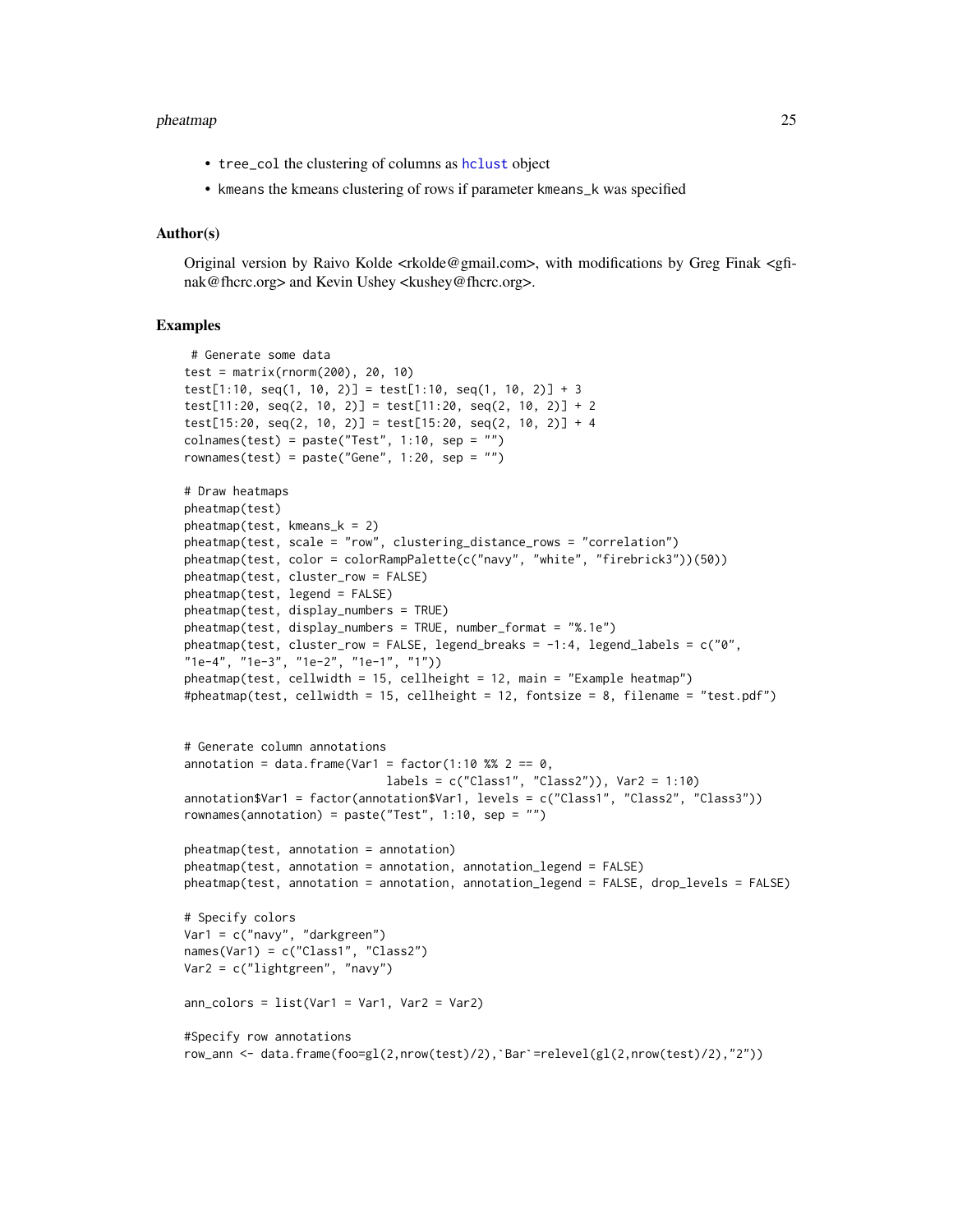```
rownames(row_ann)<-rownames(test)
pheatmap(test, annotation = annotation, annotation_legend = FALSE,
    drop_levels = FALSE,row_annotation = row_ann)
#Using cytokine annotations
M<-matrix(rnorm(8*20),ncol=8)
row_annotation<-data.frame(A=gl(4,nrow(M)/4),B=gl(4,nrow(M)/4))
eg<-expand.grid(factor(c(0,1)),factor(c(0,1)),factor(c(0,1)))
colnames(eg)<-c("IFNg","TNFa","IL2")
rownames(eg)<-apply(eg,1,function(x)paste0(x,collapse=""))
rownames(M)<-1:nrow(M)
colnames(M)<-rownames(eg)
cytokine_annotation=eg
pheatmap(M,annotation=annotation,row_annotation=row_annotation,
     annotation_legend=TRUE,row_annotation_legend=TRUE,
    cluster_rows=FALSE,cytokine_annotation=cytokine_annotation,cluster_cols=FALSE)
# Specifying clustering from distance matrix
drows = dist(test, method = "minkowski")
dcols = dist(t(test), method = "minkowski")
pheatmap(test, clustering_distance_rows = drows, clustering_distance_cols = dcols)
```
plot.COMPASSResult *Plot a COMPASSResult*

#### Description

This function can be used to visualize the mean probability of response; that is, the probability that there is a difference in response between samples subjected to the 'treatment' condition, and samples subjected to the 'control' condition.

```
## S3 method for class 'COMPASSResult'
plot(
  x,
 y,
  subset = NULL,threshold = 0.01,
  minimum\_dof = 1,
 maximum_dof = Inf,
  must_express = NULL,
  row_annotation,
  palette = colorRampPalette(brewer.pal(10, "Purples"))(20),
  show_rownames = FALSE,
  show_colnames = FALSE,
  measure = NULL,
  order_by = FunctionalityScore,
  order_by_max_functionality = TRUE,
```
<span id="page-25-0"></span>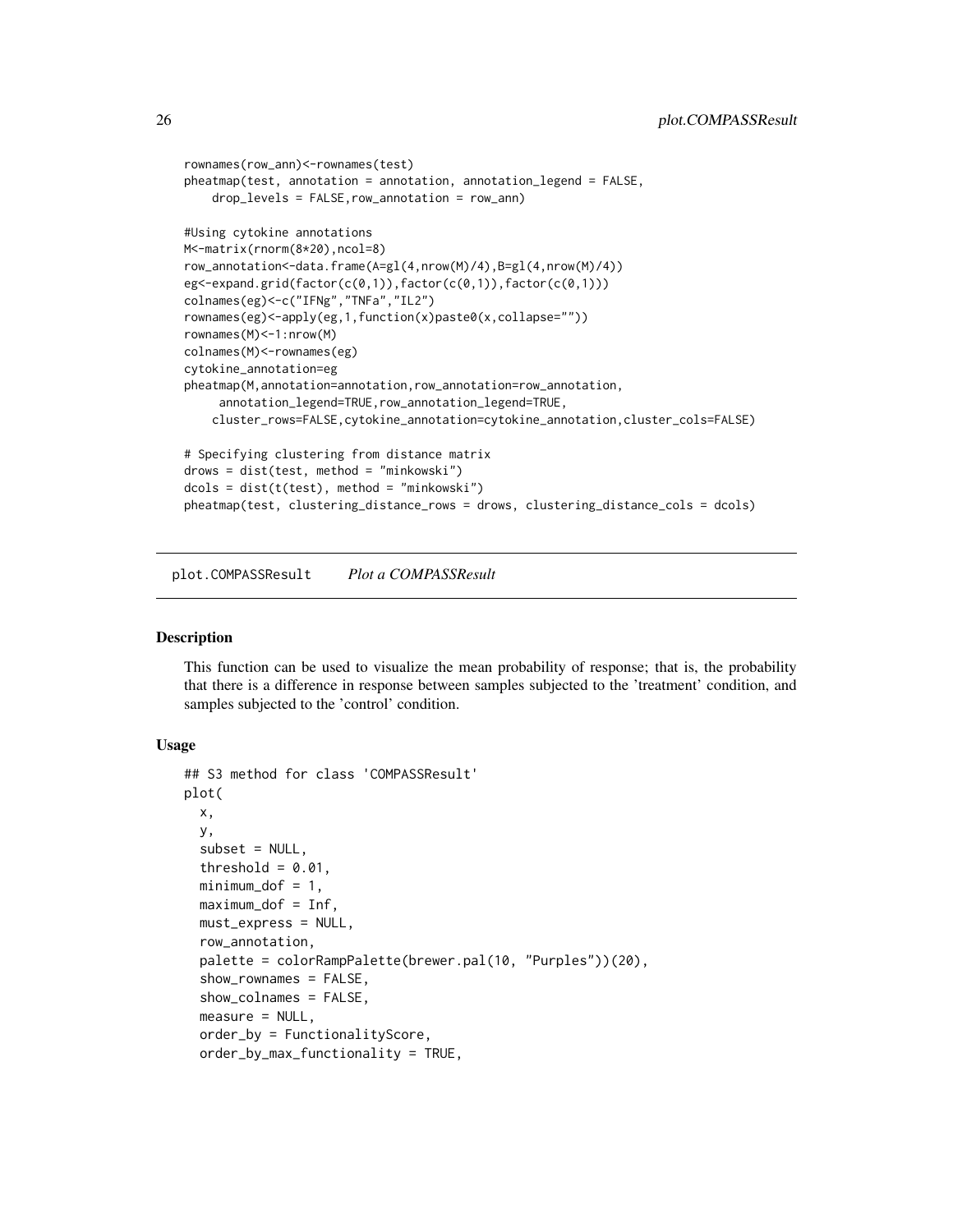```
markers = NULL,
...
```
 $\overline{)}$ 

## Arguments

| х                          | An object of class COMPASSResult.                                                                                                                                                                                                                                                                                    |
|----------------------------|----------------------------------------------------------------------------------------------------------------------------------------------------------------------------------------------------------------------------------------------------------------------------------------------------------------------|
| у                          | This argument gets passed to row_annotation, if row_annotation is missing.<br>It can be used to group rows (individuals) by different conditions as defined in<br>the metadata.                                                                                                                                      |
| subset                     | An R expression, evaluated within the metadata, used to determine which indi-<br>viduals should be kept.                                                                                                                                                                                                             |
| threshold                  | A numeric threshold for filtering under-expressed categories. Any categories<br>with mean score < threshold are removed.                                                                                                                                                                                             |
| minimum_dof                | The minimum degree of functionality for the categories to be plotted.                                                                                                                                                                                                                                                |
| maximum dof                | The maximum degree of functionality for the categories to be plotted.                                                                                                                                                                                                                                                |
| must_express               | A character vector of markers that should be included in each subset plotted. For<br>example, must_express=c("TNFa & IFNg") says we include only subsets that<br>are positive for both TNFa or IFNg, while must_express=c("TNFa", "IFNg")<br>says we should keep subsets which are positive for either TNFa or IFNg. |
|                            | row_annotation A vector of names, pulled from the metadata, to be used for row annotation.                                                                                                                                                                                                                           |
| palette                    | The colour palette to be used.                                                                                                                                                                                                                                                                                       |
| show_rownames              | Boolean; if TRUE we display row names (ie, the individual ids).                                                                                                                                                                                                                                                      |
| show_colnames              | Boolean; if TRUE we display column names (ie, the column name associated<br>with a cytokine; typically not needed)                                                                                                                                                                                                   |
| measure                    | Optional. By default, we produce a heatmap of the mean gammas produced in a<br>model fit. We can override this by supplying a matrix of suitable dimension as<br>well; these can be generated with the Posterior* functions - see Posterior<br>for examples.                                                         |
| order_by                   | Order rows within a group. This should be a function; e.g. Functionality Score,<br>mean, median, and so on. Set this to NULL to preserve the original ordering of<br>the data.                                                                                                                                       |
| order_by_max_functionality |                                                                                                                                                                                                                                                                                                                      |
|                            | Order columns by functionality within each degree subset. to TRUE.                                                                                                                                                                                                                                                   |
| markers                    | specifies a subset of markers to plot. default is NULL, which means all markers.                                                                                                                                                                                                                                     |
|                            | Optional arguments passed to pheatmap.                                                                                                                                                                                                                                                                               |

## Value

The plot as a grid object (grob). It can be redrawn with e.g. grid::grid.draw().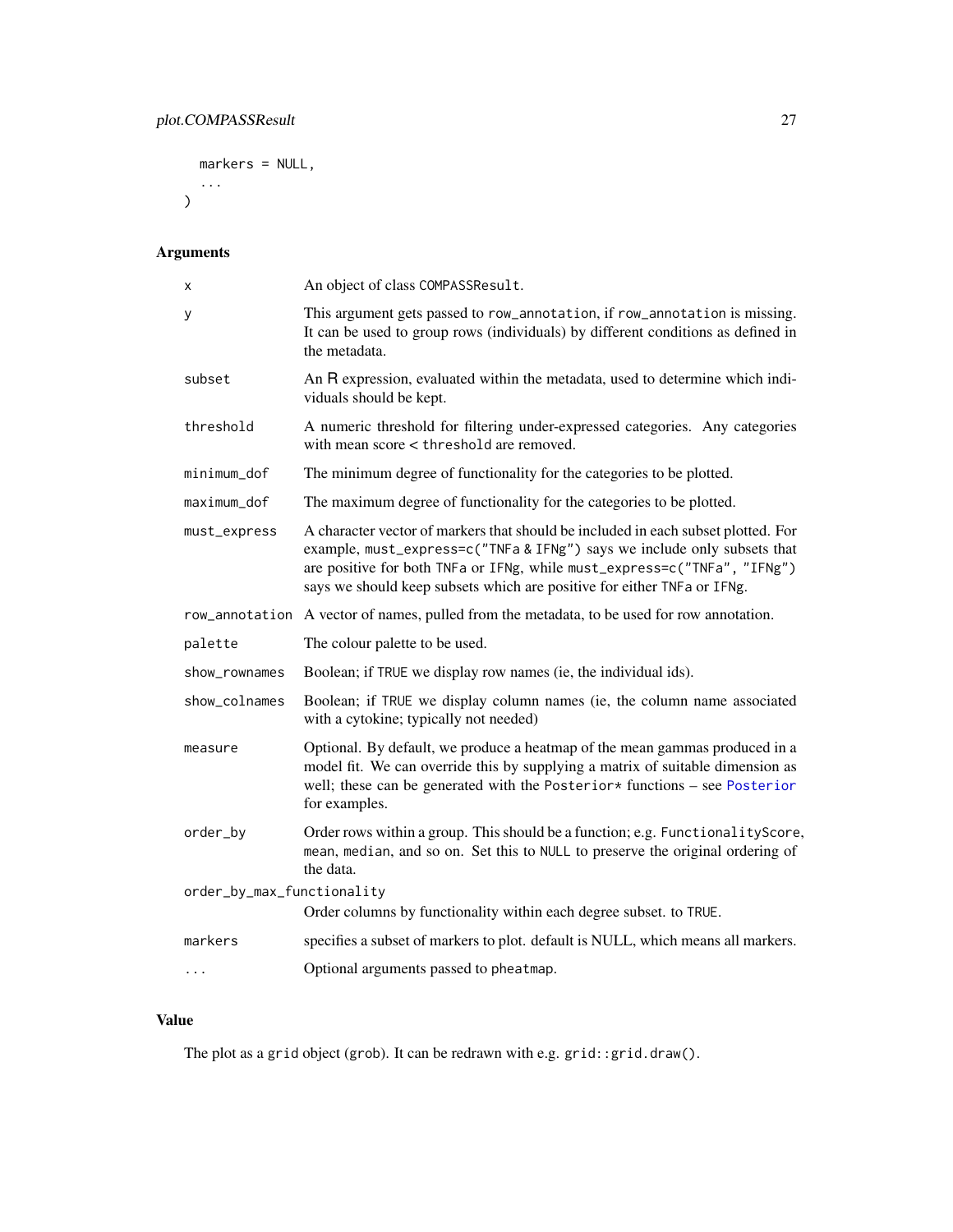## Examples

```
## visualize the mean probability of reponse
plot(CR)
## visualize the proportion of cells belonging to a category
plot(CR, measure=PosteriorPs(CR))
```
## plot2 *Plot a pair of COMPASSResults*

## Description

This function can be used to visualize the mean probability of response – that is, the probability that there is a difference in response between samples subjected to the 'treatment' condition, and samples subjected to the 'control' condition.

## Usage

```
plot2(
 x,
 y,
  subset,
  threshold = 0.01,
 minimum_dof = 1,maximum_dof = Inf,
 must_express = NULL,
  row_annotation = NULL,
 palette = NA,
  show_rownames = FALSE,
  show_colnames = FALSE,
  ...
\mathcal{E}
```
#### Arguments

| $\mathsf{x}$ | An object of class COMPASSResult.                                                                                        |
|--------------|--------------------------------------------------------------------------------------------------------------------------|
| У            | An object of class COMPASSResult.                                                                                        |
| subset       | An R expression, evaluated within the metadata, used to determine which indi-<br>viduals should be kept.                 |
| threshold    | A numeric threshold for filtering under-expressed categories. Any categories<br>with mean score < threshold are removed. |
| minimum_dof  | The minimum degree of functionality for the categories to be plotted.                                                    |
| maximum dof  | The maximum degree of functionality for the categories to be plotted.                                                    |

<span id="page-27-0"></span>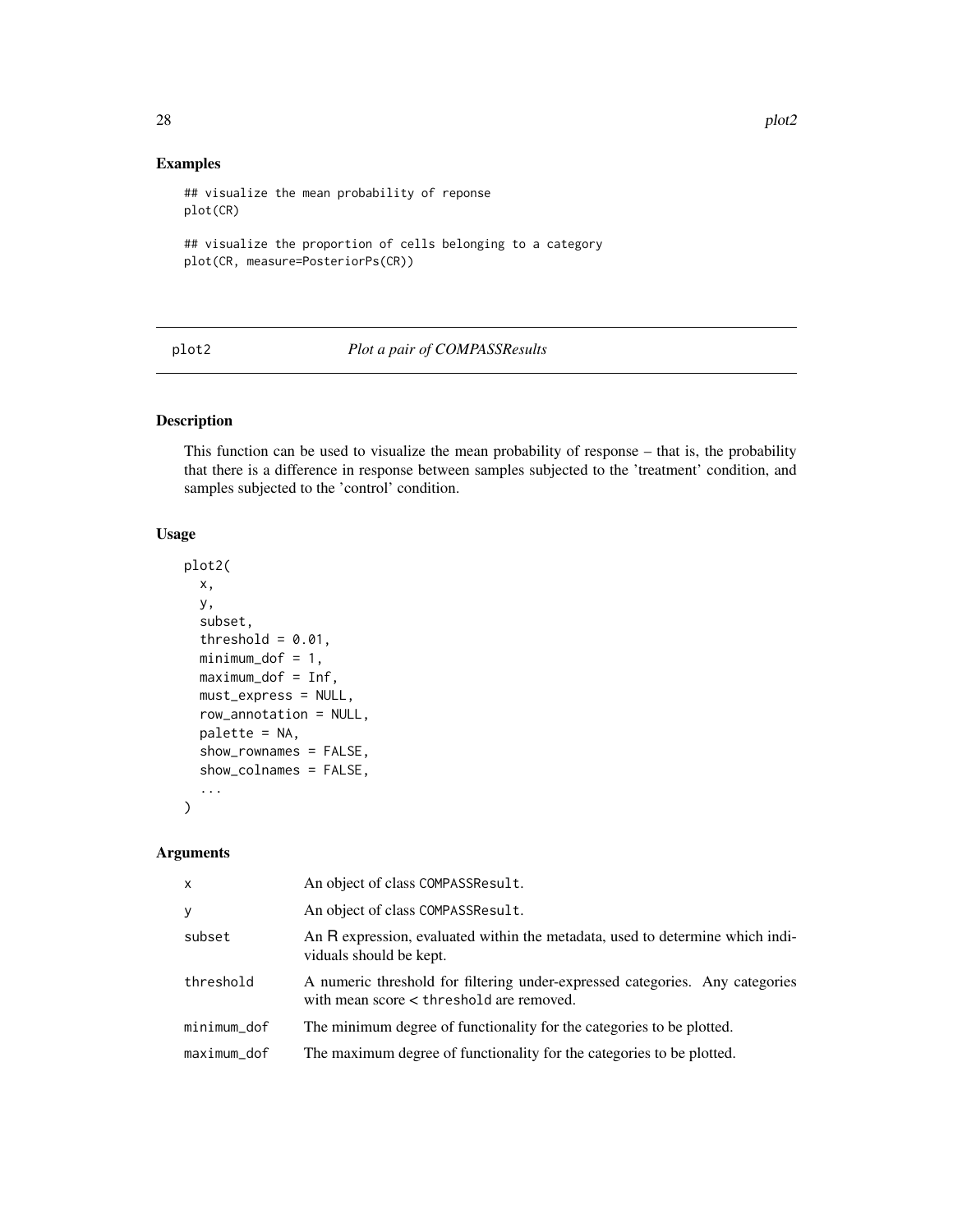<span id="page-28-0"></span>

| must_express  | A character vector of markers that should be included in each subset plotted. For<br>example, must_express=c("TNFa & IFNg") says we include only subsets that<br>are positive for both TNFa or IFNg, while must_express=c("TNFa", "IFNg")<br>says we should keep subsets which are positive for either TNFa or IFNg. |
|---------------|----------------------------------------------------------------------------------------------------------------------------------------------------------------------------------------------------------------------------------------------------------------------------------------------------------------------|
|               | row_annotation A vector of names, pulled from the metadata, to be used for row annotation.                                                                                                                                                                                                                           |
| palette       | The colour palette to be used.                                                                                                                                                                                                                                                                                       |
| show_rownames | Boolean; if TRUE we display row names (ie, the individual ids).                                                                                                                                                                                                                                                      |
| show_colnames | Boolean; if TRUE we display column names (ie, the column name associated<br>with a cytokine; typically not needed)                                                                                                                                                                                                   |
| .             | Optional arguments passed to pheatmap.                                                                                                                                                                                                                                                                               |

## Value

The plot as a grid object (grob). It can be redrawn with e.g. grid::grid.draw().

plotCOMPASSResultStack

*Plot multiple COMPASSResults*

#### Description

This function can be used to visualize the mean probability of response; that is, the probability that there is a difference in response between samples subjected to the 'treatment' condition, and samples subjected to the 'control' condition. This version is used for plotting multiple COMPASS-Result objects. The COMPASS runs must all use the same markers. The code is heavily based on the plot.COMPASSResult and plot2 functions. Not all options from plot.COMPASSResult are supported yet.

```
plotCOMPASSResultStack(
  x,
  threshold = 0.01,
  minimum\_dof = 1,maximum_dof = Inf,
  row_annotation,
  variable,
  palette = colorRampPalette(brewer.pal(9, "Purples"))(20),
  show_rownames = FALSE,
  ...
)
```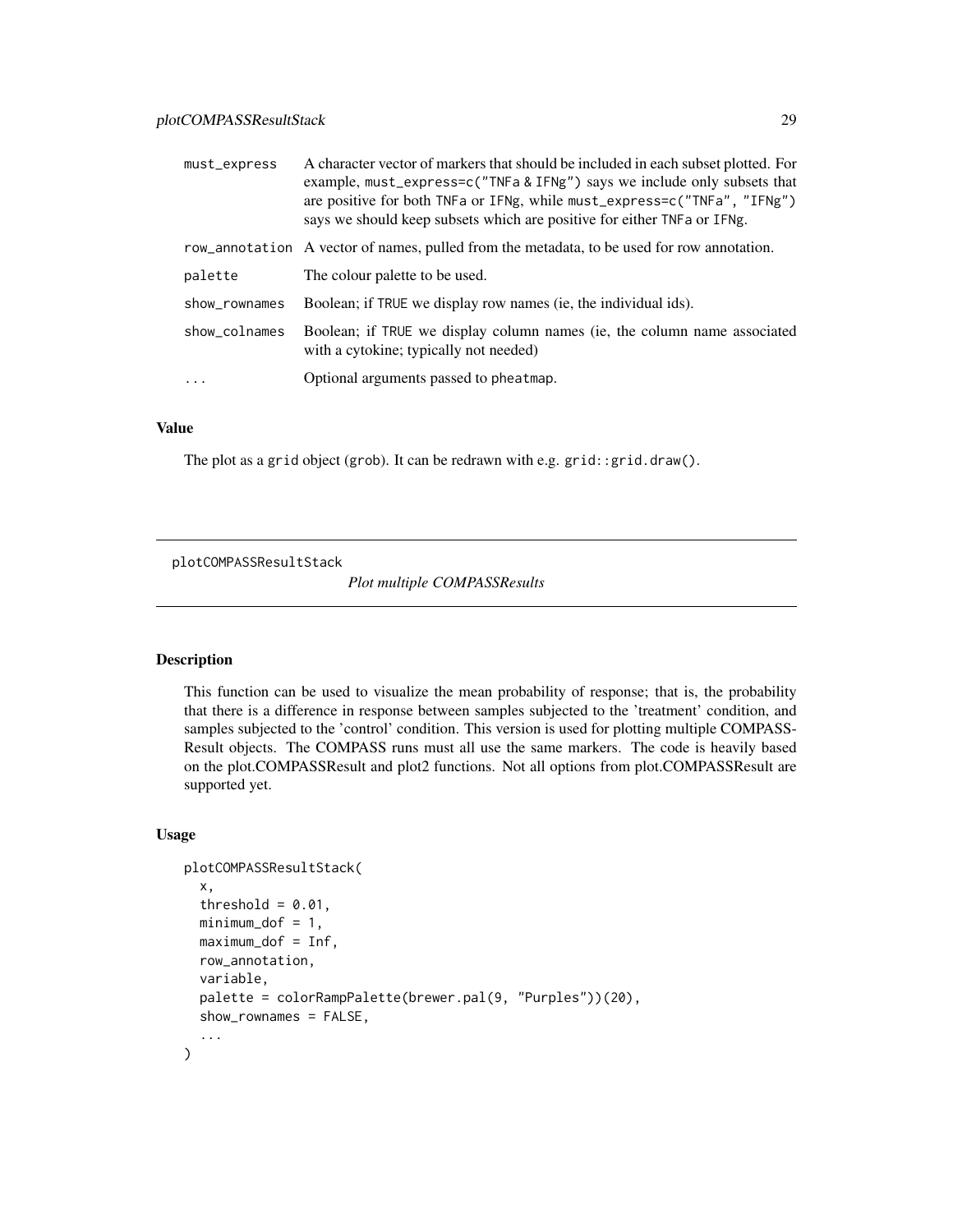| $\mathsf{x}$  | A named list of objects of class COMPASSResult. The names are values of type<br>variable                                 |
|---------------|--------------------------------------------------------------------------------------------------------------------------|
| threshold     | A numeric threshold for filtering under-expressed categories. Any categories<br>with mean score < threshold are removed. |
| minimum_dof   | The minimum degree of functionality for the categories to be plotted.                                                    |
| $maximum_d$   | The maximum degree of functionality for the categories to be plotted.                                                    |
|               | row_annotation A vector of names, pulled from the metadata, to be used for row annotation.                               |
| variable      | What to call the variable that is different across the objects in x.                                                     |
| palette       | The colour palette to be used.                                                                                           |
| show_rownames | Boolean; if TRUE we display row names (ie, the individual ids).                                                          |
| $\cdots$      | Optional arguments passed to pheatmap.                                                                                   |

## Value

The plot as a grid object (grob). It can be redrawn with e.g. grid::grid.draw().

## Examples

```
## Not run:
# allCompassResults is a list of 4 COMPASSResults
names(allCompassResults) <- c("Antigen 85A", "CFP-10", "CMV", "ESAT-6")
plotCOMPASSResultStack(allCompassResults,
    row_annotation = c("Antigen", "PATIENT ID", "Time"),
   variable = "Antigen", show_rownames = FALSE,
   main = "Heatmap of Mean Probability of Response to Antigens, CD8+",
    fontsize = 14, fontsize_row = 13, fontsize_col = 11)
```
## End(Not run)

PolyfunctionalityScore

*Compute the Polyfunctionality Score for each subject fit in a COM-PASS model*

## Description

Computes the Polyfunctionality score for each observation from the gamma matrix of a COMPASS model fit. The scores are normalized to one.

<span id="page-29-0"></span>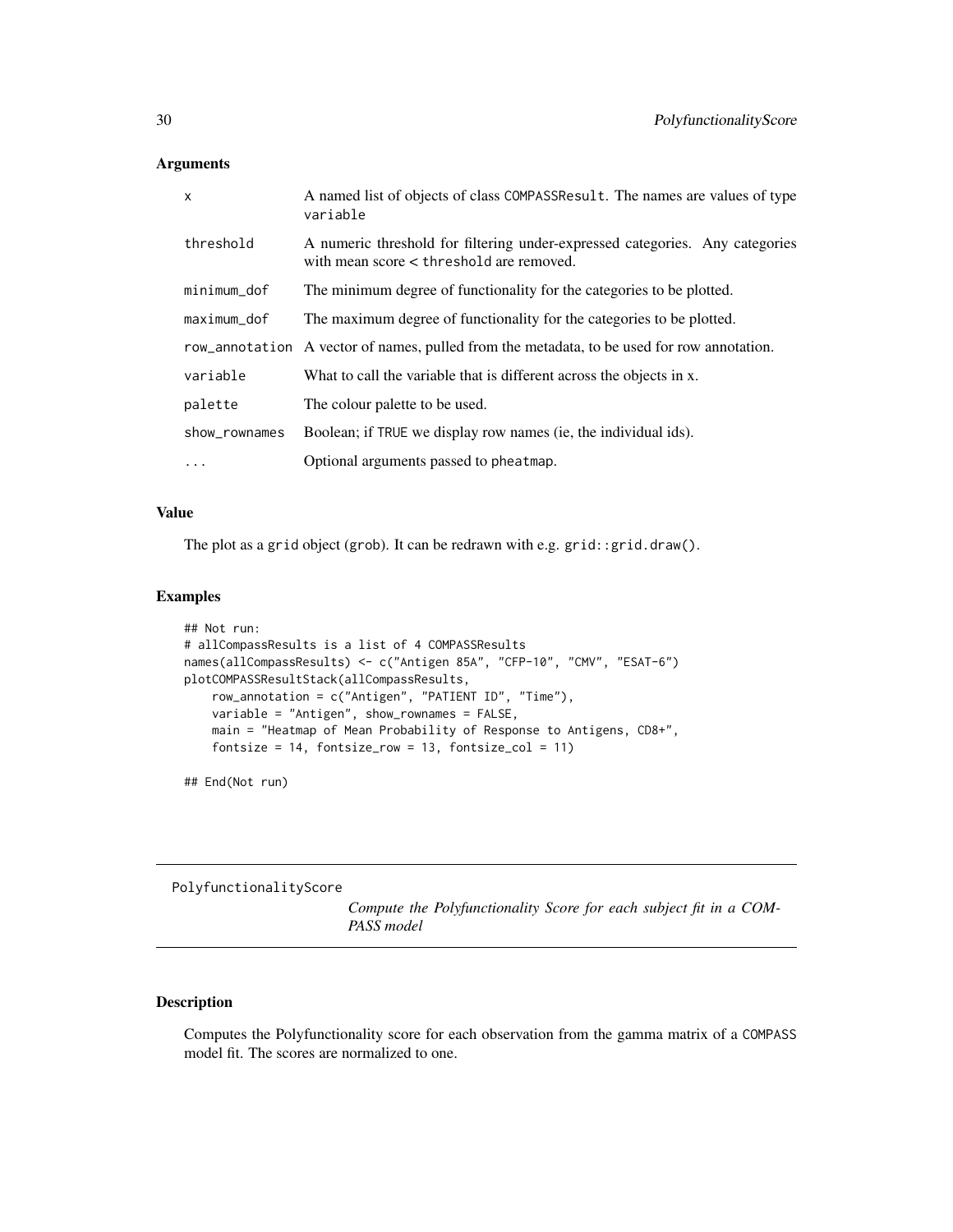#### <span id="page-30-0"></span>Posterior 31

## Usage

```
PolyfunctionalityScore(x, degree, n, markers = NULL)
## S3 method for class 'COMPASSResult'
PolyfunctionalityScore(x, degree, n, markers = NULL)
```

```
## Default S3 method:
PolyfunctionalityScore(x, degree, n, markers = NULL)
```
## Arguments

| $\mathsf{x}$ | An object of class COMPASSResult, as returned by COMPASS. Alternatively, a<br>matrix of functionality scores.                                 |
|--------------|-----------------------------------------------------------------------------------------------------------------------------------------------|
| degree       | A vector of weights. If missing, this is the 'degree of functionality', that is, the<br>number of markers expressed in a particular category. |
| n            | The total number of markers. This is inferred when x is a COMPASSResult, and<br>is unused in that case.                                       |
| markers      | A character specifying the markers for which to compute the score. Must<br>match names in markers().                                          |

## Value

A numeric vector of polyfunctionality scores.

## Examples

PolyfunctionalityScore(CR)

<span id="page-30-1"></span>Posterior *Retrieve Posterior Measures from a COMPASS fit*

## Description

These functions can be used to retrieve different posterior measures from a COMPASS fit object.

```
Posterior(x)
PosteriorDiff(x)
PosteriorLogDiff(x)
PosteriorPs(x)
PosteriorPu(x)
```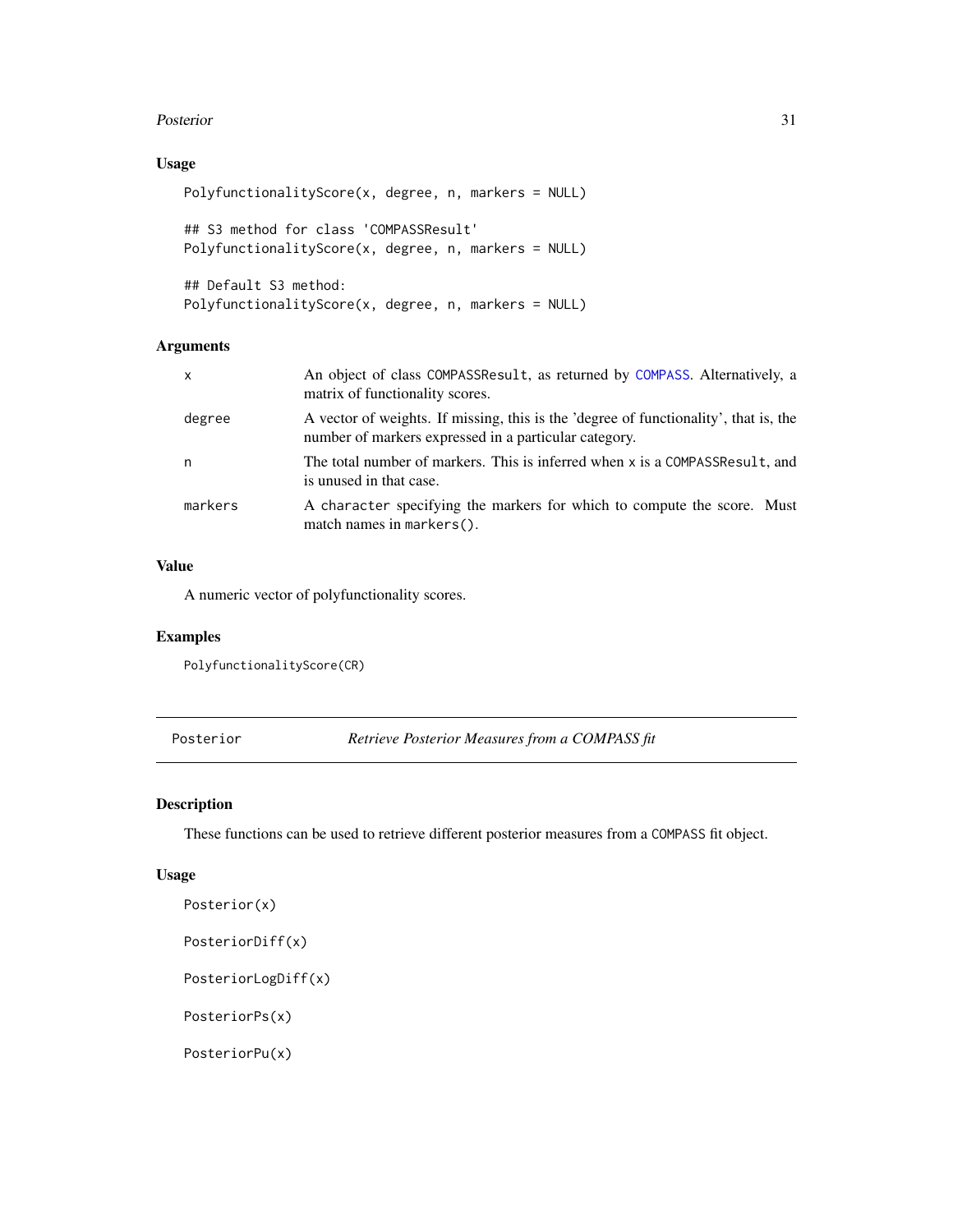<span id="page-31-0"></span>

x An object of class COMPASSResult.

## Details

The posterior items retrieved are described as follows::

PosteriorPs: The posterior estimate of the proportion of cells in the stimulated sample.

PosteriorPu: The posterior estimate of the proportio of cells in the unstimulated sample.

PosteriorDiff: The difference in posterior proportions, as described above.

PosteriorLogDiff: The difference in the log posterior proportions, as described above.

#### Examples

```
Posterior(CR)
PosteriorPs(CR)
PosteriorPu(CR)
PosteriorDiff(CR)
PosteriorLogDiff(CR)
```

```
print.COMPASSContainer
```
*Print a COMPASSContainer Object*

## Description

This function prints a COMPASSContainer object, giving basic information about the object and the data it encapsulates.

## Usage

```
## S3 method for class 'COMPASSContainer'
print(x, \ldots)
```
#### Arguments

|         | An object of class COMPASSContainer. |
|---------|--------------------------------------|
| $\cdot$ | Optional arguments passed to cat.    |

## Examples

print(CC)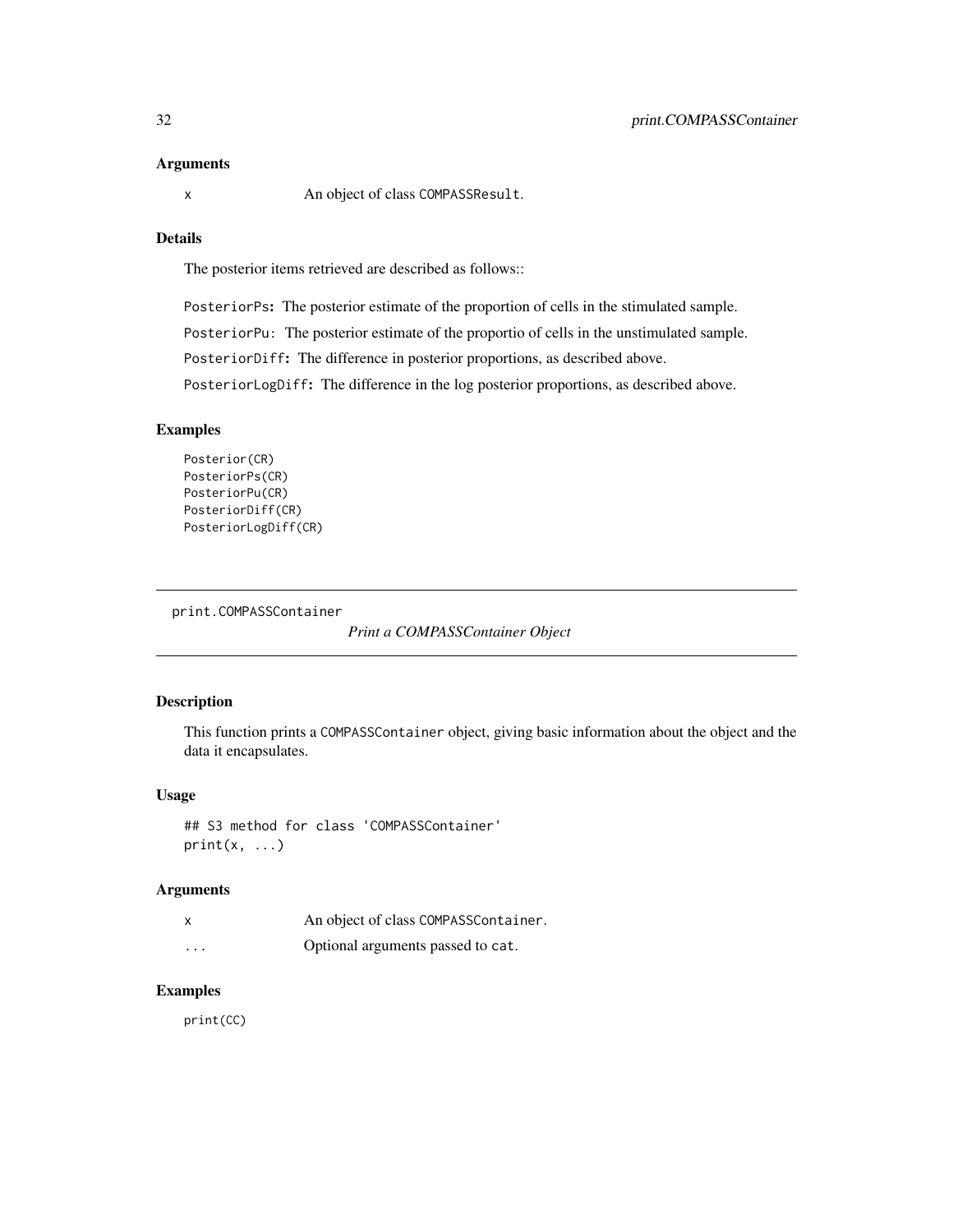<span id="page-32-0"></span>print.COMPASSResult *Print a COMPASSResult Object*

## Description

This function prints basic information about the model fit by a [COMPASS](#page-5-1) call.

## Usage

```
## S3 method for class 'COMPASSResult'
print(x, \ldots)
```
## Arguments

| $\boldsymbol{\mathsf{x}}$ | An object of class COMPASSResult.     |
|---------------------------|---------------------------------------|
| $\cdots$                  | Optional arguments; currently unused. |

#### Examples

print(CR)

Response *Compute a response probability from COMPASS mcmc samples.*

## Description

Compute a response probability based on the selected markers, evaluating the probability that a subject exhibits a response of size degree or greater. i.e., the probability of at least degree markers exhibiting an antigen specific response.

#### Usage

Response(x, markers, degree, max.prob, at\_least\_n)

## S3 method for class 'COMPASSResult' Response(x, markers = NULL, degree = 1, max.prob = FALSE, at\_least\_n = NULL)

#### Arguments

| <b>X</b>   | a COMPASSResult object.                                                                         |
|------------|-------------------------------------------------------------------------------------------------|
| markers    | a vector of marker names.                                                                       |
| degree     | the numeric degree of functionality to test.                                                    |
| max.prob   | logical Use the max probability rather than the average across subsets. De-<br>faults to FALSE. |
| at_least_n | logical response of degree x or greater with at_least_n subsets responding.                     |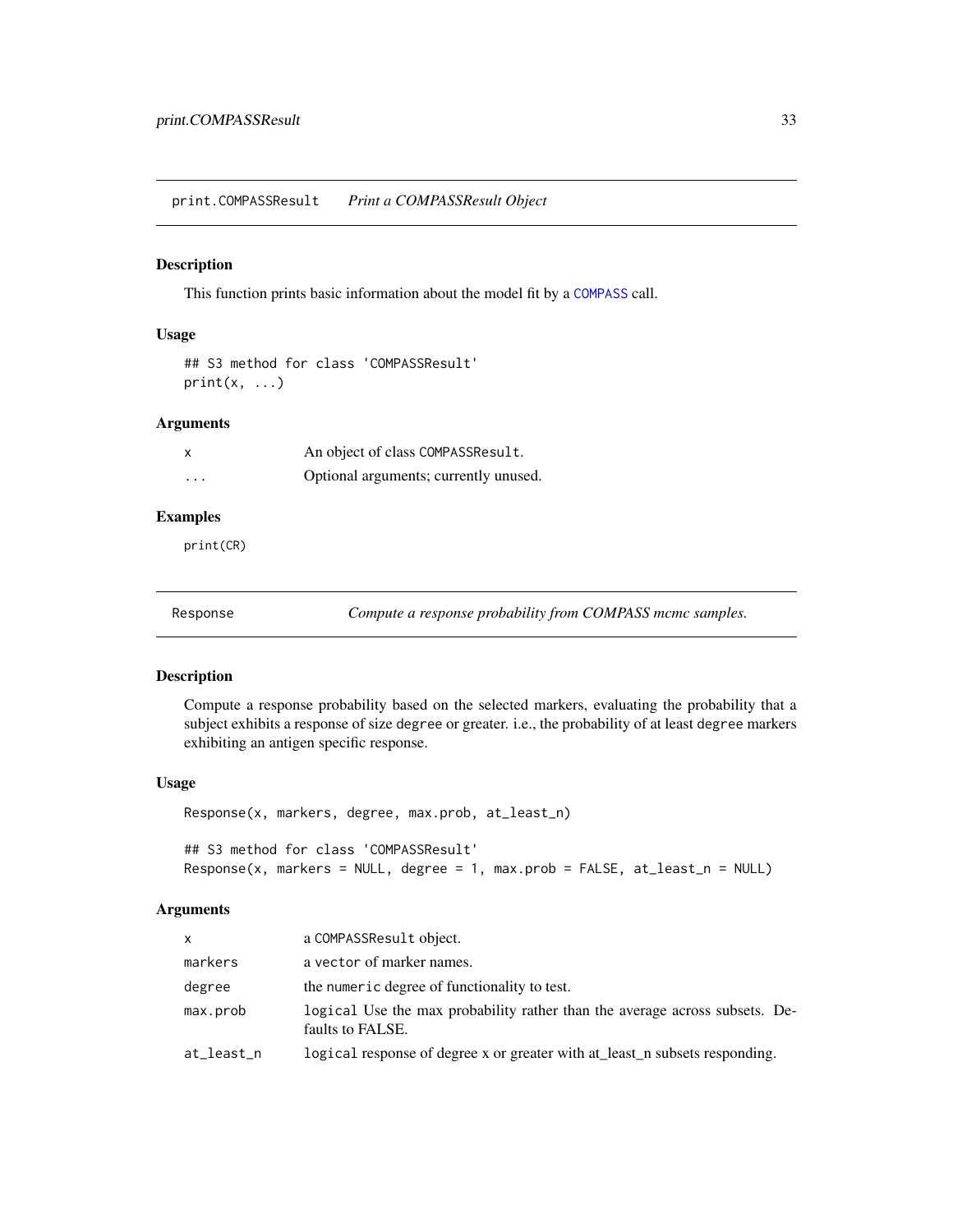## <span id="page-33-0"></span>Details

The response is computed from the sampled Gamma matrix, subsetting on the selected markers, and

## Value

A vector of response probabilities for each subject.

#### Examples

```
Response(CR, markers = c("M1", "M2", "M3"), degree = 2)
```
scores *Fetch the table of scores and metadata from a COMPASSResult Object*

## Description

This function extracts the functionality and polyfunctionality scores from a COMPASS result merged with the sample metadata table, accounting for any dropped samples due to filtering.

#### Usage

scores(x, markers = NULL)

## Arguments

| X       | A COMPASSResult object.                                                        |
|---------|--------------------------------------------------------------------------------|
| markers | A character vector of markers for which to compute the scores. Defaults to all |
|         | markers. Must match the names returned by markers().                           |

## Examples

scores(CR)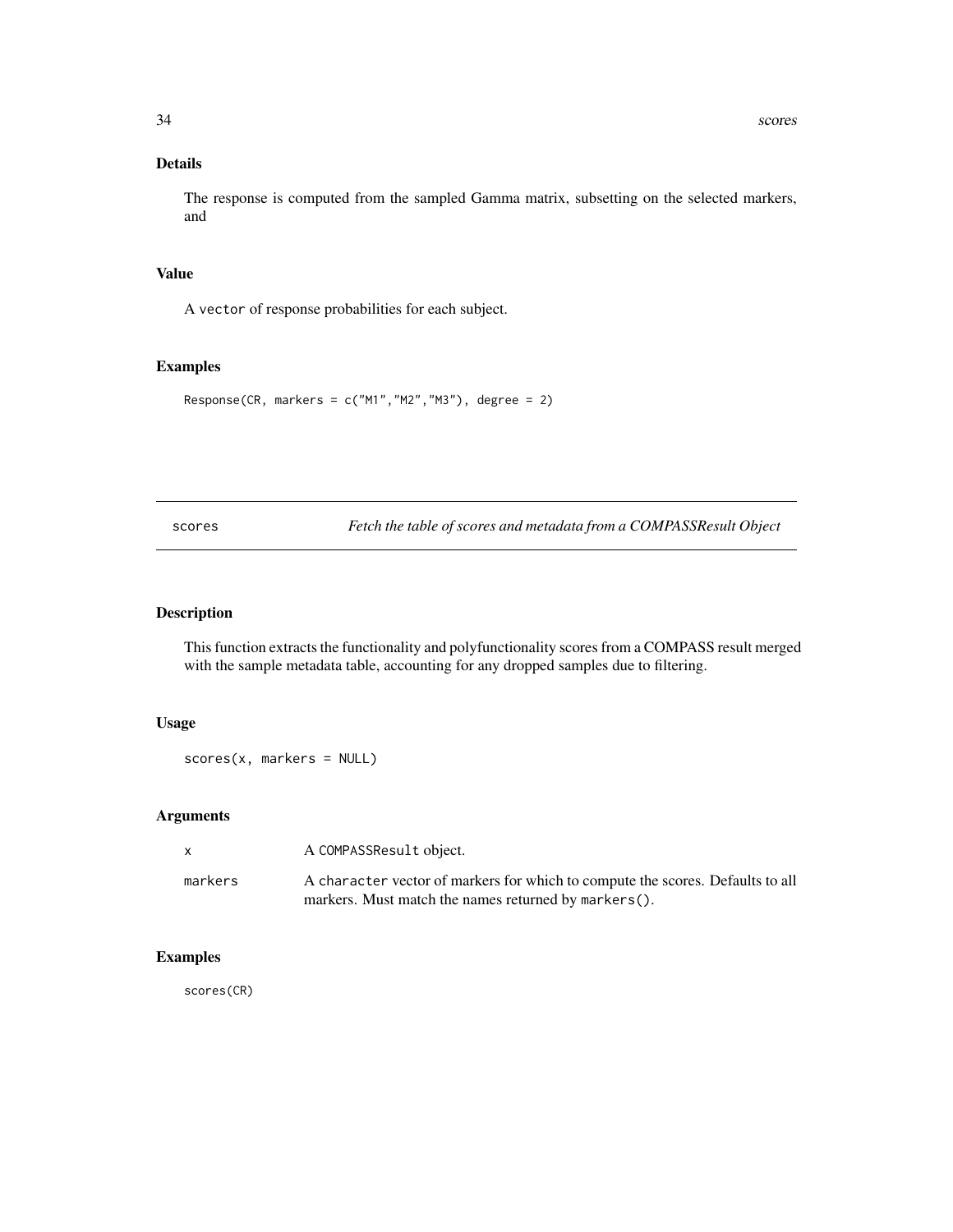#### <span id="page-34-0"></span>Description

Returns a boolean vector indexing cell populations in cellpops that match the pattern for boolean combinations of markers.

## Usage

select\_compass\_pops(cellpops, markers)

#### Arguments

| cellpops | vector of character names of cell populations.                                  |
|----------|---------------------------------------------------------------------------------|
| markers  | vector of character names of markers in the order they appear in the population |
|          | names.                                                                          |

## Details

If markers A, B, C, D make up the population names in cellpops and they the names match the pattern e.g. "A+B-C+D+,Count" (typical of exports from some gating tools), then markers should be a vector of markers in the same order they appear in cellpops.

## Value

A boolean vector indexing cellpops with TRUE for populations matchin the pattern.

## See Also

translate\_marker\_names

## **Examples**

```
#Generate some population names
markers = LETTERS[1:4]
pos = c("+", "-")popnames = apply(expand.grid(pos,pos,pos,pos),1,
            function(x)paste(paste(paste(markers,x,sep=""),
            collapse=""),",Count",sep=""))
popnames = sample(c(popnames,paste(paste(markers,sample(c("+","-"),
             length(markers),replace=TRUE),sep=""),",Count",sep="")))
popnames[select_compass_pops(popnames,LETTERS[1:4])]
```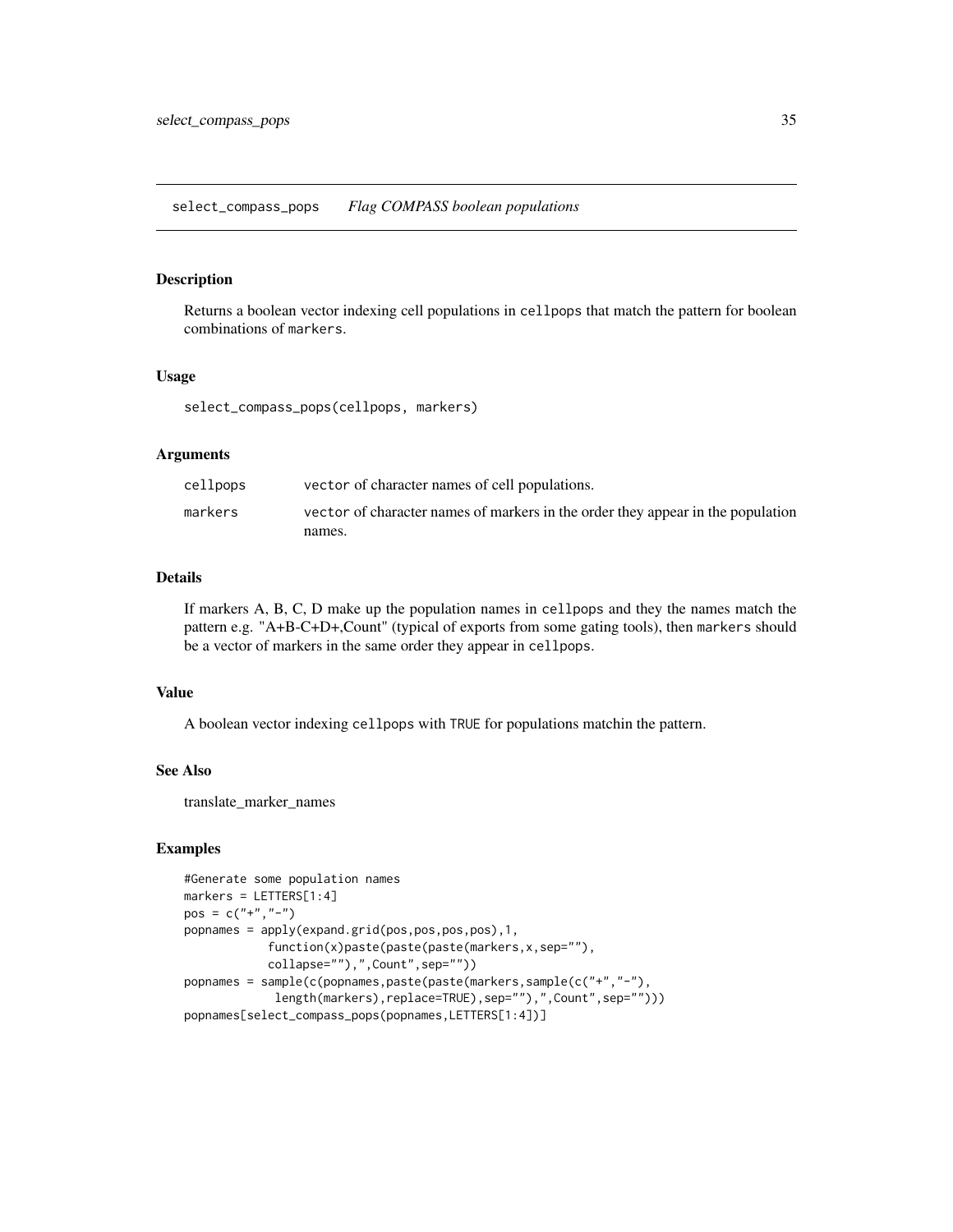<span id="page-35-0"></span>

## Description

This function takes a COMPASSResult object, and generates a local Shiny application for visualizing the results.

## Usage

```
shinyCOMPASS(
 x,
 dir = NULL,
 meta.vars,
 facet1 = "None",facet2 = "None",
 facet3 = "None",main = "Heatmap of Ag-Specificity Posterior Probabilities",
 stimulation = NULL,
 launch = TRUE,
  ...
\mathcal{L}
```
## Arguments

| $\times$               | An object of class COMPASSResult.                                                                                                                                                                                                |  |
|------------------------|----------------------------------------------------------------------------------------------------------------------------------------------------------------------------------------------------------------------------------|--|
| dir                    | A location to write out the . rds files that will be loaded and used by the Shiny<br>application.                                                                                                                                |  |
| meta.vars              | A character vector of column names that should be used for potential facetting<br>in the Shiny app. By default, we take all metadata variables; you may want to<br>limit this if you know certain variables are not of interest. |  |
| facet1, facet2, facet3 |                                                                                                                                                                                                                                  |  |
|                        | Default values for facets in the Shiny app. Each should be the name of a single<br>vector in the metadata.                                                                                                                       |  |
| main                   | A title to give to the heatmap and subset histogram plots.                                                                                                                                                                       |  |
| stimulation            | The name of the stimulation applied. If this is NULL, the stimulations used are<br>inferred from the data (ie, the COMPASS call used).                                                                                           |  |
| launch                 | Boolean; if TRUE we launch the Shiny application. Otherwise, the user can<br>launch it manually by navigating to the directory $\text{dir}$ and running $\text{ship}$ : runApp $()$ .                                            |  |
| .                      | Optional arguments passed to shiny:: runApp.                                                                                                                                                                                     |  |

## See Also

[shinyCOMPASSDeps](#page-36-1), for identifying packages that you need in order to run the Shiny application.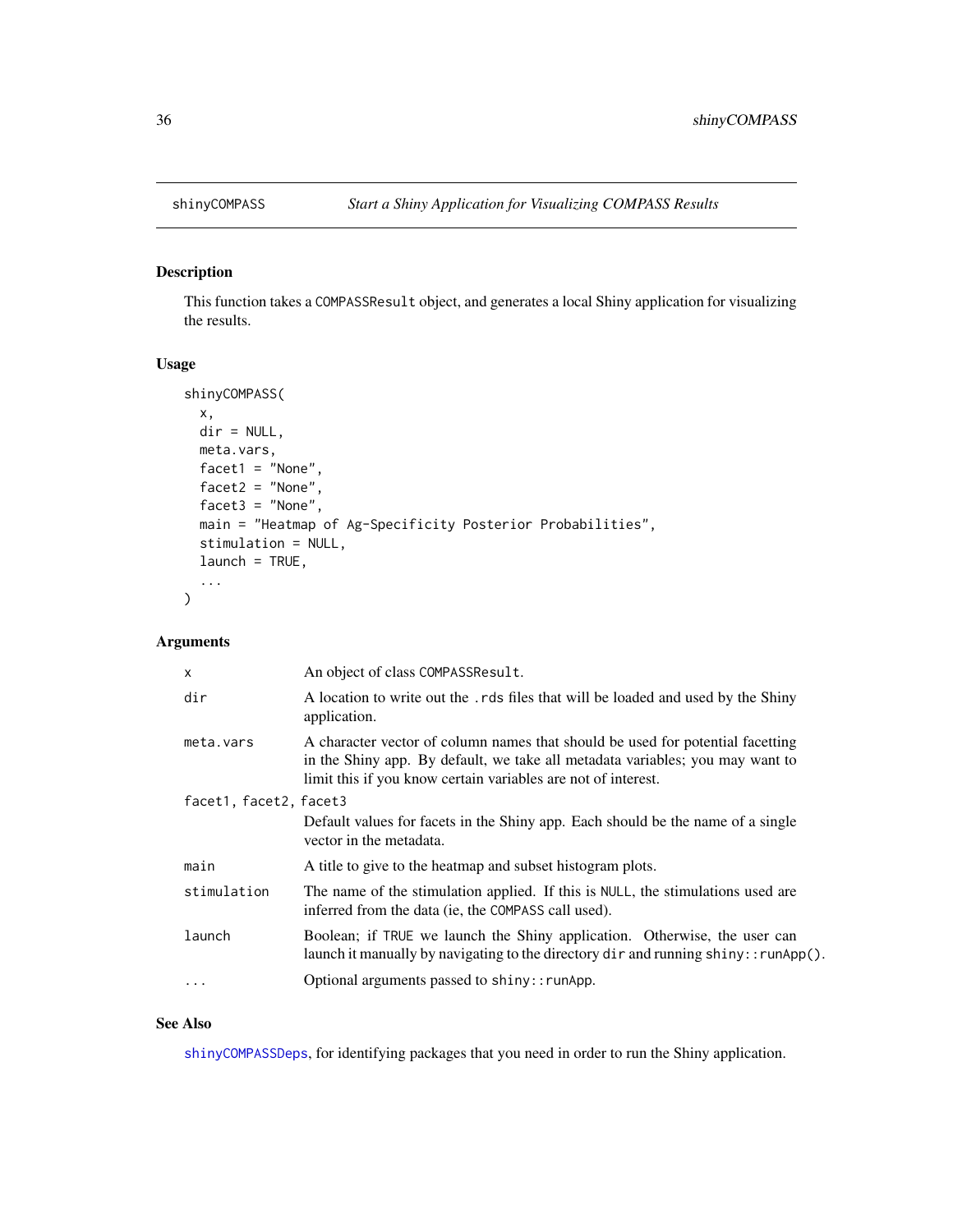## <span id="page-36-0"></span>shinyCOMPASSDeps 37

## Examples

```
if (interactive()) {
 oldOpt <- getOption("example.ask")
 options(example.ask=FALSE)
 on.exit( options(example.ask=oldOpt) )
 shinyCOMPASS(CR)
 options(example.ask=TRUE)
}
```
<span id="page-36-1"></span>shinyCOMPASSDeps *List Shiny Dependencies*

#### Description

This function can be used to identify the packages still needed in order to launch the Shiny app.

#### Usage

shinyCOMPASSDeps(verbose = TRUE)

## Arguments

verbose Boolean; if TRUE we print installation instructions to the screen.

#### Examples

shinyCOMPASSDeps()

SimpleCOMPASS *Fit the discrete COMPASS Model*

## Description

This function fits the COMPASS model from a user-provided set of stimulated / unstimulated matrices. See the NOTE for important details.

```
SimpleCOMPASS(
 n_S,
 n_u,
 meta,
  individual_id,
  iterations = 10000,
  replications = 8,
 verbose = TRUE,
  seed = 100
)
```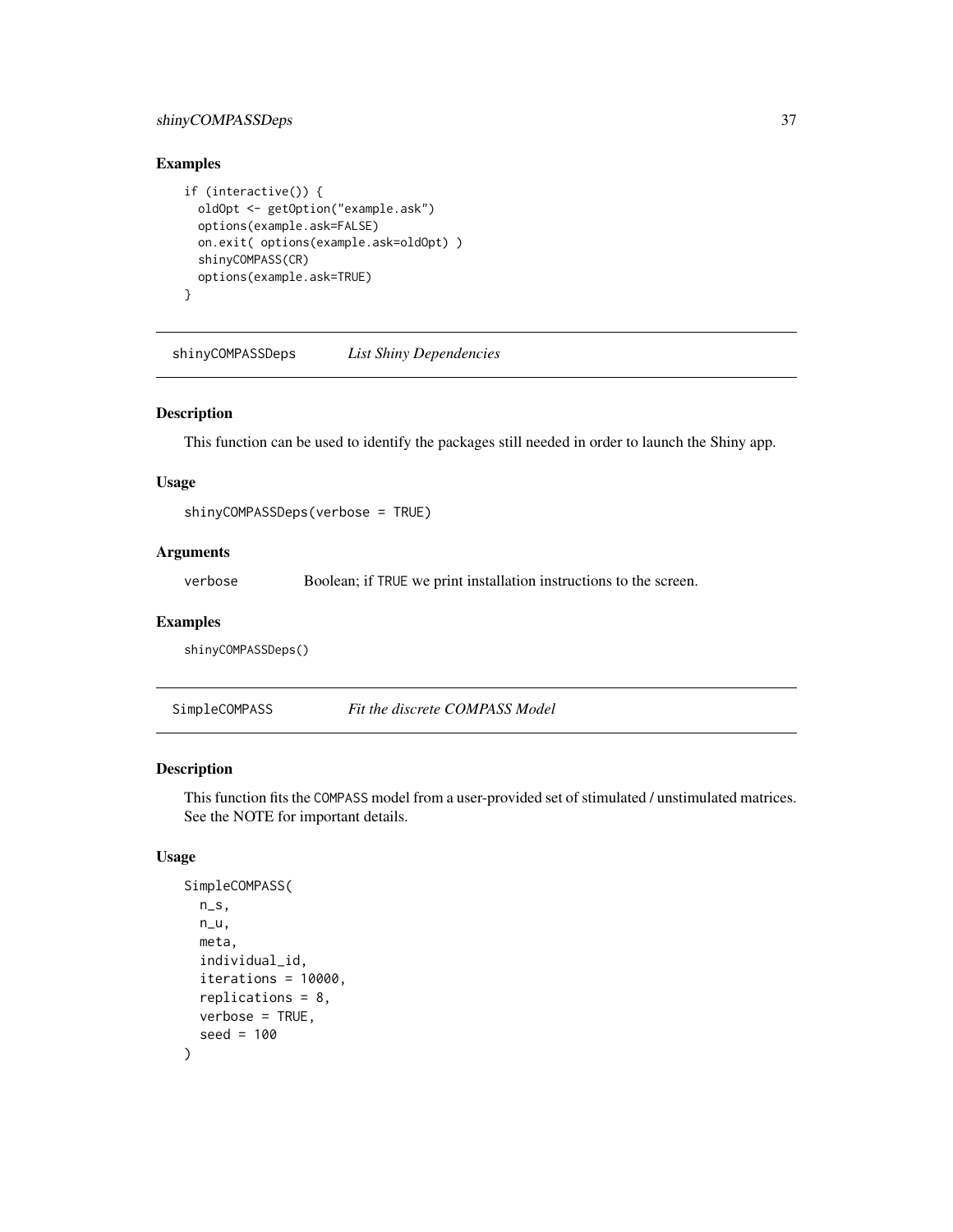| $n_S$         | The cell counts for stimulated cells.                                                                                                                                                                                        |
|---------------|------------------------------------------------------------------------------------------------------------------------------------------------------------------------------------------------------------------------------|
| $n_{-}u$      | The cell counts for unstimulated cells.                                                                                                                                                                                      |
| meta          | A data. frame of metadata, describing the individuals in the experiment. Each<br>row in meta should correspond to a row in data. There should be one row for<br>each subject; i.e., one row for each element of n_s and n_u. |
| individual_id | The name of the vector in meta that denotes the individuals from which samples<br>were drawn.                                                                                                                                |
| iterations    | The number of iterations (per 'replication') to perform.                                                                                                                                                                     |
| replications  | The number of 'replications' to perform. In order to conserve memory, we only<br>keep the model estimates from the last replication.                                                                                         |
| verbose       | Boolean; if TRUE we output progress information.                                                                                                                                                                             |
| seed          | A seed for the random number generator. Defaults to 100.                                                                                                                                                                     |

#### Value

A list with class COMPASSResult with two components, the fit containing parameter estimates and parameter acceptance rates, and data containing the generated data used as input for the model.

#### Note

n\_s and n\_u counts matrices should contain ALL 2^M possible combinations of markers, even if they are 0 for some combinations. The code expects the marker combinations to be named in the following way: "M1&M2&!M3" means the combination represents cells expressing marker "M1" and "M2" and not "M3". For 3 markers, there should be 8 such combinations, such that n\_s and n\_u have 8 columns.

## Examples

```
set.seed(123)
n <- 10 ## number of subjects
k <- 3 ## number of markers
## generate some sample data
iid_vec <- paste0("iid_", 1:n) # Subject id
data <- replicate(2*n, {
nrow \le round(runif(1) \star 1E4 + 1000)
ncol < -kvals \le rexp( nrow * ncol, runif(1, 1E-5, 1E-3))
vals[ vals < 2000 ] <- 0
output <- matrix(vals, nrow, ncol)
output \leq output[ apply(output, 1, sum) > 0, ]
colnames(output) <- paste0("M", 1:k)
return(output)
})
```
meta <- cbind(iid=iid\_vec, data.frame(trt=rep( c("Control", "Treatment"), each=n/2 )))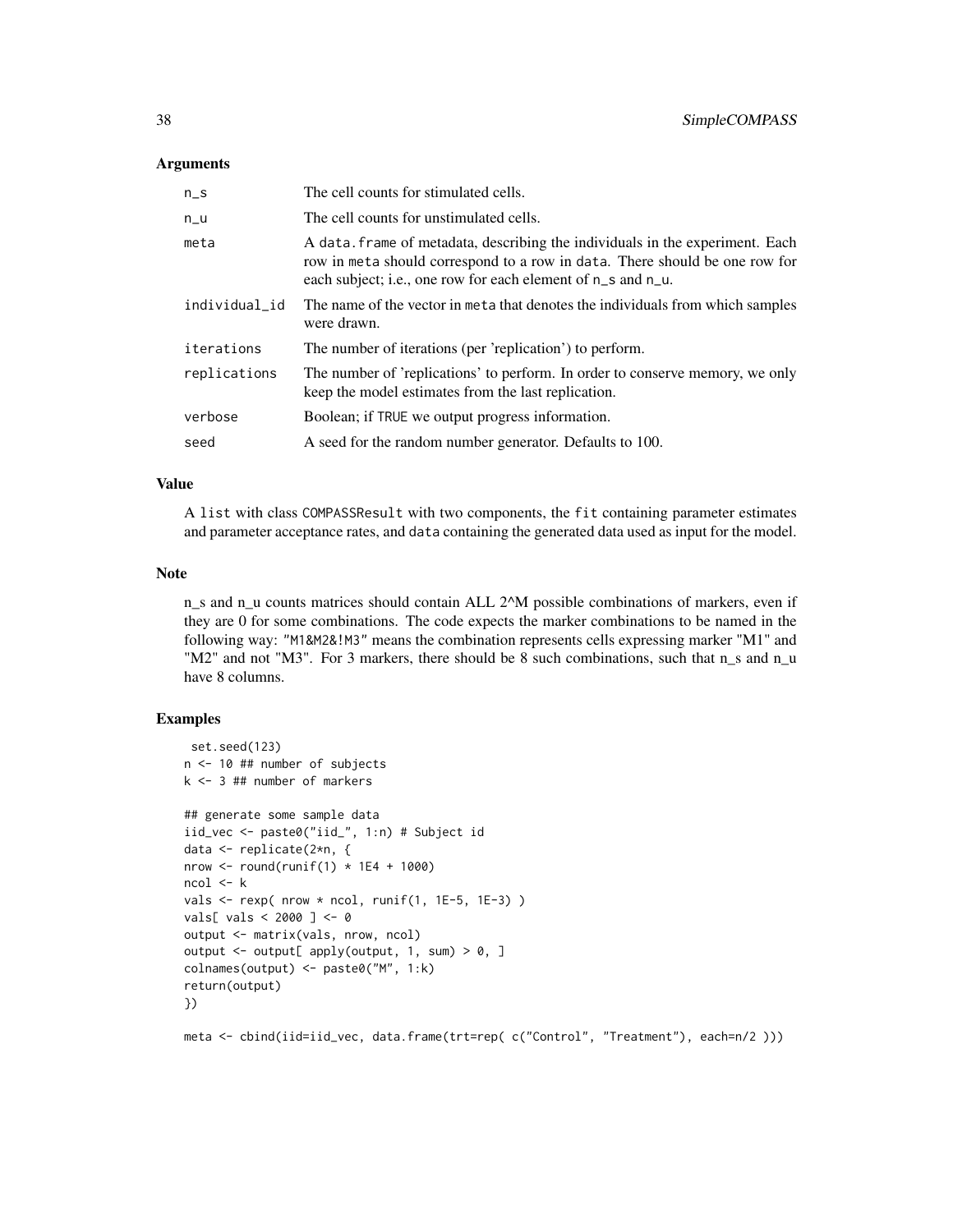#### <span id="page-38-0"></span>subset.COMPASSContainer 39

```
## generate counts for n_s, n_u
n_s <- CellCounts( data[1:n], Combinations(k) )
n_u <- CellCounts( data[(n+1):(2*n)], Combinations(k) )
rownames(n_s) = unique(meta$iid)rownames(n_u) = rownames(n_s)## A smaller number of iterations is used here for running speed;
## prefer using more iterations for a real fit
scr = SimpleCOMPASS(n_s, n_u, meta, "iid", iterations=1000)
```
subset.COMPASSContainer

*Subset a COMPASSContainer*

## Description

Use this function to subset a COMPASSContainer.

## Usage

## S3 method for class 'COMPASSContainer' subset(x, subset, ...)

#### Arguments

|                         | A COMPASSContainer.                                                                       |
|-------------------------|-------------------------------------------------------------------------------------------|
| subset                  | A logical expression, evaluated within the metadata, indicating which entries to<br>keep. |
| $\cdot$ $\cdot$ $\cdot$ | other arguments passed to 'COMPASSContainer' call.                                        |

#### Examples

 $subset(CC, iid == "iid_1")$ 

summary.COMPASSContainer

*Summarize a COMPASSContainer Object*

## Description

This function prints summary information about a COMPASSContainer object – the number of samples, basic information about the metadata, and so on.

```
## S3 method for class 'COMPASSContainer'
summary(object, ...)
```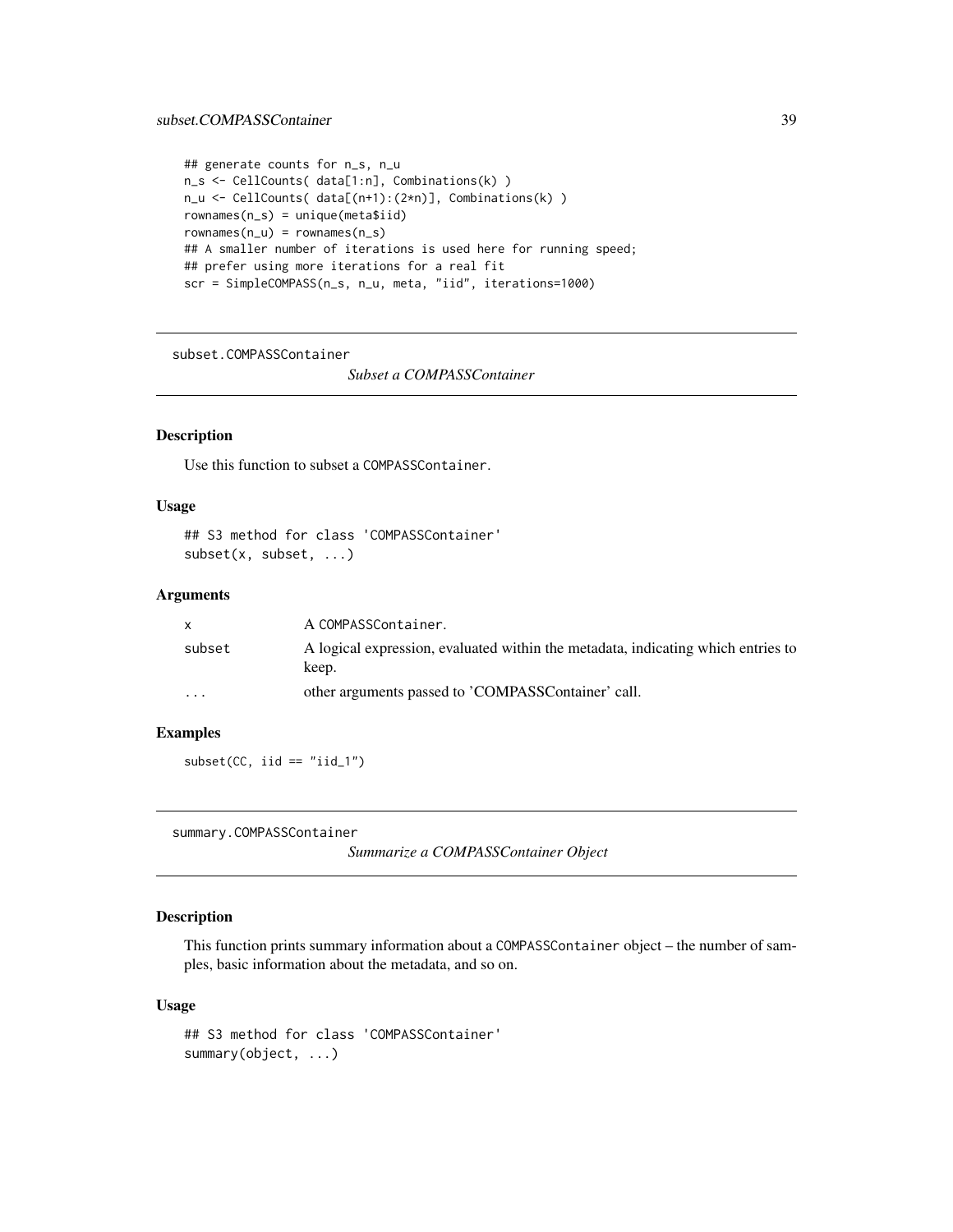<span id="page-39-0"></span>

| object   | An object of class COMPASSContainer.   |
|----------|----------------------------------------|
| $\cdots$ | Optional arguments; currently ignored. |

## Examples

summary(CC)

summary.COMPASSResult *Summarize a COMPASSResult Object*

## Description

This function prints basic information about the model fit by a [COMPASS](#page-5-1) call.

## Usage

```
## S3 method for class 'COMPASSResult'
summary(object, ...)
```
## Arguments

| object   | An object of class COMPASSResult.     |
|----------|---------------------------------------|
| $\cdots$ | Optional arguments; currently unused. |

## Examples

print(CR)

TotalCellCounts *Compute Total Cell Counts*

## Description

This function is used to compute total cell counts, per individual, from a COMPASSContainer.

## Usage

TotalCellCounts(data, subset, aggregate = TRUE)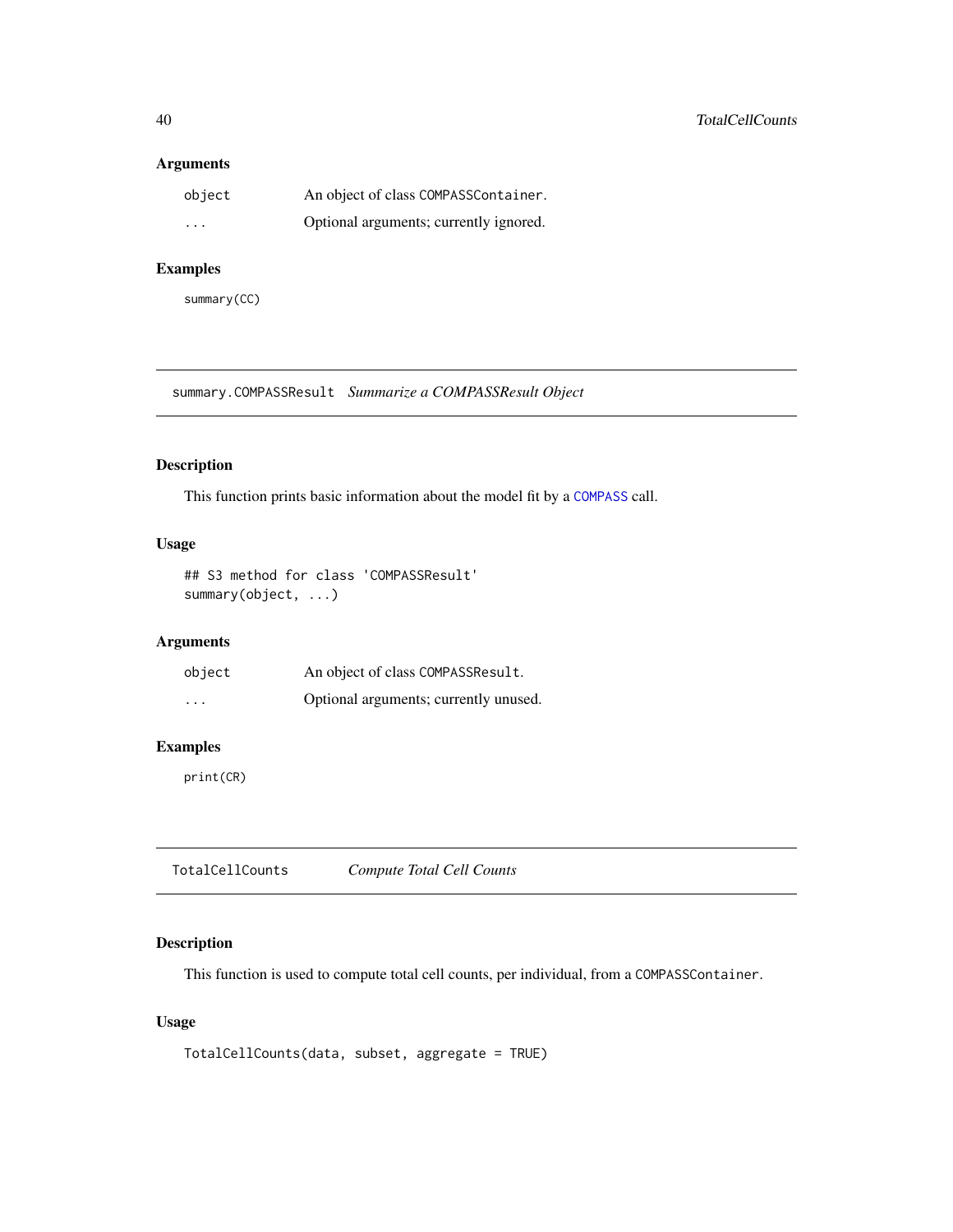<span id="page-40-0"></span>

| data      | A COMPASSContainer.                                                                                                                                                                |
|-----------|------------------------------------------------------------------------------------------------------------------------------------------------------------------------------------|
| subset    | An expression, evaluated within the metadata, defining the subset of data over<br>which the counts are computed. If left unspecified, the counts are computed<br>over all samples. |
| aggregate | Boolean; if TRUE we sum over the individual, to get total counts across samples<br>for each individual.                                                                            |

## Examples

```
TotalCellCounts(CC, trt == "Treatment")
TotalCellCounts(CC, trt == "Control")
TotalCellCounts(CC)
```
translate\_marker\_names

*Translate marker names to format use by COMPASS*

#### Description

Translate boolean population names from format exported by common software tools to a format used by COMPASS.

### Usage

```
translate_marker_names(cellpops)
```
#### Arguments

cellpops character vector of cell population names.

#### Value

character vector of cell population names used by COMPASS

#### See Also

select\_compass\_pops

## Examples

```
#Generate marker names
markers = LETTERS[1:4]
pos = c("+", "-")popnames = apply(expand.grid(pos,pos,pos,pos),1,
              function(x) paste(paste(paste(markers,x,sep=""),
              collapse=""),",Count",sep=""))
popnames = sample(c(popnames,
```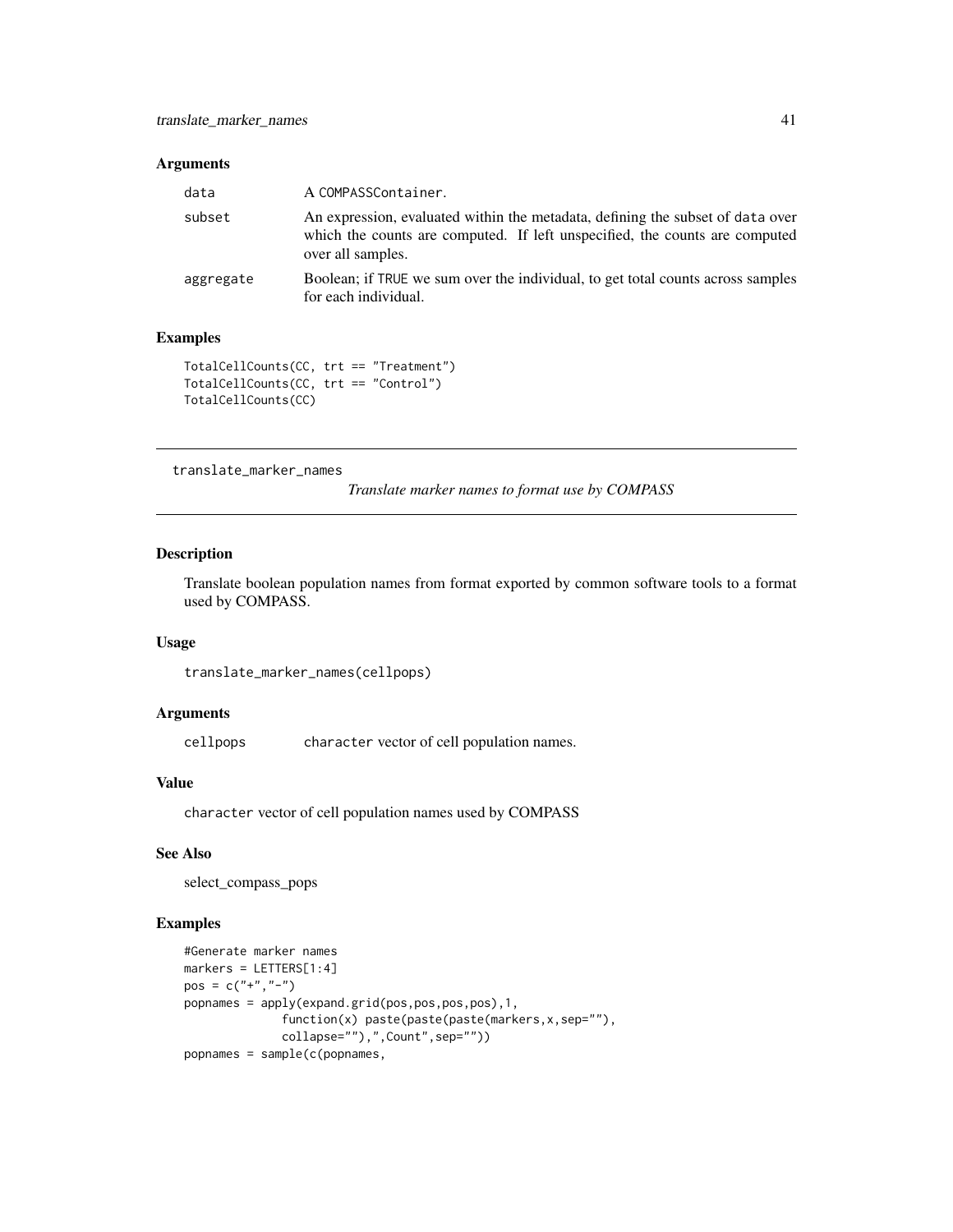```
paste(paste(markers,sample(c("+","-"),
           length(markers),replace=TRUE),sep=""),
           ",Count",sep="")))
popnames = popnames[select_compass_pops(popnames,LETTERS[1:4])]
#Translate
translate_marker_names(popnames)
```
transpose\_list *Transpose a List*

#### Description

Transpose a matrix-like list.

#### Usage

transpose\_list(x)

## Arguments

x An R list.

#### Examples

l <- list( 1:3, 4:6, 7:9 ) stopifnot( identical( transpose\_list( transpose\_list(l) ), l ) )

UniqueCombinations *Generate Unique Combinations*

## Description

Generate all possible unique combinations of x. Primarily used as a helper function for CellCounts, but may be occasionally useful to the end user.

```
UniqueCombinations(x, as.matrix)
## S3 method for class 'COMPASSContainer'
UniqueCombinations(x, as.matrix = FALSE)
## Default S3 method:
UniqueCombinations(x, as.matrix = FALSE)
```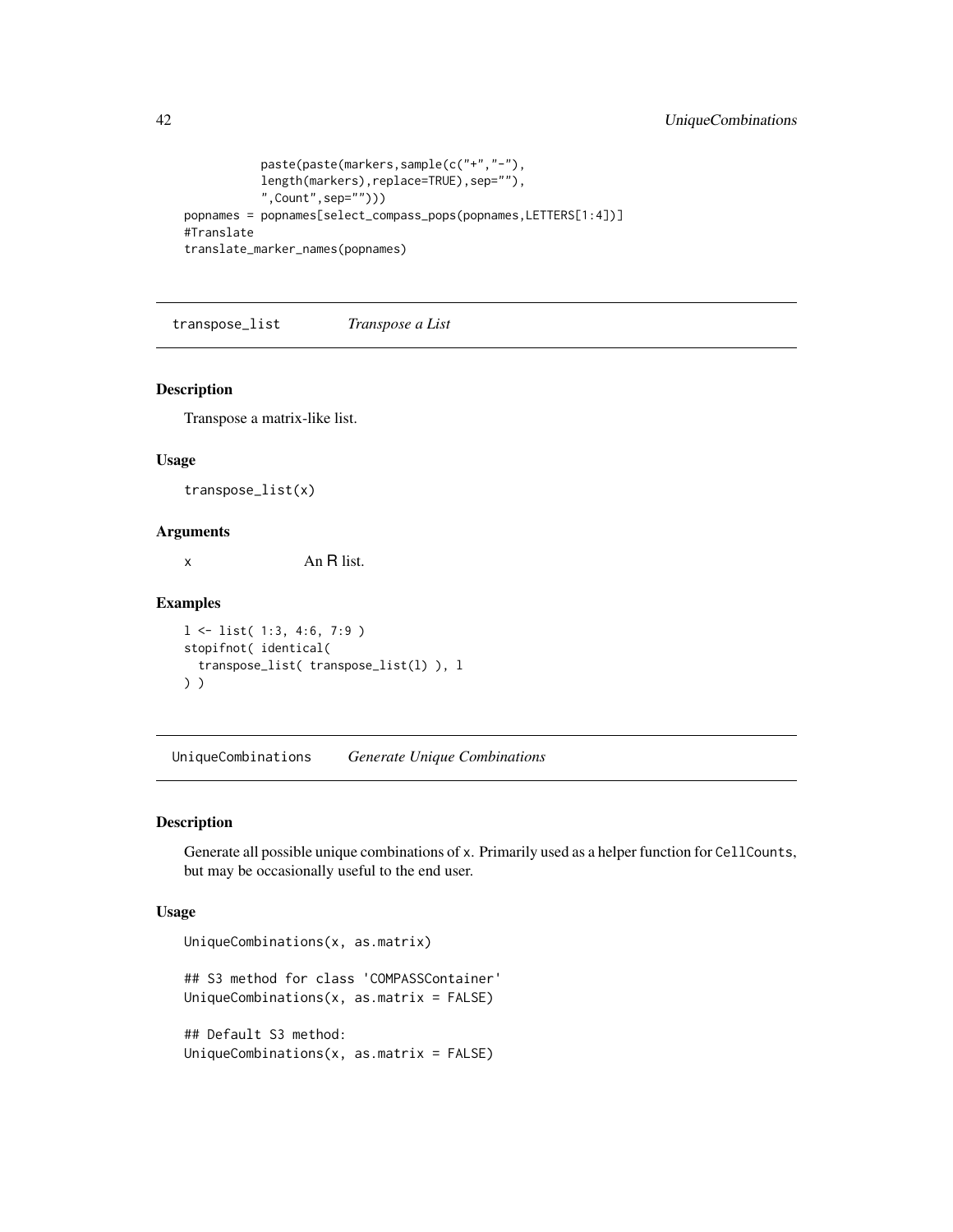| $\mathbf{x}$ | Either a COMPASSContainer, or a list of matrices.                                              |
|--------------|------------------------------------------------------------------------------------------------|
| as.matrix    | Boolean; if TRUE we return results as a matrix; otherwise, we return the results<br>as a list. |

## Examples

UniqueCombinations(CC)